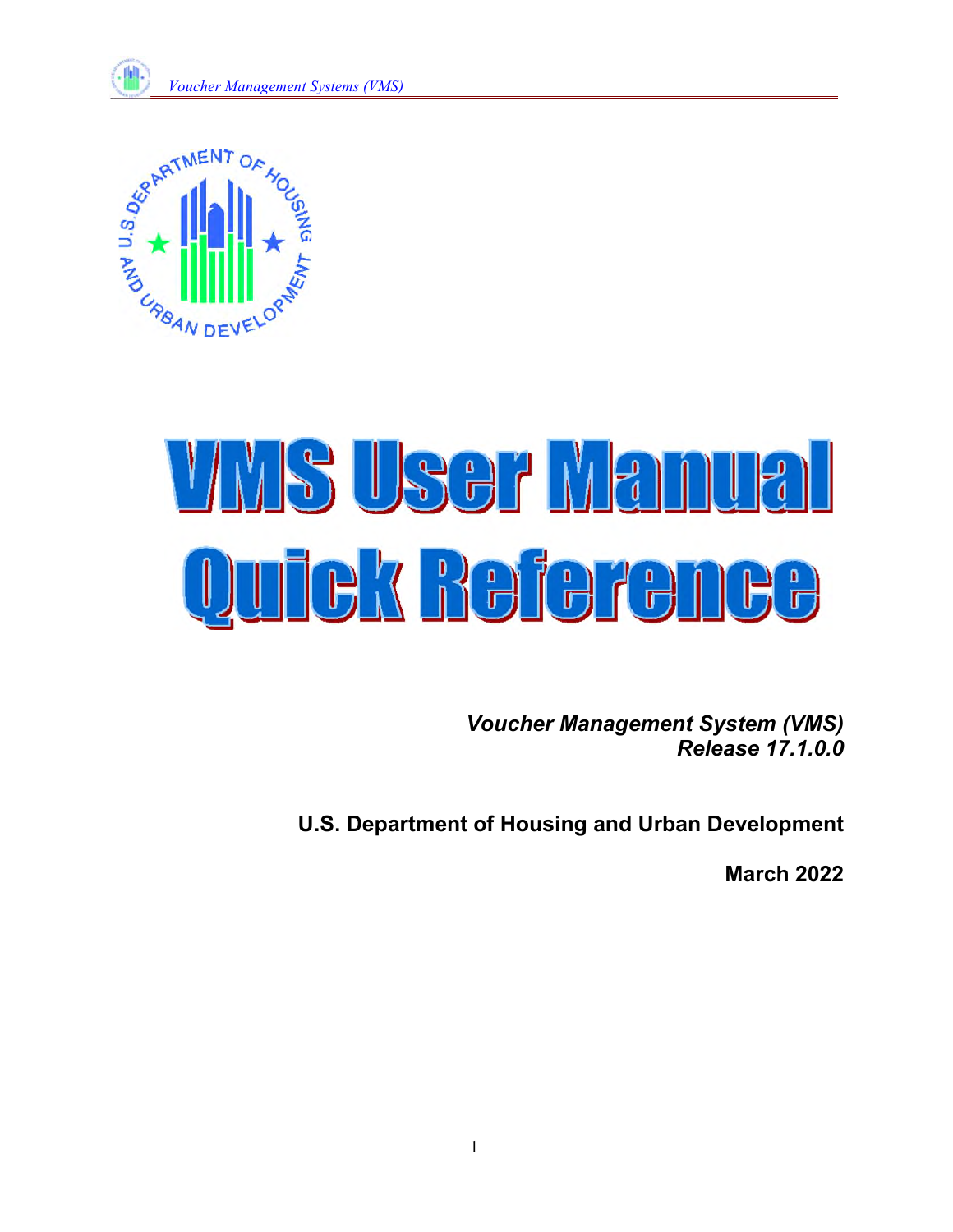

**The below chart reflects all changes that are included in the VMS release scheduled for March 25th. Definitions for new fields are included in this document for your use. This guide and the User's Manual will be posted after the upcoming release has been confirmed.** 

| <b>Original Name</b>                          | <b>Revised Name</b>                         |  |  |
|-----------------------------------------------|---------------------------------------------|--|--|
| 5 Year Mainstream                             | Mainstream                                  |  |  |
| <b>FSS Escrow Deposits</b>                    | HCV - FSS Escrow Deposits                   |  |  |
| <b>FSS Escrow Forfeitures</b>                 | HCV - FSS Escrow Forfeitures This Month     |  |  |
| Fraud Recovery Total Collected This Month     | HCV - Fraud Recovery Total Collected This   |  |  |
|                                               | Month                                       |  |  |
| Number of Vouchers Under Lease (HAP           | HCV – Number of Vouchers Under Lease        |  |  |
| Contract) on the Last Day of the Month        | (HAP Contract) On the Last Day of the Month |  |  |
| New Vouchers Issued but not Under HAP         | HCV - New Vouchers Issued but not Under     |  |  |
| Contracts as of the Last Day of the Month     | HAP Contracts as of the Last Day of the     |  |  |
|                                               | Month                                       |  |  |
| All Voucher HAP Expenses After the First of   | HCV - All Voucher HAP Expenses After the    |  |  |
| the Month                                     | First of the Month                          |  |  |
| Unrestricted Net Position Funds (UNP) as of   | HCV - Unrestricted Net Position (UNP) Funds |  |  |
| the Last Day of the Month                     | as of the Last Day of the Month             |  |  |
| Restricted Net Position Funds (RNP) as of the | HCV - Restricted Net Position Funds (RNP)   |  |  |
| Last Day of the Month                         | as of the Last Day of the Month             |  |  |
| Cash/Investment as of the Last Day of the     | HCV - Cash/Investment as of the Last Day of |  |  |
| Month                                         | the Month                                   |  |  |
| Rental Assistance Component 1 (RAD 1)         | Rental Assistance Demonstration 1 – Pubic   |  |  |
|                                               | Housing Conversion                          |  |  |
|                                               |                                             |  |  |
| Rental Assistance Component 2 (RAD 2)         | Rental Assistance Demonstration 2 – Mod     |  |  |
|                                               | Rehab, Rent Supp, RAP Conversion            |  |  |
| Disaster Families Assisted (UML)              | <b>Disaster Families Assisted</b>           |  |  |

**The following chart shows the revisions to current field names in VMS:** 

## **The Following chart shows the new fields that are being added to the VMS:**

| <b>New Field</b>                                              |
|---------------------------------------------------------------|
| Foster Youth to Independence – HAP and Leasing                |
|                                                               |
| Mobility Demonstration – HAP and Leasing                      |
| Emergency Transfer Vouchers for VAWA – HAP and Leasing        |
| Rental Assistance Demonstration 3 – PRAC Conversion – HAP and |
| Leasing                                                       |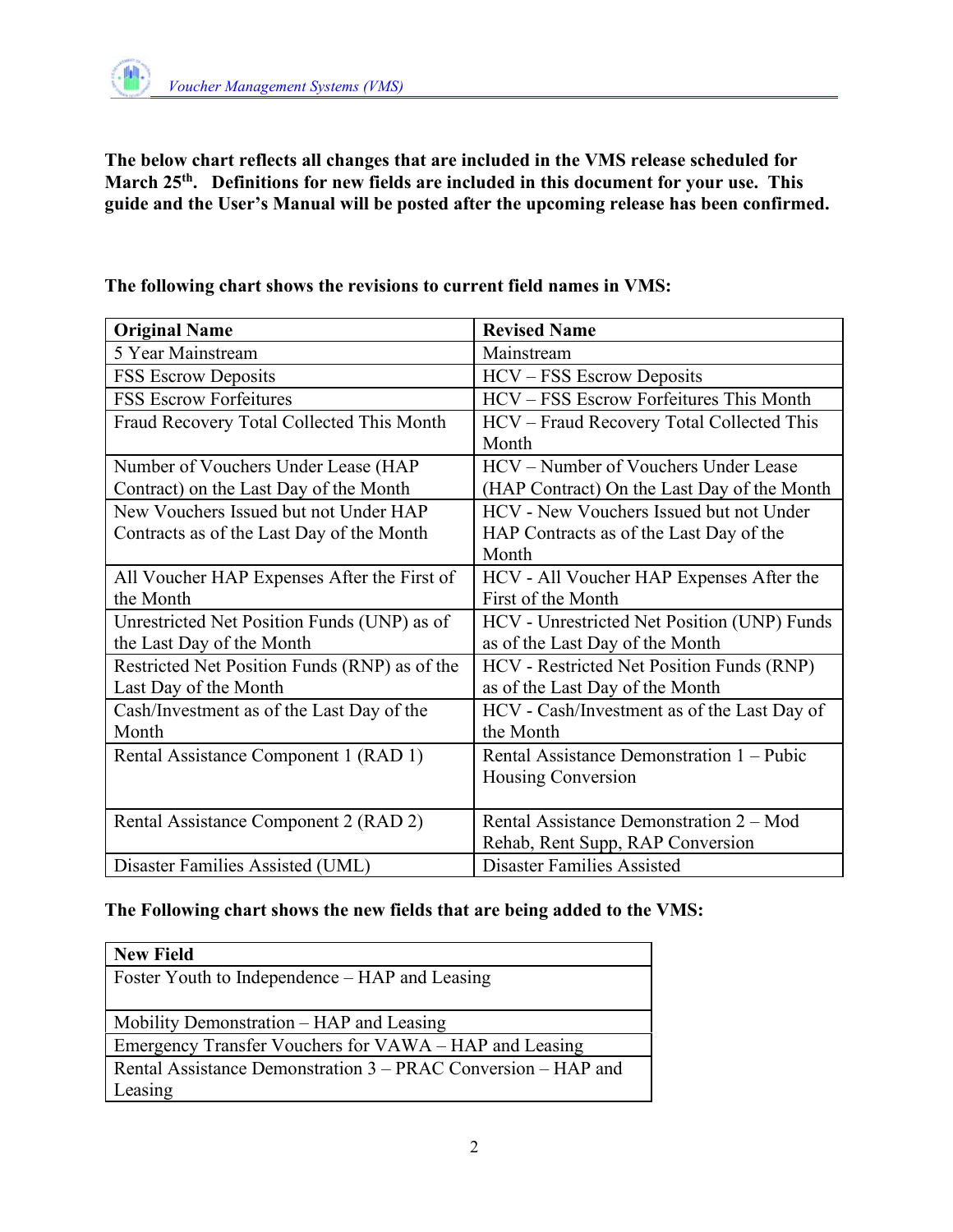

| MTW – Foster Youth To Independence HAP Expenses After the First                                          |
|----------------------------------------------------------------------------------------------------------|
| of the Month                                                                                             |
| MTW - Mobility Demonstration HAP Expenses After the First of the                                         |
| Month                                                                                                    |
| MTW - Stability Voucher HAP Expenses After the First of the Month                                        |
| MTW - Emergency Transfer Vouchers for VAWA HAP Expenses                                                  |
| After the First of the Month                                                                             |
| Mainstream - Number of New Vouchers Issued but not Under HAP<br>Contract as of the Last Day of the Month |
| Project Based Vouchers - Total HAP Expenses                                                              |
| Mobility Demonstration Services Expenditures                                                             |
| Mainstream - HAP Expenses After the First of the Month                                                   |
| Mainstream - FSS Escrow Deposits                                                                         |
|                                                                                                          |
| Mainstream - Fraud Recovery Total Collected This Month                                                   |
| Mainstream - FSS Escrow Forfeiture                                                                       |
| Mainstream - Administrative Expenses                                                                     |
| Mainstream - Restricted Net Position Funds (RNP) as of the Last Day                                      |
| of the Month                                                                                             |
| Mainstream - Unrestricted Net Position Funds (UNP) as of the Last                                        |
| Day of the Month                                                                                         |
| Mainstream – Cash/Investments as of the Last Day of the Month                                            |
| MTW – Public Housing Operating Subsidy Eligible Expenses                                                 |
| MTW - Capital Fund Eligible Expenses                                                                     |
| MTW - Local, Non-Traditional (LNT) Program                                                               |
| MTW - HCV Administrative Fee Expenses                                                                    |
| MTW - HCV Administrative Expenses Using HAP                                                              |
| MTW - Other Expense Category                                                                             |
| <b>Disaster Placement Fee</b>                                                                            |
| <b>Disaster Service Connection Fee</b>                                                                   |
| Disaster Case Management Fee                                                                             |
| Disaster Administrative Fee                                                                              |
| Disaster Other Fees                                                                                      |
| Emergency Housing Vouchers 1, 2, 3 HAP and Leasing                                                       |
| Emergency Housing Vouchers 1, 2, 3 Number of New Vouchers                                                |
| Issued But Not Under HAP Contract as of the Last Day of the Month                                        |
| Emergency Housing Vouchers 1, 2, 3 HAP Expenses After the First of                                       |
| the Month                                                                                                |
| Emergency Housing Vouchers 1, 2, 3 - FSS Escrow Deposits                                                 |
| Emergency Housing Vouchers $1, 2, 3$ – FSS Escrow Forfeitures this                                       |
| Month                                                                                                    |
| Emergency Housing Vouchers 1, 2, 3 - Fraud Recovery Total                                                |
| Collected this Month                                                                                     |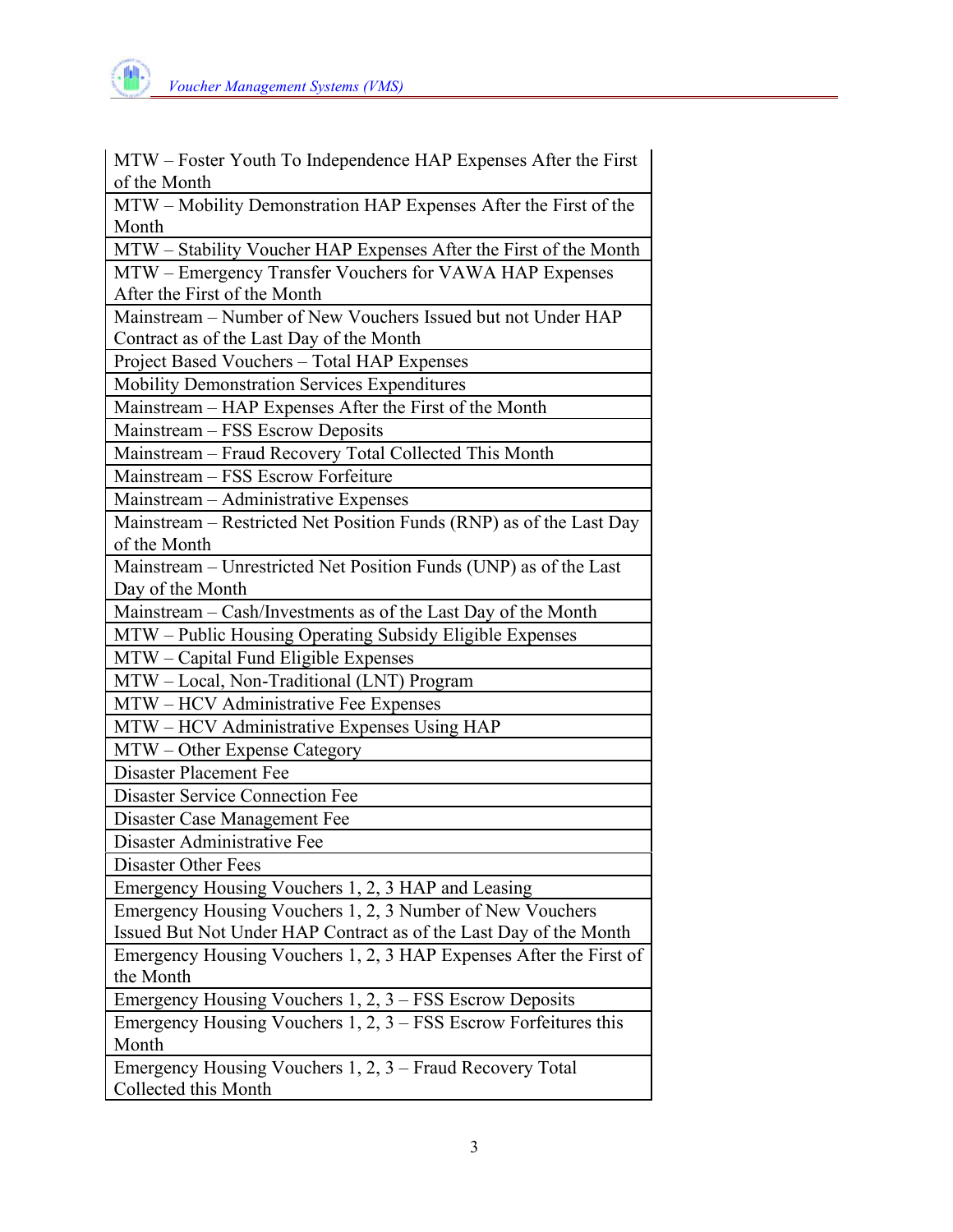

| Emergency Housing Vouchers $1, 2, 3 -$ Admin Fees – Ongoing            |
|------------------------------------------------------------------------|
| <b>Administrative Fees</b>                                             |
| Emergency Housing Vouchers 1, $2$ , $3 -$ Admin Fees – Preliminary Fee |
| Expenses                                                               |
| Emergency Housing Vouchers 1, 2, 3 – Admin Fees –                      |
| Placement/Issuance Fee Expenses                                        |
| Emergency Housing Vouchers $1, 2, 3$ – Service Fee – Housing Search    |
| <b>Assistance Expenses</b>                                             |
| Emergency Housing Vouchers 1, 2, $3$ – Service Fee – Security/Utility  |
| Deposit/Rental Application Holding Expenses                            |
| Emergency Housing Vouchers $1, 2, 3$ – Service Fee – Owner             |
| Incentive Expenses                                                     |
| Emergency Housing Vouchers 1, 2, $3$ – Service Fee – Other Eligible    |
| Expenses                                                               |
| Emergency Housing Vouchers $1, 2, 3$ – Unrestricted Net Position       |
| Funds (UNP) as of the Last Day of the Month                            |
| Emergency Housing Vouchers 1, 2, 3 – Restricted Net Position Funds     |
| (RNP) as of the Last Day of the Month                                  |
| Emergency Housing Vouchers 1, 2, $3 - Cash/Investments$ as of the      |
| Last Day of the Month                                                  |

## **The following chart shows the fields that are being deleted from the VMS:**

| <b>Field Name</b>                                        |
|----------------------------------------------------------|
| FSS Coordinator Expenses Covered by FSS Grant            |
| FSS Coordinator Expenses Not Covered by FSS Grant        |
| MTW – Development Activities                             |
| MTW – Local Housing Program                              |
| MTW – Public Housing Rehabilitation                      |
| MTW – Debt Service Repayment                             |
| MTW – HCV Administrative Expenses                        |
| Number of Lead Based Paint (LBP) Initial Clearance Tests |
| Number of LBP Risk Assessments                           |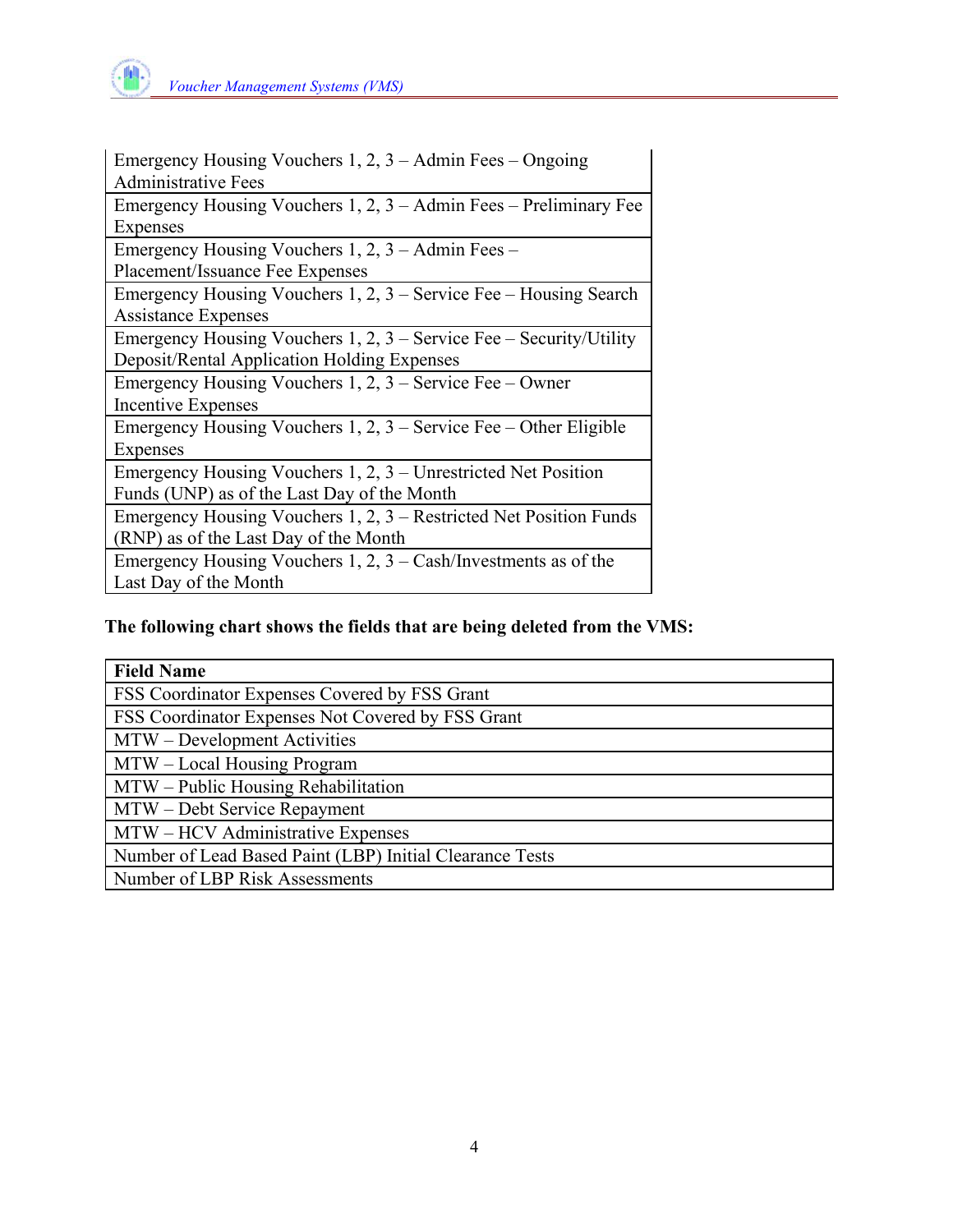

# **Table of Contents**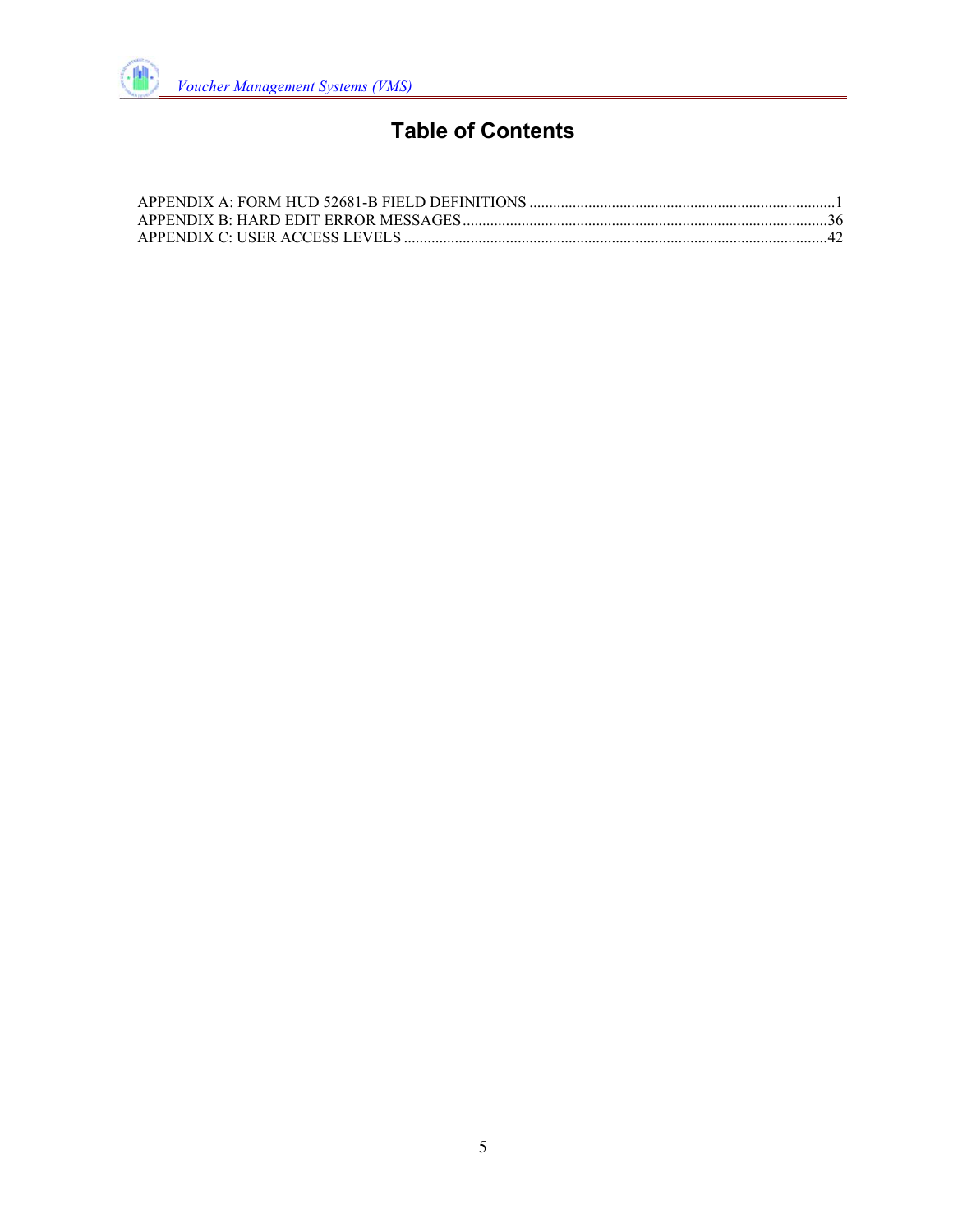

## **APPENDIX A: FORM HUD 52681-B FIELD DEFINITIONS**

This document provides information about each of the fields on the Form HUD 52681-B. The information is broken down by the section titles listed on the form.

A few general rules about the data as entered into each Monthly Submission:

- > Each Submission includes data for the specified month only.
- > Enter data for the specified month only.

> PHA is responsible for ensuring that all information is correct, and that wrong or missing Official HA data is updated in the PIC information system for future data collection use. The fields that are official HA Data and come from PIC are: Name of Authorized HA Official and Official Housing Authority E-mail Address

> Enter all leasing and expense data in positive whole numbers without any punctuation marks or symbols (commas, dollar signs, and decimal points).

> If your PHA has no report for a field, or if the reported value is zero (0), tab through the field and leave it blank; the exceptions are the following fields which do accept entries of zero:

- HCV All Voucher HAP Expenses after the First of the Month
- HCV New Vouchers Issued but not under HAP contract as of the last day of the month
- Rental Assistance Demonstration 1- Public Housing Conversion
- MTW Family Unification 2008/Forward HAP expenses after the First of the Month
- MTW Family Unification Pre 2008 HAP expenses after the First of the Month
- MTW Non-Elderly Disabled 2008/Forward HAP Expenses after the First of the Month
- MTW VASH HAP Expenses after the First of the Month
- MTW One year Mainstream HAP After the First of the Month
- MTW Foster Youth To Independence HAP Expenses After the First of the Month
- MTW Mobility Demonstration HAP Expenses After the First of the Month
- MTW Housing Stability Voucher HAP Expenses After the First of the Month
- MTW Emergency Transfer Vouchers for VAWA HAP Expenses After the First of the Month
- Stability Number of New Vouchers Issued but not Under HAP Contract as of the Last Day of the Month
- Mainstream HAP Expenses After the First of the Month
- Mainstream Number of New Vouchers Issued but not Under HAP Contract as of the Last Day of the Month
- Project Based Vouchers Total HAP Expenses
- Non MTW Administrative Expenses
- HCV Restricted Net Position Funds (RNP) as of the Last Day of the Month
- HCV Unrestricted Net Position (UNP) as of the Last Day of the Month
- HCV- Cash/Investment as of the Last Day of the Month
- Mainstream Administrative Expenses
- Mainstream Unrestricted Net Position Funds (UNP) as of the Last Day of the Month
- Mainstream Restricted Net Position Funds (RNP) as of the Last Day of the Month
- Mainstream Cash/Investment as of the Last Day of the Month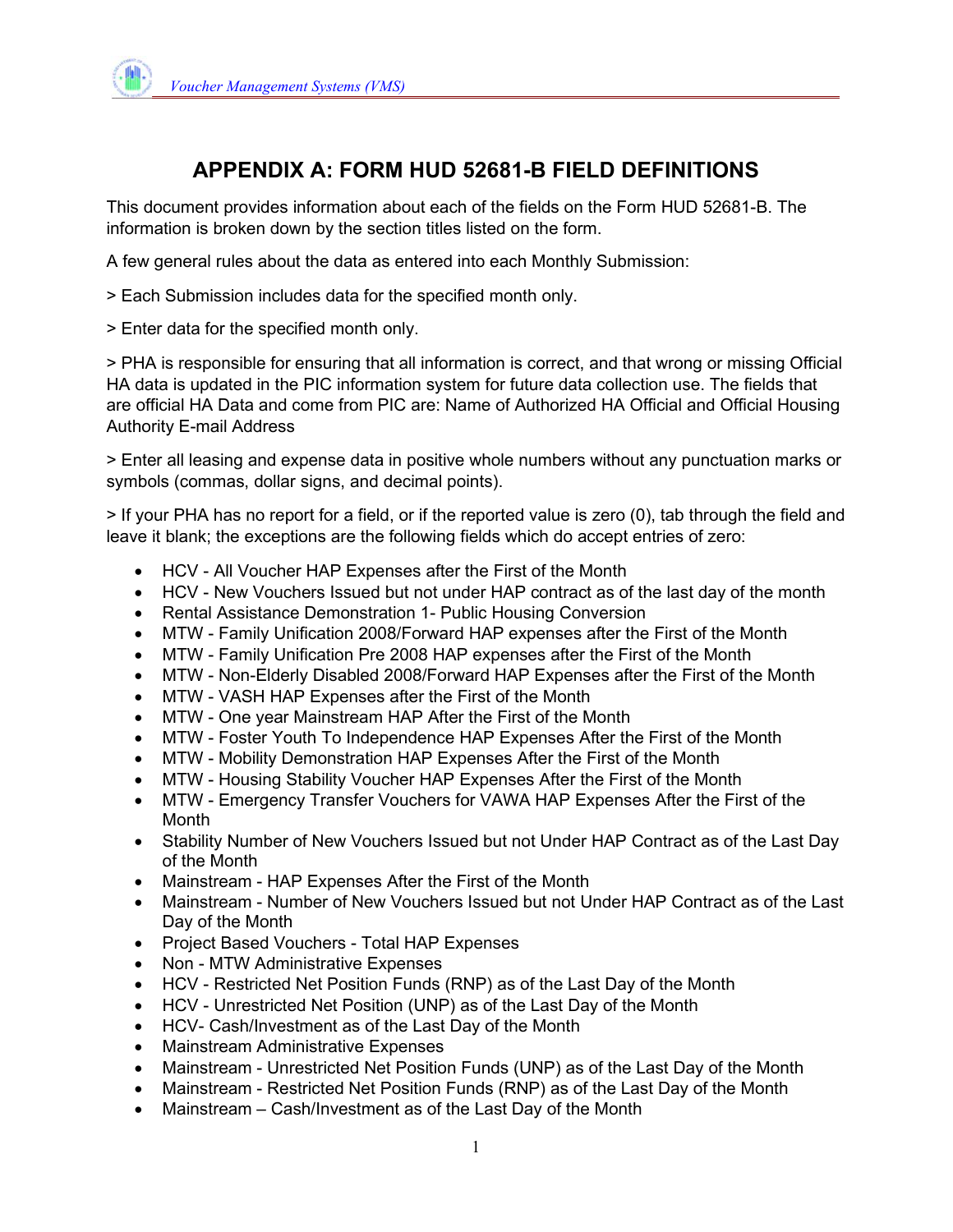

- MTW HCV Administrative Fee Expenses
- MTW HCV Administrative Expenses Using HAP
- Emergency Housing Vouchers 1, 2, 3 HAP Expenses After the First of the Month
- Emergency Housing Vouchers 1, 2, 3 Ongoing Administrative Expenses
- Emergency Housing Vouchers 1 Unrestricted Net Position Funds (UNP) as of the Last Day of the Month
- Emergency Housing Vouchers 1, 2, 3 Restricted Net Position Funds (RNP) as of the Last Day of the Month
- Emergency Housing Vouchers 1, 2, 3 Cash/Investment as of the Last Day of the Month

In addition, the following fields also accept negatives:

- HCV Restricted Net Position Funds (RNP) as of the Last Day of the Month
- HCV Unrestricted Net Position (UNP) as of the Last Day of the Month
- Mainstream Unrestricted Net Position Funds (UNP) as of the Last Day of the Month
- Mainstream Restricted Net Position Funds (RNP) as of the Last Day of the Month
- Emergency Housing Vouchers 1, 2, 3 Unrestricted Net Position Funds (UNP) as of the Last Day of the Month
- Emergency Housing Vouchers 1, 2, 3 Restricted Net Position Funds (RNP) as of the Last Day of the Month

When identified by the Business Office additional fields can be modified to accept zero's (0) and negative numbers.

> Vouchers administered on behalf of another PHA under the portability provisions, and for which HAP is reimbursed to your PHA, should not be reported by you as part of your leasing – they will be reported by the PHA that is paying the HAP. These are commonly referred to as "Port-Ins." Likewise, the HAP expenses associated with these port-in vouchers, which have or will be reimbursed to you by the other PHA, should not be reported as part of your HAP expenses. They will be reported by the PHA that is paying the HAP. There is a separate section in VMS called "Portables Vouchers Administered" with line items for reporting "Portable Units Administered" and "HAP for Portable Units Administered." These are the fields for reporting those vouchers for which hap is reimbursed to your PHA.

> A voucher under lease must be reported in one and only one main category. Vouchers reported under the sub-categories "New Homeowners This Month" and "Enhanced Vouchers" are also reported under the main categories of "Homeownership" and "Tenant Protection", respectively. "If a leased voucher could appropriately be reported in more than one category, it should be reported in the category that reflects how the participant initially qualified for the voucher. However, if a participant initially qualified under "All Other Vouchers" and later qualified under another category, that participant would be reported under the new category. Example 1: A participant initially qualified for a voucher under "All Other Vouchers" and later entered the Homeownership program. That participant would be reported under Homeownership. Example 2: A participant qualified for a voucher under the VASH or NED program. That participant later ported. The PHA that initially qualified the participant under VASH or NED would report that voucher as VASH or NED rather than Port Vouchers Paid. (Please see VASH definition below under DEFINITIONS for exception if a VASH family no longer needs case management and is moved out of the VASH and onto the PHA's regular voucher program, in accordance with Notice PIH 2011-53. In addition, please add information in the "Comments" field to indicate the number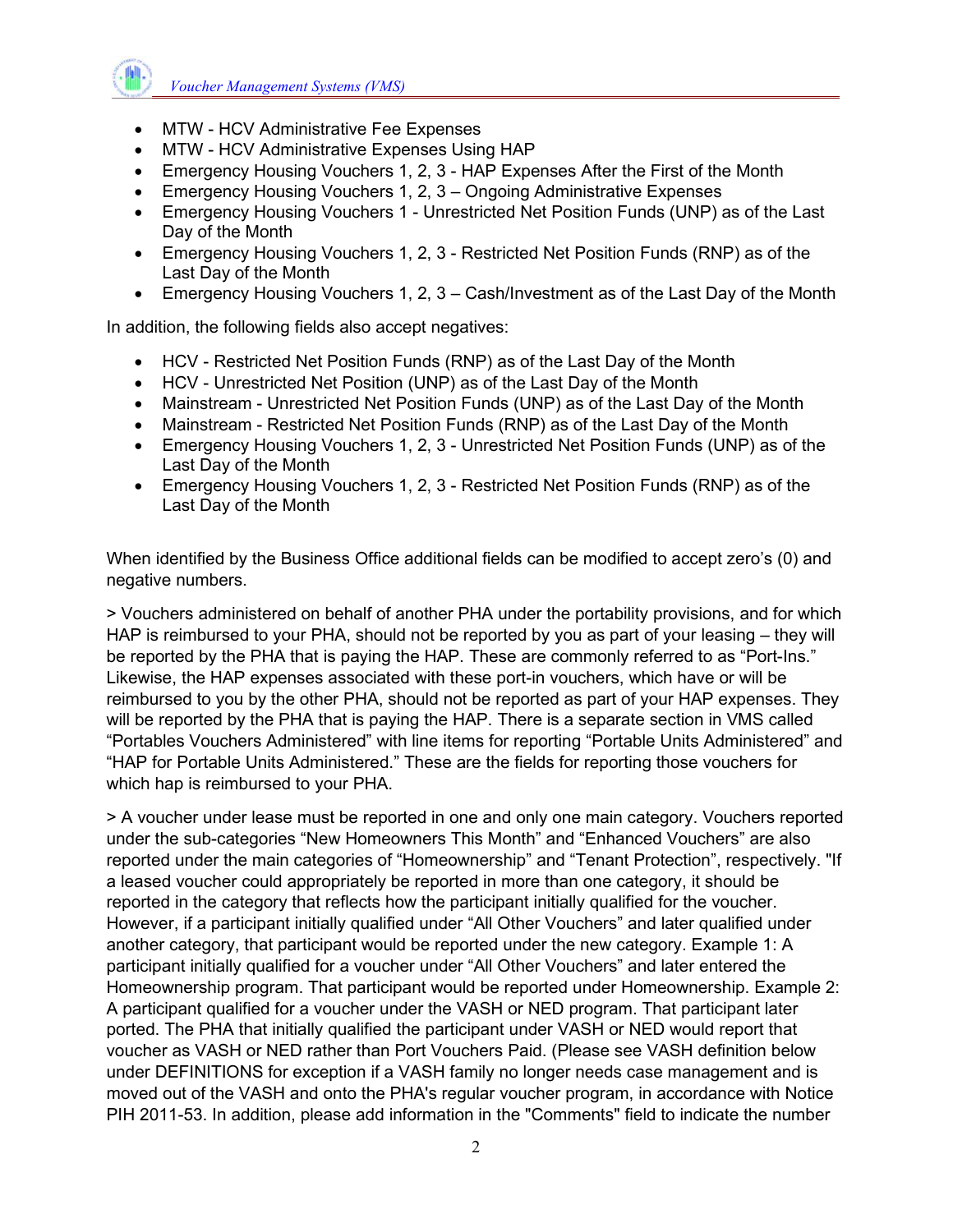

of vouchers reported and corresponding expenses on the VASH, NED, FUP, etc. lines that have ported but are not reported on the Portable Vouchers Paid (Port-Out) line."

> Effective with the April 2016 submission, RAD Component 1 and 2 vouchers under lease should be reported in the appropriate RAD 1 and 2 fields and should no longer be reported in the Tenant Protection field.

> All HAP expense data is to be reported in the voucher categories as of the first day of the month. HAP expenses are entered under the month for which they are applicable, regardless of the month in which they are actually paid. HAP expenses are only entered after the payment has been made. A separate line item on the Voucher UML and HAP tab, called "Voucher HAP Expenses for New Contracts Effective After the First of the Month" collects HAP costs incurred for new HAP contracts effective after the first of the month. These costs are not reported elsewhere. PHA should include as HAP in the appropriate categories any amounts expended for utility reimbursements. For RAD 1 and/or VASH, the PHA should report ALL HAP expenses, even the prorated HAP expenses, in the RAD 1 and/or VASH field as appropriate rather than reporting the prorated HAP expenses on the line for "All Voucher HAP Expenses AFTER the First of the Month". HAP expenses incurred after the first of the month for the Mainstream program should NOT be reported in this field but should be reported in the Mainstream field. "Note, RAD 2 HAP expenses incurred after the first of the month SHOULD be reported in this field".

> Contracts on hold are not reported as units leased as of the first day of the month. Contracts on hold are defined as a contract that has been entered into the PHA's system but for which the PHA is awaiting a landlord signature. Units are not reported as under lease until the HAP contract is negotiated. Once the contract is signed, if the monthly submission is completed, the PHA should enter such units as a Prior Month Correction. If not signed within 60 days the HAP contract is void. No HAP may be paid unless the HAP contract has been signed. Abated units are units that are currently under lease but for which the HAP is being withheld for specific reasons such as the unit failing to pass HQS inspection. The PHA should enter the UML during the abatement period. The unit is under contract. If for some reason the abatement is reversed then the PHA can enter a Prior Month Correction for HAP for those months attributable to the abatement period. Failure by the PHA to report the abated UML will skew the leasing and per unit costs for this agency.

> Mainstream – In VMS, there are specific lines provided for Mainstream Units Leased and HAP Expenses only. The Mainstream program is separate and distinct from the regular HCV program and these values are not included in the Voucher Leasing and HAP totals reported in any other field. If a value greater than zero (0) was entered in any field under "Voucher Units", a value greater than zero (0) must be entered in the corresponding "Voucher HAP Expenses" field.

> Question Mark (?) - For every field containing this symbol, a pop up description of the data entry required for the field, or an explanation of the field will be provided. This field description appears only once for the many occurrences of the (?) Box symbol.

> Leasing and HAP expense data for each category of voucher are now reported on the same line.

> Fields that have been grayed out are prefilled by HUD and are not editable. Data used for these fields reflect the current system information, and are automatically updated when changes are made to prior months.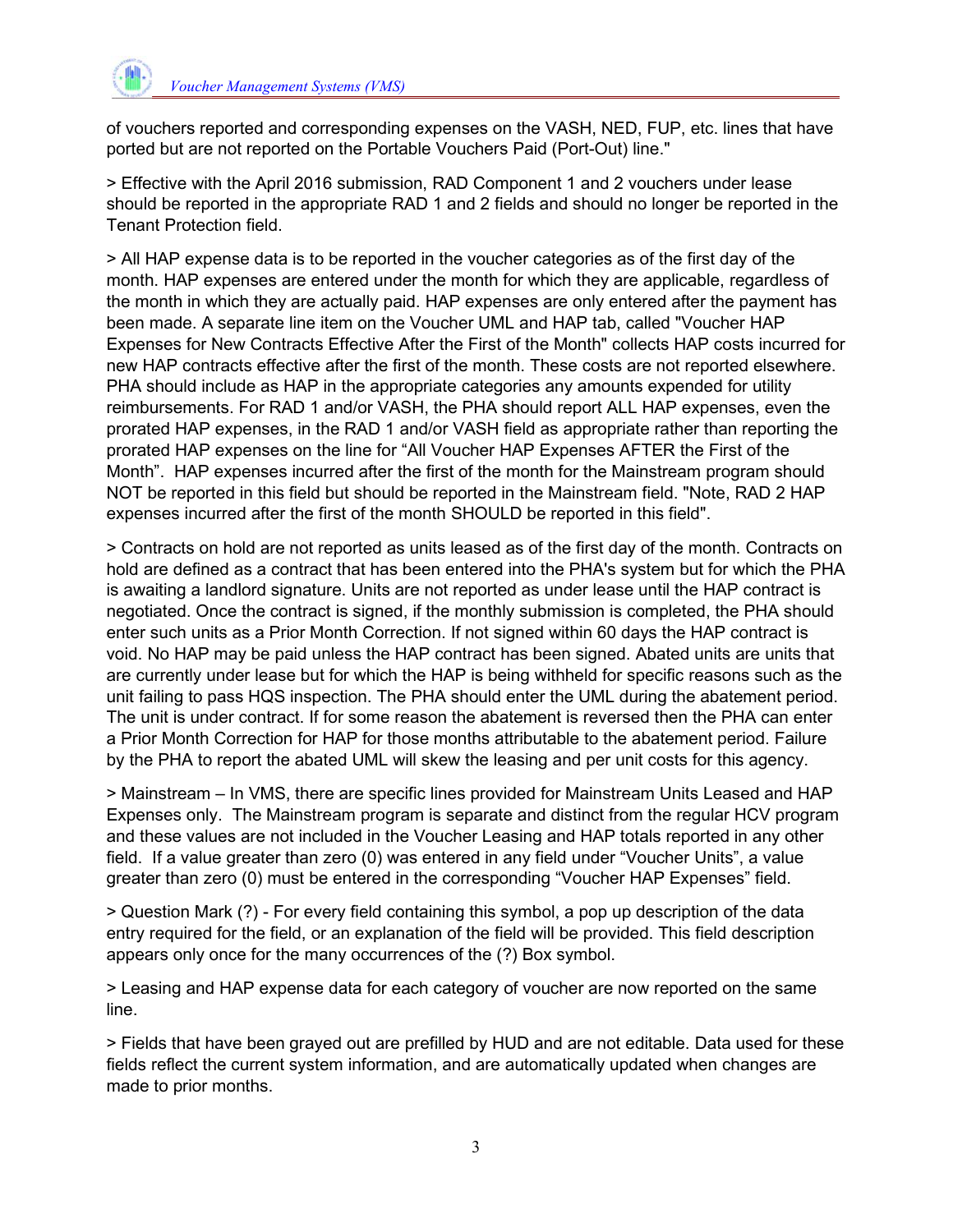

> The PHA must report UMLs for "Zero HAP" Units. These are units for which the HAP has been calculated to be \$0. The units are to be reported in the same voucher category as they would if the HAP was a positive dollar amount. HCV regulations state that a HAP contract may remain in effect for 180 consecutive days while at zero HAP. Thus in VMS, the PHA must report a UML for the "Zero HAP" unit because a contract is still in effect. After 180 days at \$0 HAP, the HAP contract terminates automatically. Therefore, the PHA would no longer report a UML for that unit. Refer to 24 CFR 982.455 (Automatic Termination of HAP contracts). EXCEPTION: Tenants who were in place at the time of a RAD conversion and have \$0 HAP should be reported in the VMS as long as the family is in place. The 180 day limit does not apply to these tenants. Tenants leased after the conversion are limited to the 180 day limit for \$0 HAP as described above.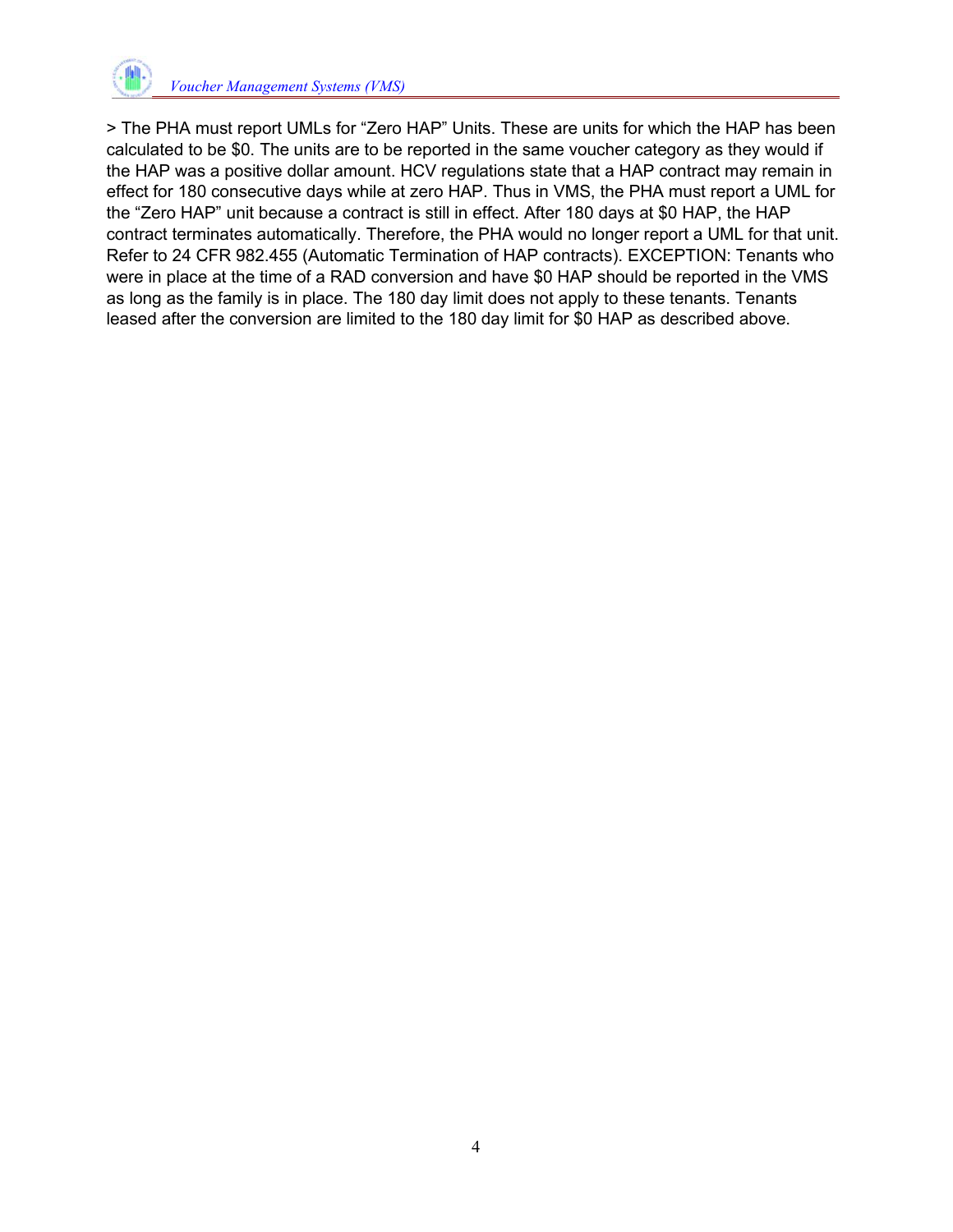

## **Form 52681-B Field Name**

**Vouchers Under Lease on the First Day of the Month** 

**Rental Assistance Demonstration 1- Public Housing Conversion:** Total number of Vouchers Leased for all RAD Component 1 awards; reporting begins January 1 of the first full calendar year of voucher funding. Effective April, 2016, this information is no longer reported in the Tenant Protection field.

**Rental Assistance Demonstration 1- Public Housing Conversion (HAP)**: Total HAP expenses incurred for all RAD Component 1 awards. Total HAP includes HAP expenses incurred after the 1st of the month. Effective April, 2016, this information is no longer reported in the Tenant Protection field. NOTE: RAD Rehab Assistance and RAD Vacancy payments should be reported in this field. The PHA should report ALL RAD 1 HAP expenses in this field, including the prorated HAP expenses incurred after the first of the month.

**Rental Assistance Demonstration 2 - Mod Rehab, Rent Supp, RAP Conversion**: Total number of vouchers Leased for all RAD Component 2 awards. Effective April, 2016, this information is no longer reported in the Tenant Protection field.

**Rental Assistance Demonstration 2 - Mod Rehab, Rent Supp, RAP Conversion (HAP)**: Total number of vouchers Leased for all RAD Component 2 awards. Effective April, 2016, this information is no longer reported in the Tenant Protection field.

**Rental Assistance Demonstration 3 - PRAC Conversion:** Total number of vouchers leased for all RAD 3 PRAC Conversion awards.

**Rental Assistance Demonstration 3 - PRAC Conversion (HAP):** Total HAP expenses incurred for all RAD 3 PRAC Conversion awards.

**Litigation**: Total number of vouchers leased from award(s) originally made by HUD in conjunction with a judgment or consent decree.

**Litigation HAP**: Total HAP expenses incurred for litigation voucher leasing reported in Units section.

**Homeownership**: Total number of vouchers used for homeownership subsidy rather than rental subsidy.

**Homeownership HAP**: Total HAP expenses incurred for Homeownership vouchers reported in Units section.

**New This Month (Homeownership)**: Total number of newly assisted homeowners for the specified month. This number must be included in the Homeownership total and cannot be greater than the number of Homeownership Vouchers reported above. This is a sub-category of Homeownership.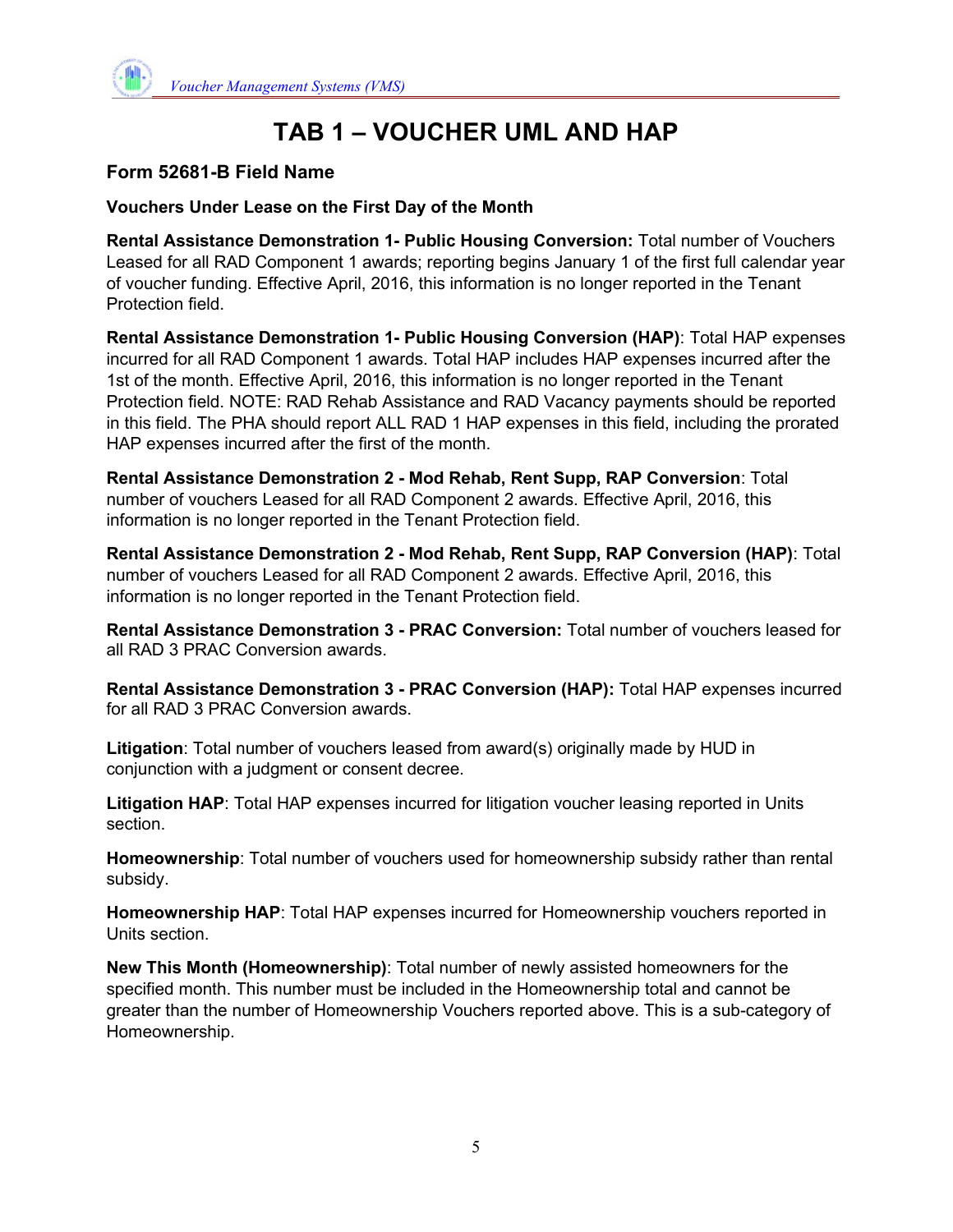

## **Form 52681-B Field Name**

**Moving To Work Vouchers**: Total number of vouchers leased in the PHA's Moving to Work Program. MTW units leased for NED, FUP, One Year Mainstream and VASH should not be reported in this line item; however, they should be reported in the appropriate field designated for those purposes.

**Moving To Work HAP**: Total HAP expenses incurred for Moving to Work vouchers reported in the Moving to Work Unit section. Do not include in this section any expenses for purposes other than rental or homeownership assistance. If Moving to Work voucher funds are used for any purpose OTHER THAN rental or homeownership assistance under the Housing Choice Voucher Program, the PHA should identify those funds in the appropriate MTW field(s) in the MTW Section on TAB 2 or in the MTW Other Expense field on Tab 3. HAP expenses for NED, FUP, One Year Mainstream and VASH should not be reported in this line item; however, they should be reported in the appropriate field designated for those purposes.

**One Year Mainstream - MTW (UML)**: Total number of vouchers leased this month for all One Year Mainstream awards (MTW PHAs ONLY). These awards are pre-2008

**One Year Mainstream - MTW (HAP)**: Total HAP expenses incurred for One Year Mainstream-MTW reported in the units sections (MTW PHAs ONLY).

**Family Unification - Non MTW**: Total number of vouchers leased this month from ANY initial or renewal Family Unification Program increment regardless of when the award was funded. Vouchers are reported in this category as long as they are in use by an eligible participant. (non-MTW PHAs ONLY).

**Family Unification - Non MTW (HAP)**: Total HAP expenses incurred for Family Unification vouchers reported in the units section (non-MTW PHAs ONLY).

**Family Unification Pre2008 – MTW**: Total number of vouchers leased this month from initial or renewal Family Unification Program increments that were funded from federal fiscal years prior to 2008. Vouchers are reported in this category as long as they are in use by an eligible participant and only if the PHA received a FUP award under a Notice of Funding Availability prior to 2008 (MTW PHAs ONLY).

**Family Unification Pre2008 - MTW (HAP)**: Total HAP expenses incurred for Family Unification Pre-2008 Vouchers reported in the Family Unification Pre2008 section (MTW PHAs ONLY).

**Family Unification 2008/Forward – MTW**: Total number of vouchers leased this month from initial or renewal Family Unification Program increments that were funded from federal years 2008 and forward. Vouchers are reported in this category as long as they are in use by an eligible participant and only if the PHA received a FUP award under a Notice of Funding Availability in 2008 or forward (MTW PHAs ONLY).

**Family Unification 2008/Forward - MTW (HAP)**: Total HAP expenses incurred this month for Family Unification 2008/Forward Vouchers reported in the Family Unification 2008/Forward section (MTW PHAs ONLY).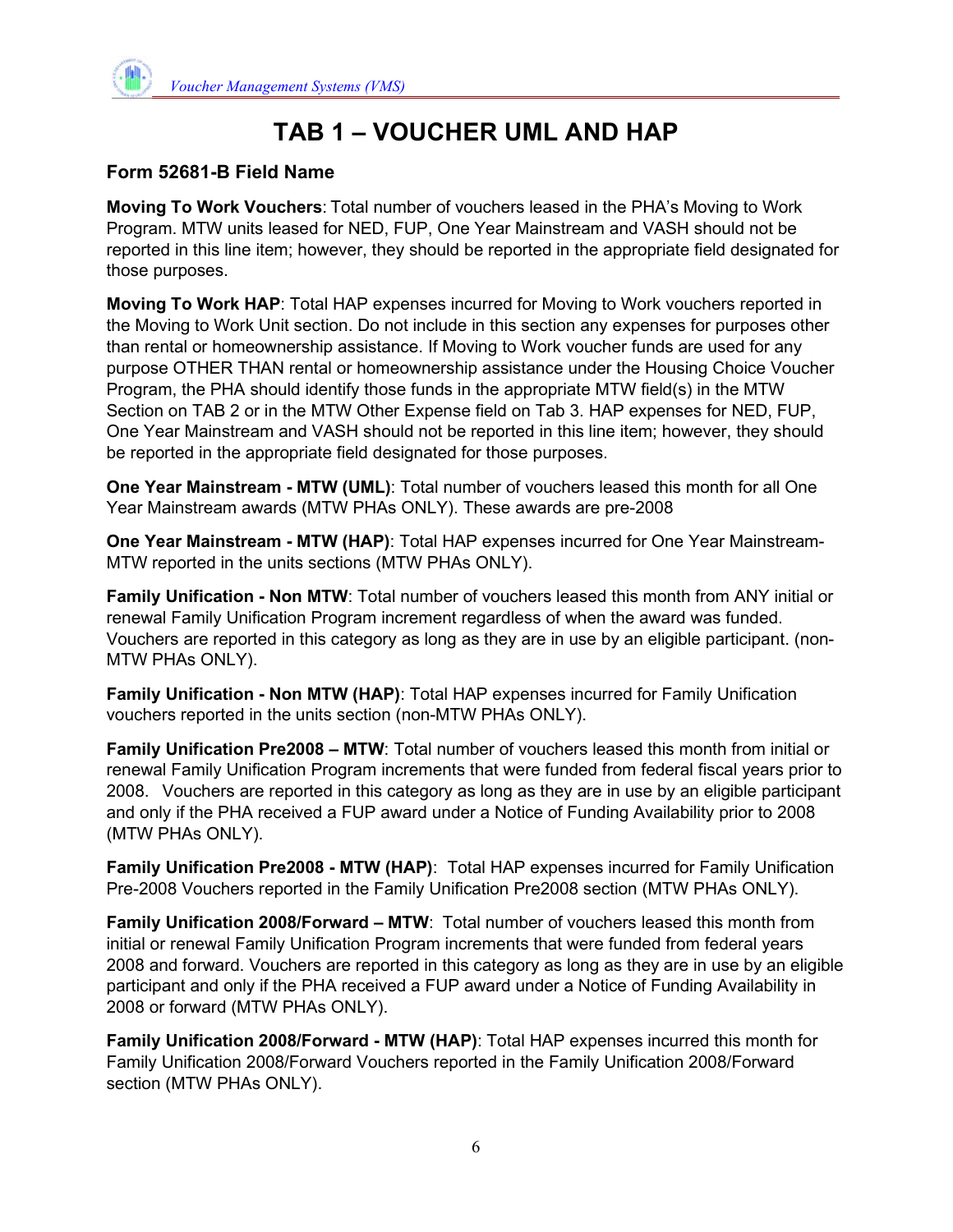

#### **Form 52681-B Field Name**

**Non Elderly Disabled - Non-MTW**: Total number of vouchers leased this month from initial or renewal Mainstream 1 or Non-Elderly Disabled program increments (non-MTW PHAs ONLY).

**Non Elderly Disabled - Non-MTW (HAP)**: Total HAP expenses incurred this month for Mainstream 1 or Non-Elderly Disabled voucher leasing as reported in Units section (non-MTW PHAs ONLY).

**Non Elderly Disabled 2008 Forward – MTW**: Total number of voucher leased this month from initial or renewal Non-Elderly Disabled Program increments that were funded from federal years 2008 and forward. (MTW PHAs ONLY).

**Non Elderly Disabled 2008 Forward - MTW (HAP)**: Total HAP expenses incurred for vouchers leased this month for Non-Elderly Disabled 2008 - Forward as reported in the Non-Elderly Disabled section (MTW PHAs ONLY)

**Portable Vouchers Paid**: Total number of vouchers for which the PHA is being billed by and is remitting HAP costs to another PHA under the portability option. These vouchers are part of the PHA's inventory and are commonly referred to as "Port-Outs".

**Portable Vouchers Paid HAP**: Total HAP expenses incurred for portability vouchers reported in the Units section. The HAP payments to be reported here are for port-outs for which the PHA is being billed by another PHA.

**HOPE VI**: Total number of vouchers under lease for households whose vouchers were provided from an award designated for HOPE VI affected participants. A unit is reported in this category as long as the original voucher holder remains a voucher participant, even after the units are renewed and become part of the PHA's baseline units.

**HOPE VI HAP**: Total HAP expenses incurred for HOPE VI vouchers reported in the Units section.

**Tenant Protection**: Total number of vouchers under lease for households whose vouchers were initially provided from an award designated for tenant protection purposes and who were affected by a tenant protection action This includes vouchers awarded for relocation from or replacement of a public housing property; vouchers for tenants affected by a termination, opt-out, or prepayment of a multifamily assisted development or a property disposition action; and vouchers provided for the replacement of expired Mod Rehab HAP and SRO contracts. A unit is reported in this category as long as the original voucher holder remains a voucher participant, even after the units are renewed and become part of the PHA's baseline units.

NOTE: Effective April, 2016, RAD Component 1 and 2 leasing and expense information is no longer reported in this field. RAD information should be reported in the appropriate RAD 1 and 2 fields.

**Tenant Protection HAP**: Total HAP expenses incurred for Tenant Protection vouchers reported in the Units section.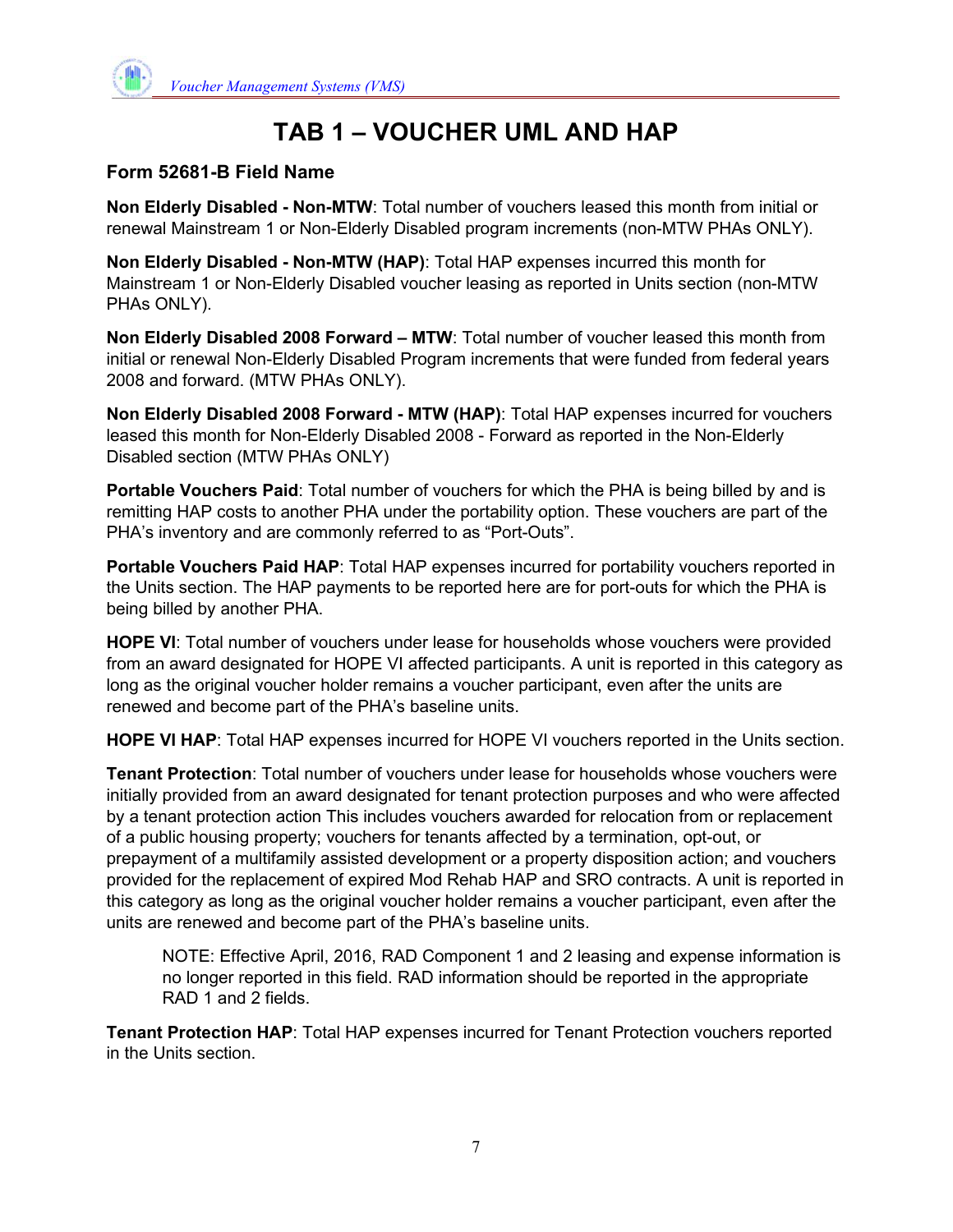

## **Form 52681-B Field Name**

**Enhanced Vouchers**: Total number of Tenant Protection vouchers reported above that are in use under the terms for enhanced vouchers. All Enhanced Vouchers are also Tenant Protection but not all Tenant Protection vouchers are enhanced. The number of Enhanced vouchers cannot exceed the number of Tenant Protection reported above.

**Veterans Affairs Supportive Housing (VASH) Vouchers**: Total number of vouchers under lease from initial or renewal funds awarded under the VASH program. Vouchers are reported in this category as long as they are in use by an eligible participant and only if the PHA received a VASH award in 2008 or subsequent federal fiscal years. Vouchers should be reported in this category only if the PHA has received an award under this program in FFY2008 or later. A voucher is reported in this category as long as it is in use be an eligible program participant. In accordance with Notice PIH 2011-53, if a HUD-VASH family no longer requires case management services, and the PHA has the funding and elects to serve the family under its regular HCV program, the PHA will no longer report the family on the VASH lines in the VMS. Instead, this family should now be reported on the All Other Vouchers (AOV) lines.

**Veterans Affairs Supportive Housing (VASH) HAP**: Total HAP expenses incurred for VASH vouchers reported in the Units section. The PHA should report all VASH HAP expenses in this field, including the prorated HAP expenses incurred after the first of the month.

**Housing Stability Vouchers:** Total number of Housing Stability Vouchers under lease from initial or renewal funds awarded. Vouchers should be reported in this category only if the PHA has received vouchers in this program. A voucher should be reported in this category as long as it is used for an eligible program participant.

**Housing Stability Vouchers HAP:** HAP expenses incurred for the Housing Stability Vouchers reported in the units section.

**Foster Youth To Independence Vouchers:** Total number of vouchers leased for all FYI Vouchers awarded including FYI TPV vouchers and non-FYI TPV vouchers. Effective March 2022 for the February 2022 data submission this information should no longer be reported in the FUP field.

**Foster Youth To Independence HAP:** Total HAP expenses for all FYI vouchers awarded including FYI TPV vouchers and non-FYI TPV vouchers. Effective March 2022 for the February 2022 data submission this information should no longer be reported in the FUP field.

**Mobility Demonstration Vouchers:** Total number of Mobility Demonstration Vouchers (MDVs) leased that were awarded under the Mobility Demonstration program. PHAs should not report their non-MDV vouchers leased in this field.

**Mobility Demonstration HAP:** Total HAP expenses incurred this month for MDVs awarded under the Mobility Demonstration Program. PHAs should not report their non-MDV vouchers expenses in this field.

**Emergency Transfer Vouchers for VAWA Vouchers:** Total number of vouchers leased for Emergency VAWA awards.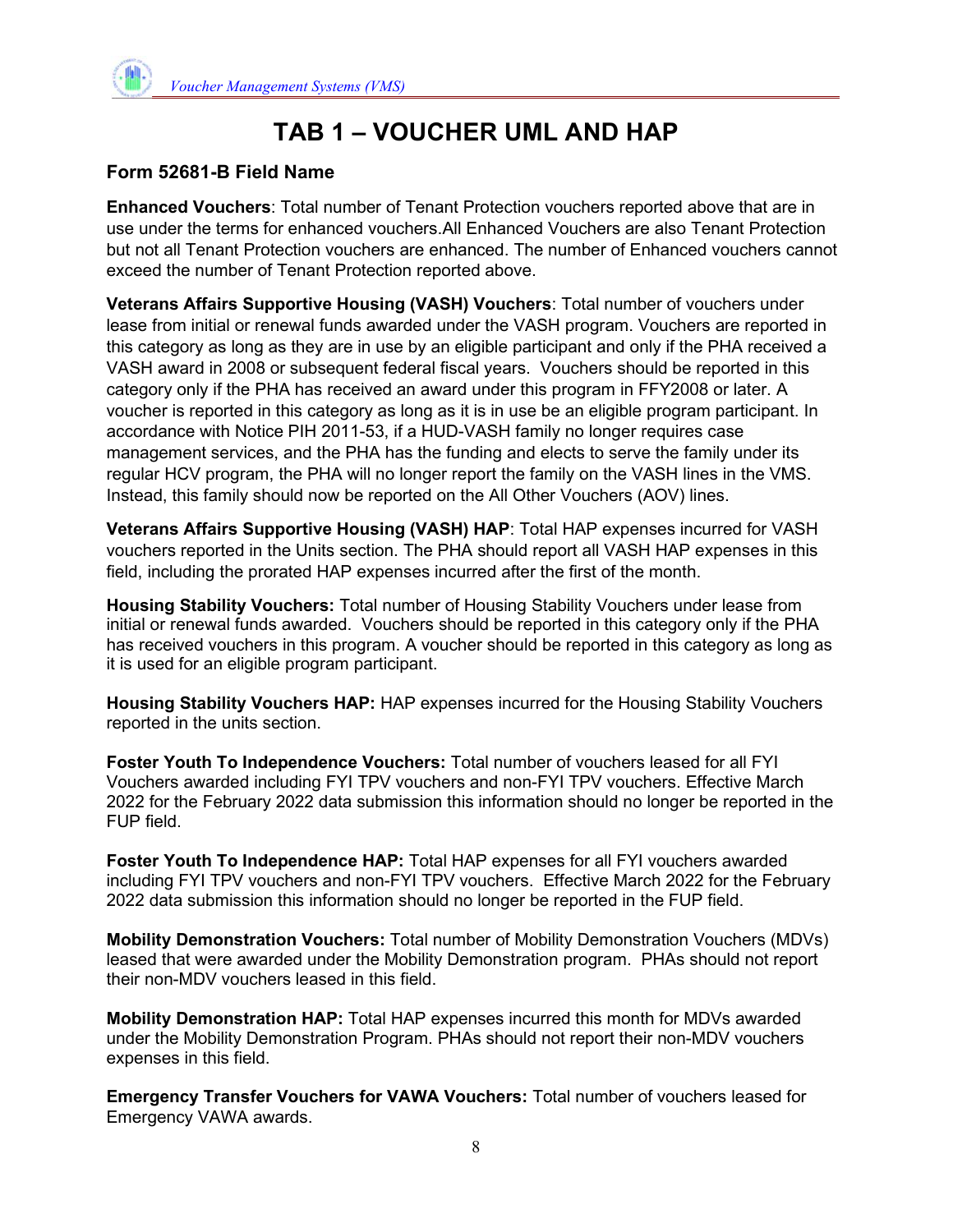

## **Form 52681-B Field Name**

**Emergency Transfer Vouchers for VAWA HAP:** Total HAP expenses incurred this month for all Emergency VAWA vouchers leased.

**DHAP to HCV Vouchers Leased**: The field captures the number of families assisted via DHAP to HCV conversion vouchers. These vouchers were awarded in 2009 and are subject to reconciliation. For months in CY 2009, the PHA should report the total number of families that were leased. For months in CY 2010, PHAS are only to report the total number of vouchers from the 2009 DHAP to HCV award where former DHAP families were issued their voucher prior to 1/1/2010, were actively seeking assistance as of 12/31/2009, were initially placed under HAP contract effective on or after January 1, 2010, and are under lease as of the first day of the reporting month. Vouchers leased for participants assisted via DHAP to HCV vouchers prior to 2010 and which are still receiving assistance are not reported in this section. These DHAP to HCV vouchers became regular Housing Choice vouchers on January 1, 2010, and their leasing is reported in the appropriate category above (All Other Vouchers, etc.).

**DHAP to HCV Vouchers HAP**: Total HAP expenses for DHAP to HCV voucher leasing reported in the units section.

**All Other Vouchers**: Total number of vouchers leased for all other purposes. Do not include any vouchers already reported in the other voucher categories above.

**All Other Vouchers HAP**: Total HAP expenses incurred for all other vouchers reported in the units section, for contracts in effect on the first day of the month. Do not include any HAP expenses already reported in ANY other Voucher HAP Expense categories above or for HCV - FSS Escrow Deposits below.

**MTW - Family Unification 2008/Forward HAP expenses after the First of the Month**: Total amount of HAP expenses incurred after the first of the month for leased Family Unification vouchers 2008/forward vouchers. (MTW PHAs ONLY). Mandatory field for MTW agencies who have been awarded Family Unification vouchers from 2008 forward.

**MTW - Family Unification pre-2008 HAP After the First of the Month**: Total amount of HAP expenses incurred after the first of the month for leased Family Unification Vouchers from pre-2008 awards. (MTW PHAs ONLY). Mandatory field for MTW agencies who have been awarded Family Unification vouchers prior to 2008.

**MTW - Non-Elderly Disabled 2008/Forward HAP Expenses after the First of the Month**: Total amount of HAP expenses incurred after the first of the month for leased Non-Elderly Disabled Vouchers 2008/forward vouchers(MTW PHAs ONLY). Mandatory field for MTW agencies who have been awarded Non-Elderly Disabled vouchers from 2008 forward.

**MTW - VASH HAP Expenses after the First of the Month**: Total amount of HAP expenses incurred after the first of the month for leased VASH vouchers (MTW PHAs ONLY). Mandatory field for MTW agencies who have been awarded VASH vouchers.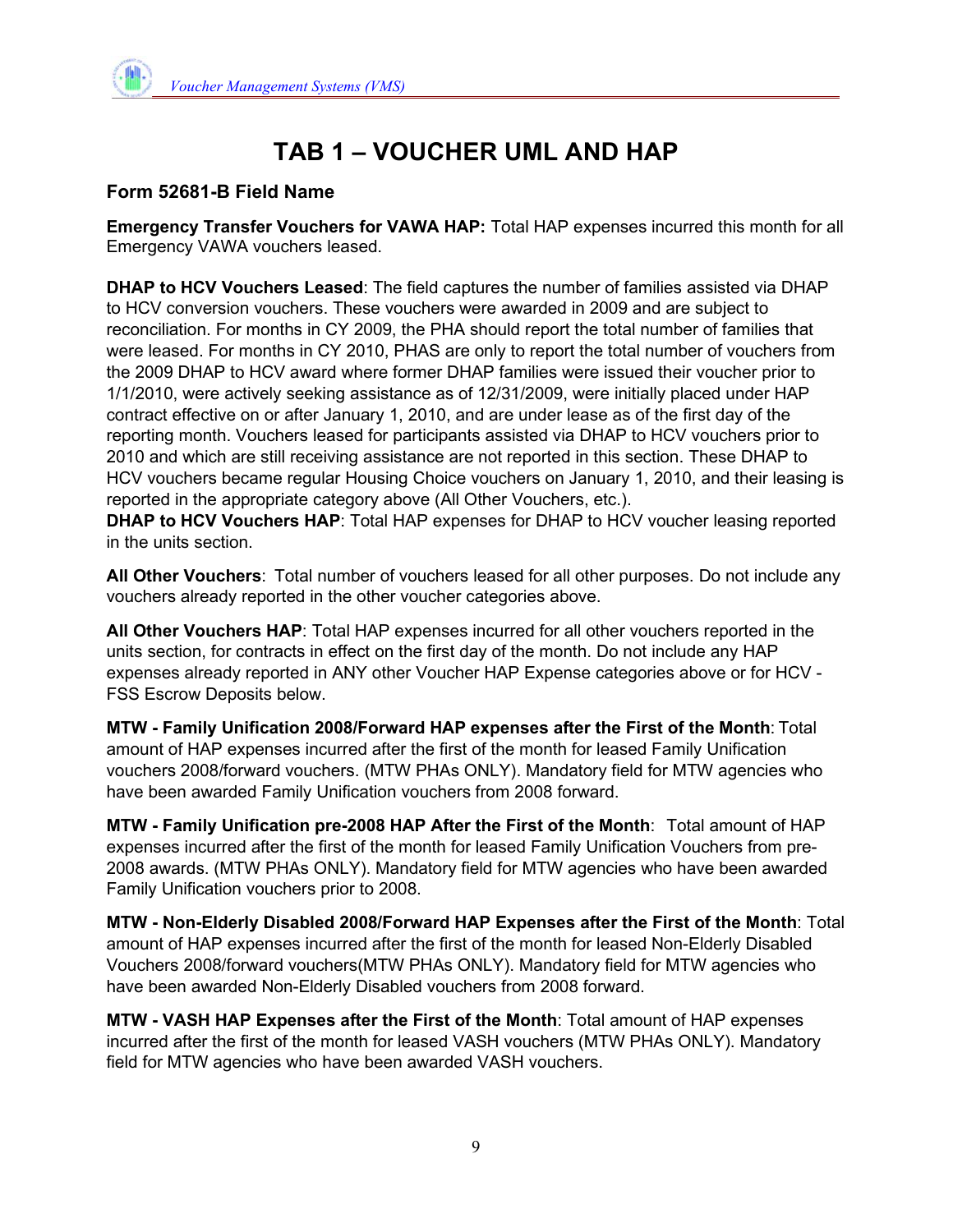## **Form 52681-B Field Name**

**MTW - One year Mainstream HAP After the First of the Month**: Total amount of HAP expenses incurred after the first of the month for leased One Year Mainstream vouchers (MTW PHAs ONLY). Mandatory field for MTW agencies who have been awarded One Year Mainstream vouchers.

**MTW - Foster Youth To Independence HAP Expenses After the First of the Month:** Total amount of HAP expenses incurred after the first of the month for leased FYI vouchers. Mandatory field for MTW agencies who have been awarded FYI vouchers.

**MTW - Mobility Demonstration HAP Expenses After the First of the Month:** Total amount of HAP expenses incurred after the first of the month for leased Mobility Demonstration vouchers. Mandatory field for MTW agencies who have been awarded Mobility Demonstration vouchers.

**MTW - Stability Voucher HAP Expenses After the First of the Month:** Total amount of HAP expenses incurred after the first of the month for leased Stability vouchers. Mandatory field for MTW agencies who have been awarded Stability vouchers.

**MTW - Emergency Transfer Vouchers for VAWA HAP Expenses After the First of the Month:** Total amount of HAP expenses incurred after the first of the month for leased VAWA vouchers. Mandatory field for MTW agencies who have been awarded VAWA vouchers.

**HCV - FSS Escrow Deposits**: Deposits to FSS participant escrow accounts made for this month.

**HCV- All Voucher HAP Expenses for Contracts Effective After the First of Month**: Total amount of HAP expenses incurred for NEW contracts effective after the first of the month for any categories above except RAD 1, VASH, and Mainstream. If the amount of HAP covers the entire month then it should not be reported in this field. MTW PHAs with After the First of the Month Expenses for FUP Pre-2008/2008 Forward, NED 2008 Forward, VASH and One Year Mainstream should not report those expenses here, but rather they should be reported in the appropriate MTW After the First of the Month field(s) above. This amount is automatically included in the HAP Total below when the system calculates the HAP Total. For RAD 1 and/or VASH, the PHA should report ALL HAP expenses, including the prorated HAP expenses, in the RAD 1 and/or VASH field as appropriate rather than reporting the prorated HAP expenses on the line for "All Voucher HAP Expenses AFTER the First of the Month". HAP expenses incurred after the first of the month for the Mainstream program should NOT be reported in this field but should be reported in the Mainstream field. "Note: RAD 2 HAP expenses incurred after the first of the month SHOULD be reported in this field".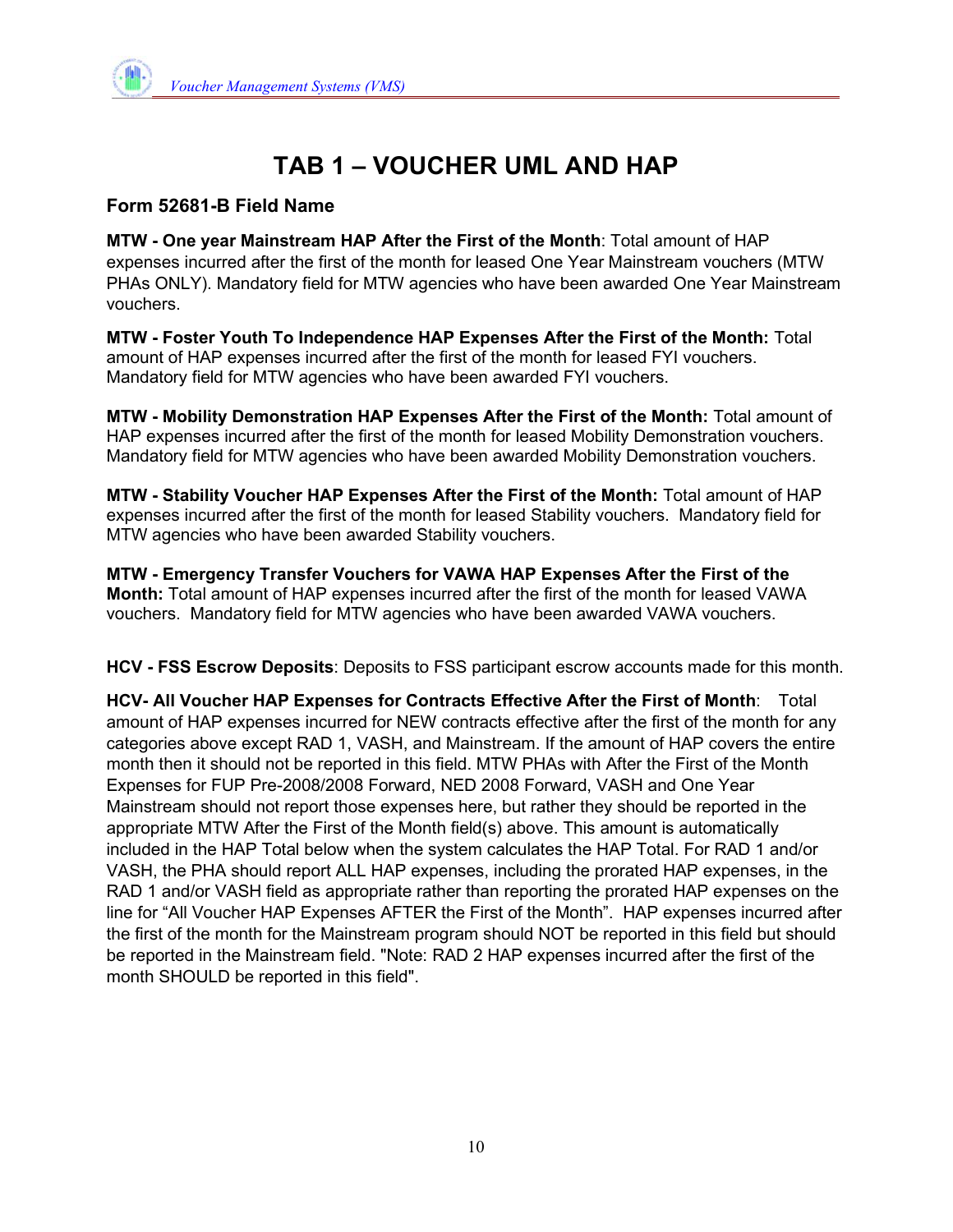

## **Form 52681-B Field Name**

**Total Vouchers**: This is a calculated field and does not accept data entry from the user. It contains monthly totals of the following UML fields:

- $\bullet$  RAD 1
- RAD<sub>2</sub>
- $\bullet$  RAD 3
- Litigation
- Homeownership
- Moving to Work
- One Year Mainstream MTW
- Family Unification Non MTW
- Family Unification Pre 2008 MTW
- Family Unification 2008 Forward MTW
- Non-Elderly Disabled Non MTW
- Non-Elderly Disabled 2008 Forward MTW
- Portable Voucher Paid
- HOPE VI
- Tenant Protection
- Veterans Affairs Supportive Housing (VASH) Vouchers
- Housing Stability Vouchers
- Foster Youth To Independence
- Mobility Demonstration
- VAWA
- All Other Vouchers

**HAP Total**: This is a calculated field and does not accept data entry from the user. It contains monthly totals of the following HAP fields:

- RAD 1 HAP
- RAD 2 HAP
- RAD 3 HAP
- Litigation HAP
- Homeownership HAP
- Moving to Work HAP
- One Year Mainstream MTW HAP
- Family Unification Non MTW HAP
- Family Unification Pre-2008 MTW HAP
- Family Unification 2008 Forward MTW HAP
- Non-Elderly Disabled Non-MTW HAP
- Non-Elderly 2008 Forward MTW HAP
- Portable Voucher HAP
- HOPE VI HAP
- Tenant Protection HAP
- Housing Stability Vouchers HAP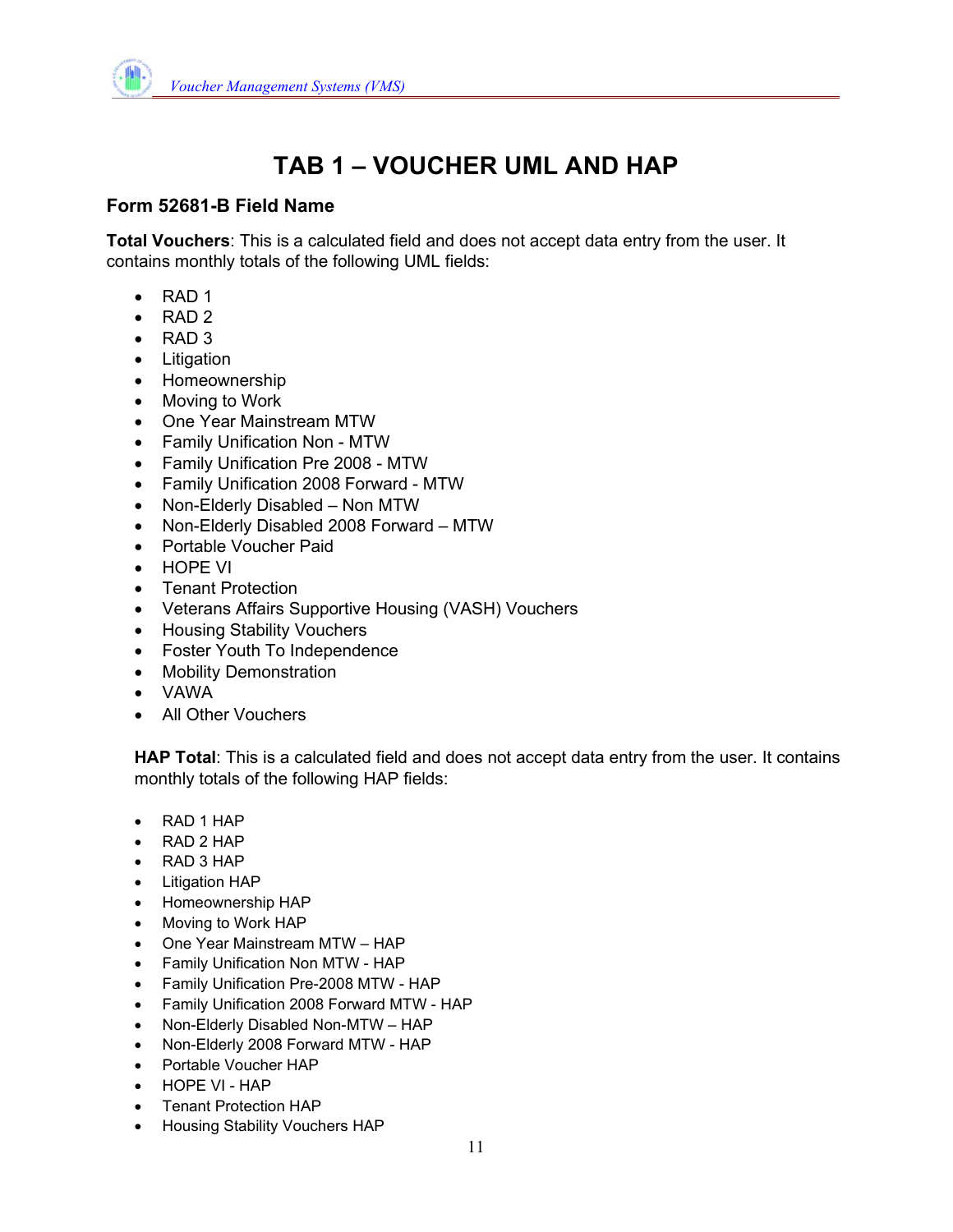

## **Form 52681-B Field Name**

- Foster Youth To Independence HAP
- Mobility Demonstration HAP
- VAWA HAP
- All Other Vouchers HAP
- Veterans Affairs Supportive Housing (VASH) Vouchers HAP
- All Voucher HAP Expenses for contracts effective After the First of Month
- MTW Family Unification 2008 Forward HAP Expenses After the First of the Month
- MTW Family Unification Pre-2008 HAP Expenses After the First of the Month
- MTW Non-Elderly Disabled 2008 Forward HAP Expenses After the First of the Month
- MTW VASH HAP Expenses After the First of the Month
- MTW One Year Mainstream HAP Expenses After the First of the Month
- MTW Foster Youth To Independence HAP Expenses After the First of the Month
- MTW Mobility Demonstration HAP Expenses After the First of the Month
- MTW Stability Voucher HAP Expenses After the First of the Month
- MTW Emergency Transfer Vouchers for VAWA HAP Expenses After the First of the Month
- HCV FSS Escrow Deposits

#### *Note that the PHA should include as HAP in the appropriate categories any amounts expended for utility reimbursements.*

## **Other Voucher Reporting Requirements**

**HCV- Number of vouchers under Lease (HAP Contract) on the last day of the Month**: Total number of vouchers under lease on the "LAST" day of the month for all categories listed in "HAP Total" above. This includes HAP contracts that expired that day. Zero HAP units continue to be reported for up to six months. The HAP contract terminates automatically 180 calendar days after the last HAP payment to the owner.

**HA Owned Units Leased - included in the units leased**: Total number of HA-owned units that are under lease in the Voucher program for the month; including RAD units that are PHA-owned. These units should also be included in the appropriate Voucher Units category above.

**HCV- Number of vouchers issued but not under housing assistance payments (HAP) contract as of the last day of the Month:** This figure represents the total **cumulative** number of new vouchers issued for all categories listed above and not yet under a HAP contract as of the last day of the reporting period. This figure excludes vouchers issued to participants who are currently under a HAP contract in one unit but have been issued a voucher to search for another unit to which they intend to move with continued voucher assistance.

**Housing Stability Vouchers - Number of New Vouchers Issued but not Under HAP Contract as of the last day of the Month:** This figure represents the total cumulative number of new Housing Stability Vouchers issued that are not yet under a HAP contract as of the last day of the reporting period. This figure excludes Stability vouchers issued to participants who are currently under a HAP contract in one unit but have been issued a voucher to search for another unit to which they intend to move with continued voucher assistance.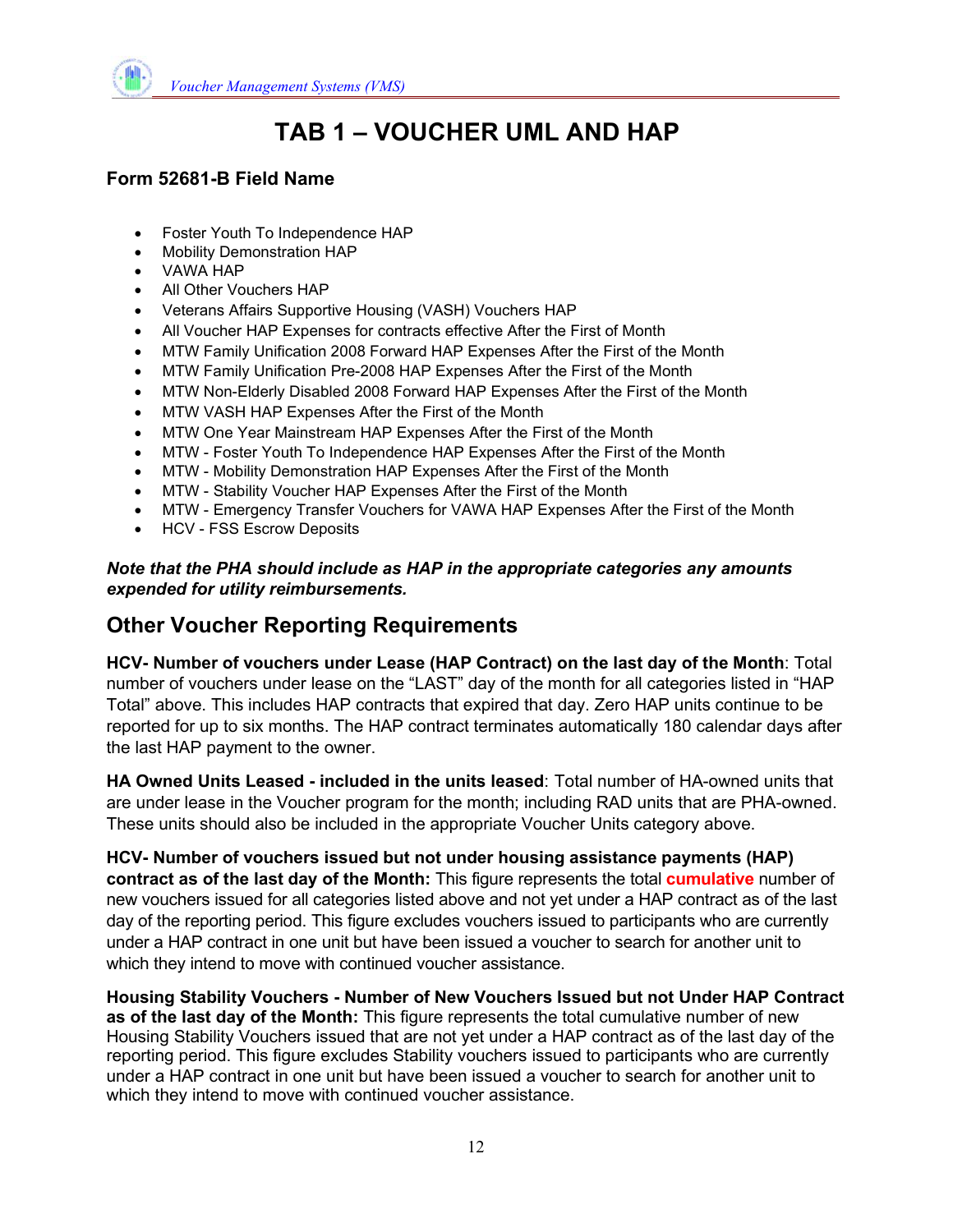

**Portable Units Administered:** Total number of vouchers for the entire month which the HA is administering on behalf of an Initial HA under the portability provisions; the HA is billing the initial HA and has not absorbed the voucher participants into the HA's own program. A household reported in this category is NOT reported as a voucher participant for this HA in any other

# **TAB 1 – VOUCHER UML AND HAP**

## **Form 52681-B Field Name**

category. These are commonly referred to as "Port-Ins." NOTE: Portable vouchers administered for the Mainstream program should NOT be reported in this field.

**Total HAP for Portable Units Administered:** HAP expenses attributable to the Portable Units Administered as reported above. These expenses are NOT included in the HA's total voucher HAP expenses elsewhere reported in VMS.

**Adjustment Funding – Per Unit Cost Increase:** Amount of Voucher Program HAP expenses paid for the reporting month covered by Adjustment Funding provided for Per Unit Costs Increases. These expenses should also be reported in the normal HAP expense field for which the expense was incurred.

**Adjustment Funding – Shortfall:** Amount of Voucher Program HAP expenses paid for the reporting month covered by Adjustment Funding for Shortfalls. These expenses should also be reported in the normal HAP expense field for which the expense was incurred.

**Adjustment Funding Per Unit Cost Increase MS Program:** Amount of Mainstream Program HAP expenses paid for the reporting month covered by Adjustment Funding for Per Unit Costs Increases. These expenses should also be reported in the MS HAP expense field.

**Adjustment Funding – Shortfall MS Program:** Amount of Mainstream Program HAP expenses paid for the reporting month covered by Adjustment Funding for Shortfalls. These expenses should also be reported in the MS HAP expense field.

**Mainstream:** The number of Mainstream vouchers under lease. Vouchers should only be reported in this category if the PHA has received an award under the Mainstream program and should be reported in this category for the initial and all renewal terms.

**Mainstream HAP:** Total amount of HAP expenses incurred for Mainstream vouchers reported in Unit section. The PHA should report ALL MS HAP expenses in this field, including the prorated HAP expenses incurred after the first of the month.

**Mainstream - FSS Escrow Deposits:** Deposits to Mainstream FSS participant escrow accounts made for this month

**Mainstream - HAP Expenses After the First of the Month:** Total amount of Mainstream HAP expenses incurred for NEW contracts effective after the first of the month. If the amount of HAP covers the entire month, then it should not be reported in this field.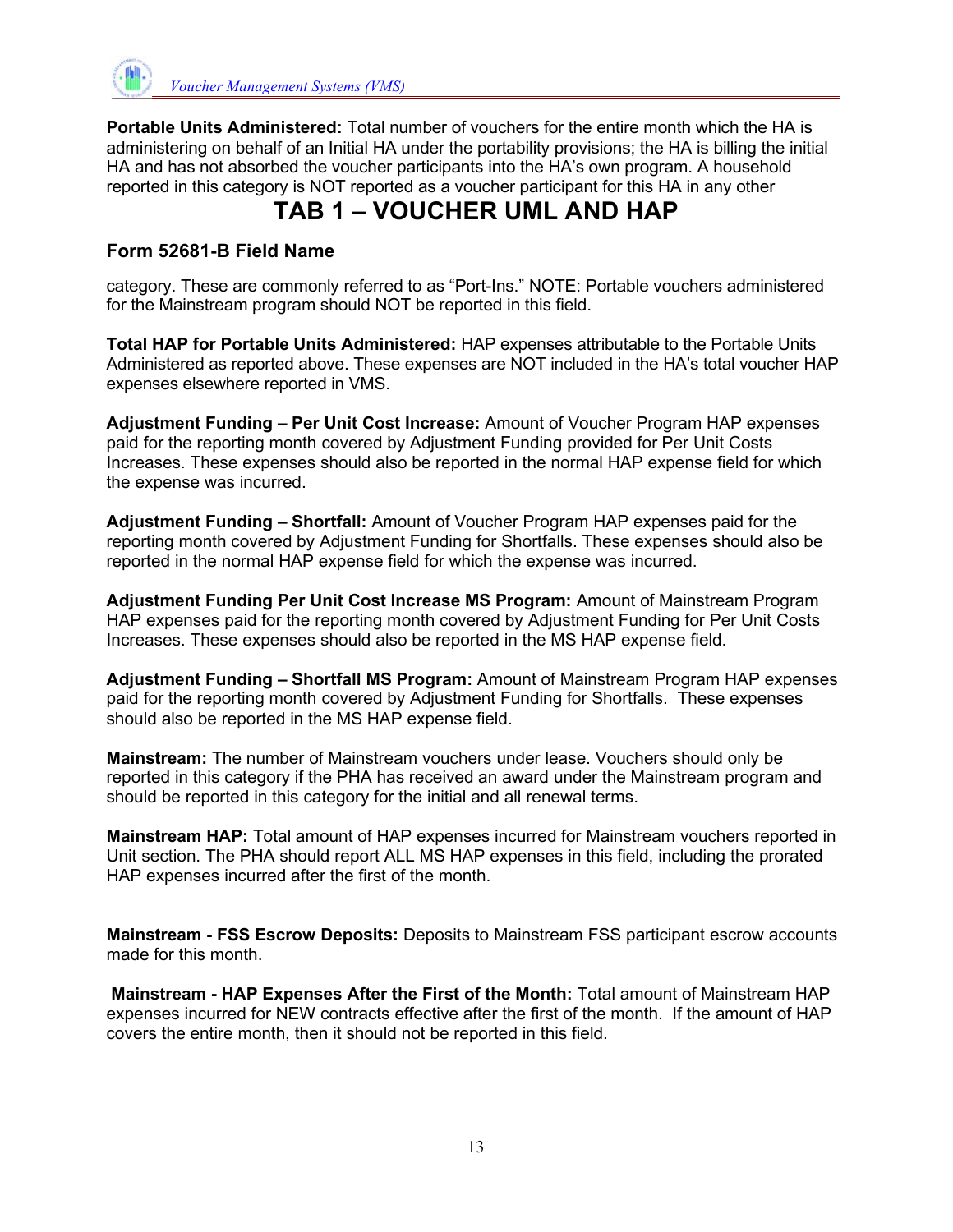

**Mainstream - Number of New Vouchers Issued but not Under HAP Contract as of the Last Day of the Month:** Total number of Mainstream vouchers under lease on the "LAST" day of the month. This includes HAP contracts that expired that day. Zero HAP units continue to be reported for up to six months. The HAP contract terminates automatically 180 calendar days after the last HAP payment to the owner.

# **TAB 1 – VOUCHER UML AND HAP**

#### **Form 52681-B Field Name**

**Number of PBVs Under AHAP and Not Under HAP:** Total number of PBVs under AHAP only. These units are not reported in any other field.

**Number of PBVs Under HAP and Leased:** Total number of PBVs under HAP contract and leased. These units and associated expenses are also reported in the field that best describes the type of voucher being used (Tenant Protection, AOV, etc.)

**Number of PBVs Under HAP and Not Leased:** Total number of PBVs that are under a HAP contract and are not leased and are not receiving vacancy payments. These vouchers are not reported in any other field but are eligible for administrative fees. This field should include RAD1 and RAD2 Units that are under a HAP Contract but are not leased and RAD1 units that are receiving Rehab Assistance Payments (RAP).

**Number of PBVs Under HAP and Not Leased with Vacancy Payment and Associated Vacancy HAP Expense:** Total number of PBVs that are under a HAP contract and are not leased but are receiving vacancy payments. These vouchers are not reported in any other field but are eligible for administrative fees. RAD vouchers receiving vacancy payments should also be reported in this field.

**HAP Expenses - Number of PBVs Under HAP and Not Leased with Vacancy Payment and Associated Vacancy HAP Expense**: Total HAP expense associated with PBVs under HAP contract and not leased with vacancy payments. These expenses are also reported in the AOV HAP Expense field. Vacancy Payments for RAD vouchers should also be reported in the appropriate RAD HAP Expense field. Note: RAD Rehab Assistance payments should not be reported in this field but should be reported in the RAD 1 HAP expense field.

**Project Based Vouchers - Total HAP Expenses:** Total HAP expenses incurred for Project Based Vouchers. The HAP expense should also be reported in the field that best describes the type of voucher being used (Tenant Protection, AOV, etc.)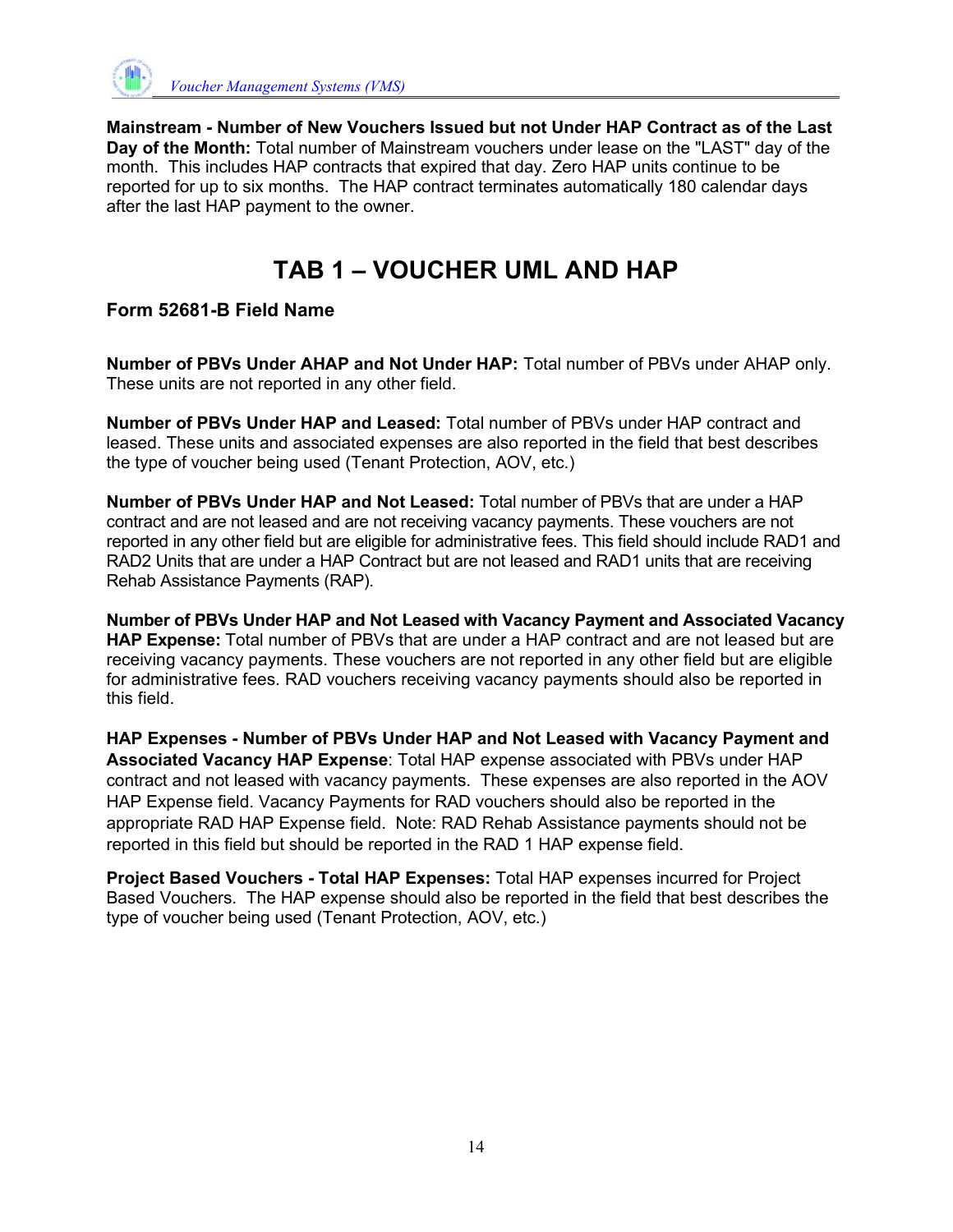

## **Form 52681-B Field Name**

## **Memorandum Reporting**

**HCV Fraud Recovery – Total Collected this Month** Total dollar amount recouped by the HA as fraud recoveries during the month that is applied to the RNP account. This consists of the lesser of one-half the amount recovered or the total recovery minus the costs incurred by the PHA in the recovery. This amount should NOT be deducted from HAP Expenses as reported for the month in the HAP expenses section.

**Note:** *Total dollar amount recouped "is cash collected – not revenue recorded".* 

**Mainstream - Fraud Recovery Total Collected this Month:** Total dollar amount recouped by the HA as fraud recoveries for the Mainstream program during the month that is applied to the RNP account. This consists of the lesser of one-half the amount recovered or the total recovery minus the costs incurred by the PHA in the recovery. This amount should NOT be deducted from Mainstream HAP Expenses as reported for the month in the HAP expenses section.

**Note:** *Total dollar amount recouped "is cash collected-not revenue recorded"*

**Interest or other income earned this month from the investment of HAP funds and Restricted Net Position**: Interest or other income earned this month from the investment of HAP funds and Restricted Net Position. Note: the amount of interest earned from the UNP account should not be reported in this field.

**HCV - FSS Escrow Forfeitures This Month this month**: Total value of FSS escrow accounts forfeited by tenants during the month; forfeitures occur when the tenant violates or fails to complete the FSS contract. This amount should not be deducted from HAP expenses as reported for the month in the HAP Expenses section.

**Mainstream - FSS Escrow Forfeitures This Month:** Total value of Mainstream FSS escrow accounts forfeited by the tenants during the month; forfeitures occur when the tenant violates or fails to complete the FSS contract. This amount should not be deducted from the Mainstream HAP expenses.

**Number of Hard to House Families Leased**: Total number of families (current participants and new admissions) with three or more minors or with a disabled family member that moved to a new unit during the month. If entered the reported value must be a positive.

**Portable Hap Costs Billed and Unpaid – 90 Days or older**: Amount due to the HA for portable HAP costs billed to another agency at least 90 days prior to the end of the current reporting period and not yet paid by that other agency.

## **Administrative Expenses**

**Mobility Demonstration Services Expenditures:** Expenses authorized for Comprehensive Mobility Related Services or Selected Mobility Related Services under the HCV Mobility Demonstration.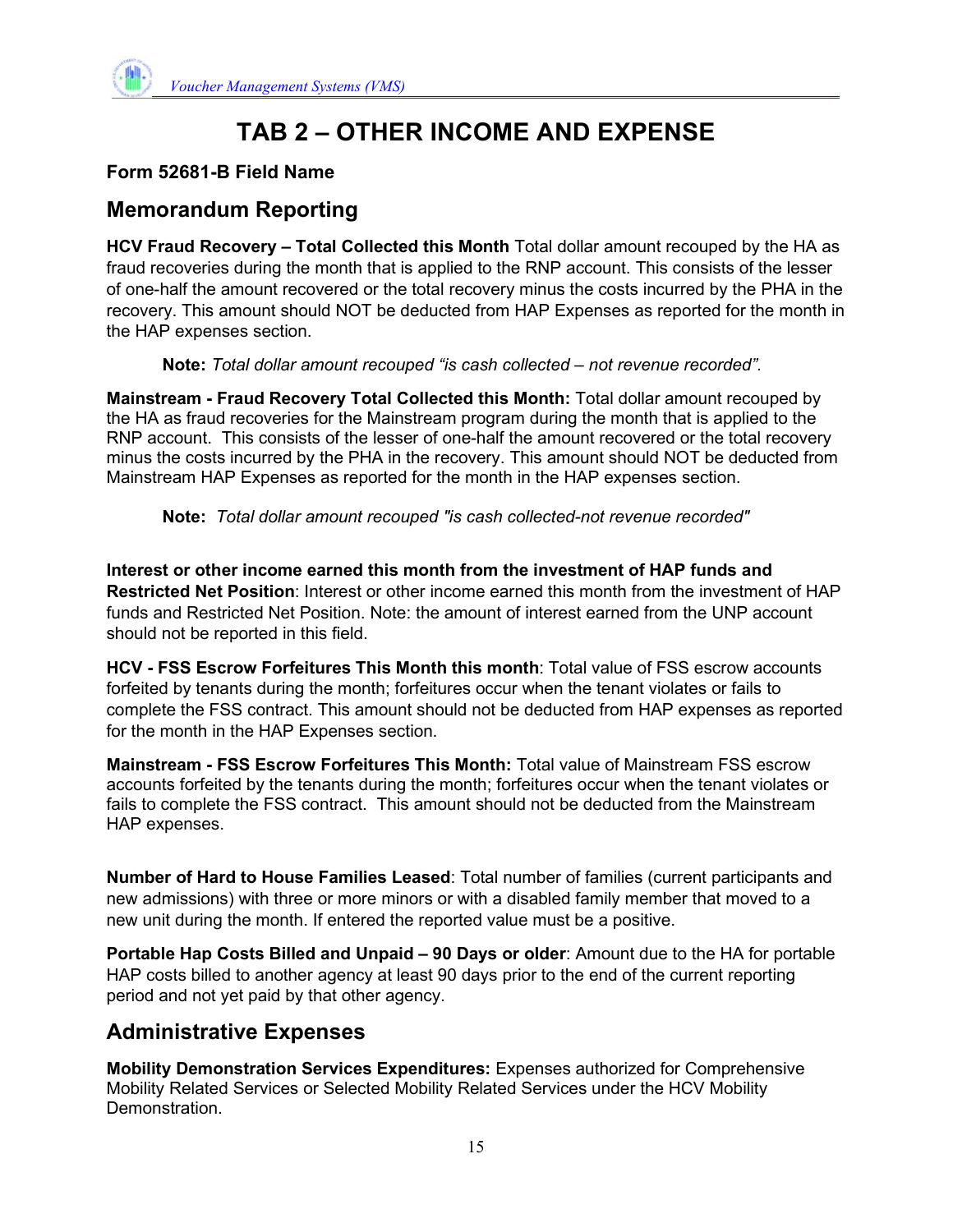

#### **Form 52681-B Field Name**

**Non- MTW Administrative Expense**: Total administrative expenses, direct and indirect, incurred by the PHA for the Voucher Program. This amount excludes expenses covered by FSS/Homeownership Coordinator grants, Housing Conversion fees, Mobility Counseling and ROC fees (and other special purpose one time fees provided), Preliminary Expenses and Portability Payments due from another Housing Authority.

**Mainstream - Administrative Expenses:** Total administrative expenses, direct and indirect, incurred by the PHA for the Mainstream Program. Both MTW and non-MTW PHAs should report in this field.

**Audit**: Total amount billed for the PHA's IPA audit, if incurred during this reporting cycle, excluding the accounting service fee. Report this amount only in the month that it occurred

**Financial Status** – as referenced in PIH Notice 2010-16

#### **HCV- Unrestricted Net Position (UNP) as of the Last Day of the Month**

**Note:** *Regardless of the system (VMS or FASS-PH) in which UNA is being reported, the PHA should report its UNP amount as defined by GAAP – "the difference between the HCV program's asset and liabilities that do not meet the definition of restricted net assets or invested in capital assets net of related debt." In essence, HUD is requesting information on net liquid or near liquid resources that can be readily used for the administration of the program, as this definition does not include net assets related to fixed assets (see OPEB liability exception below as related to liquid or near liquid resources).* 

*UNP is equal to the cumulative total of Administrative Fee (AF) revenue minus total HCV administrative expenses and any UNP used for housing assistance payments (HAP) or other activities for Section 8 Tenant Based related purposes. UNP (referred to as "Administrative Fee Reserve" in the HCV program regulations) is the amount by which administrative fees paid by HUD for a PHA fiscal year exceeded the PHA administrative expenses for the fiscal year, plus the portion of fraud recovery revenue collected in cash that is returned to the UNP account (see Note 1), any interest earned on AF reserve (see 24 CFR 982.155(a)) and up to \$500 per calendar year in interest and investment income earned on HAP and RNP funds, and the net Port-In reimbursement revenue (in excess of Port-In HAP expenses) received from initial Housing Authorities for unabsorbed Port-Ins. This means that the total AF revenue used to calculate the UNP reported in this field does not include excess AF received during the current PHA FY because excess AF received does not accumulate to the UNP until the end of the PHA's FY. The excess fees received during the PHA's current FY will not be reported in the UNP field until the end of the last month of the PHA's fiscal year. The monthly amount reported is the UNP balance at the beginning of the year plus any interest earned and fraud recovery allocated to the UNP account for the months in the current year. PHAs must include in this field their pre-2005 AF balance, formerly referred to as their operating reserve (also known as their AF reserve). PHAs should not report any unexpended FSS Coordinator funds in the UNP field. FSS coordinator funds from grants awarded prior to Federal Fiscal Year 2014 (which*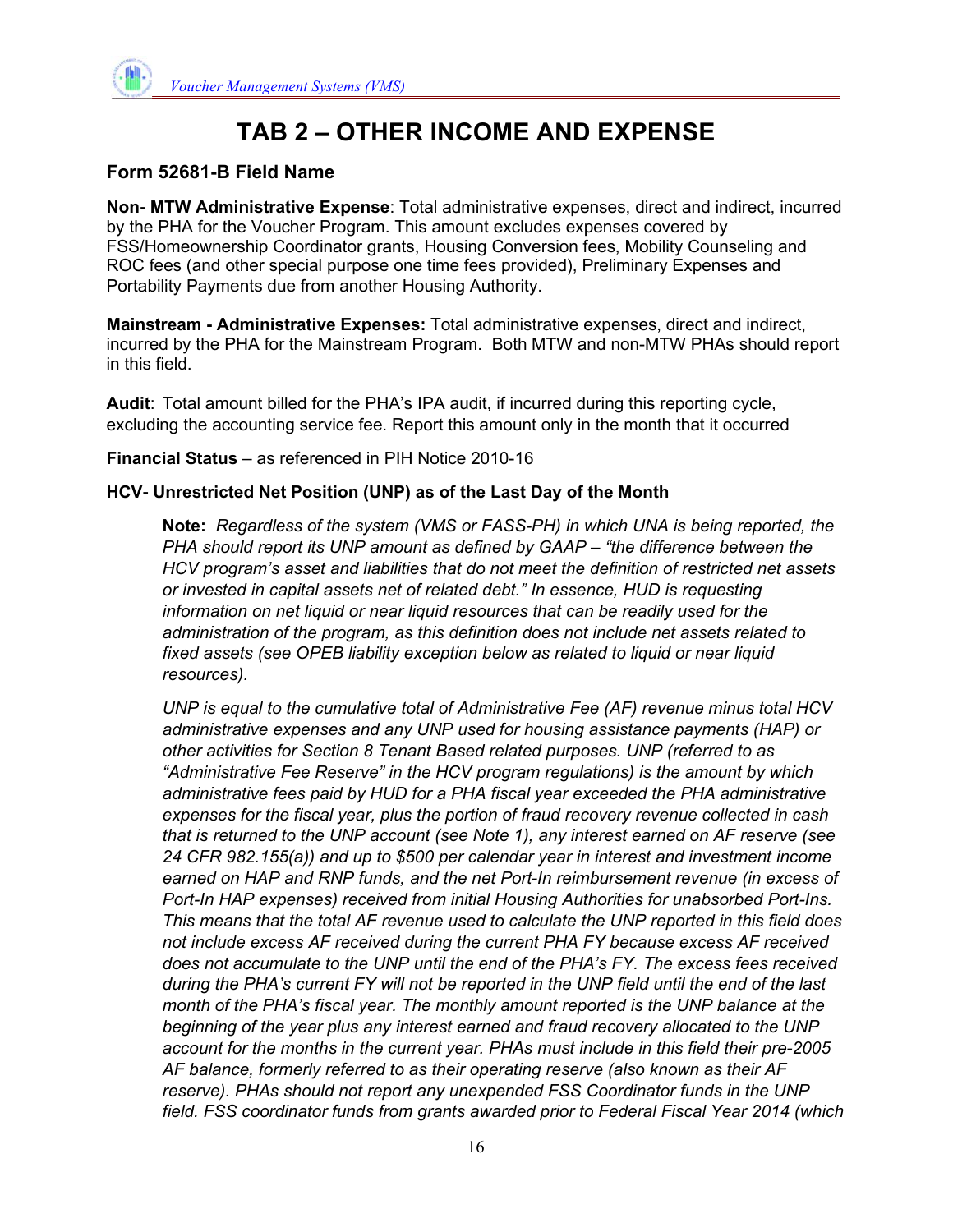

#### **Form 52681-B Field Name**

*were made available to PHA's beginning in January 2015) can only be spent on FSS coordinator expenses, are not available to support other Section 8 program expenses, and therefore must be recorded in the PHAs financial records as an unearned revenue until spent on FSS coordinator expenses rather than being reported as part of the UNP. FSS coordinator grants awarded in FFY 2014 and future years are treated as a separate program and reported in CFDA 14.896 in FASS. The grant revenue for these awards should not be added to the HCV equity. For guidance on eligible use of AF and UNP funds please reference PIH Notice 2015-17 issued October 6, 2015. This document provides additional information regarding the allowable use of AF earned during the PHA's current fiscal year and the use of available UNP (depending on the source year) and also provides information regarding VMS reporting.* 

*Accrued Pension and Other Post Employment Benefits (OPEB) Exception:* 

*Any Accrued Pension and OPEB liability must be included in the UNP balance as reported in the VMS even though this unfunded liability may cause the UNP balance to reflect a 'false' negative balance. It is suggested the PHA insert a comment in the 'comments' section to reflect the portion of the UNP balance that is attributable to the unfunded pension and OPEB liability and provide the actual 'cash equivalent' UNP*  balance (the UNP "should be" balance if the pension and OPEB liability were removed). *Reference GASB 74 (which parallels GASB 67 and replaces GASB 68 ) and GASB 75 (which replaces GASB 45.* 

**HCV- Restricted Net Position (RNP) as of the Last Day of the Month**: RNP is the amount of Housing Assistance Payments (HAP) Equity for the HCV program. It is equal to the Position (RNP) as cumulative sum of total HAP revenues received minus the total cumulative HAP expenses for eligible unit months that have been paid and is calculated on a monthly basis. Total HAP expense should include of the Last Day of expenses for regular vouchers and for HCV special purpose vouchers including VASH, Non-Elderly Disabled the Month (NED), Family Unification Program (FUP), HOPE VI, One Year Mainstream (MS1), Litigation, RAD Component 1, RAD Component 2, Tenant Protection (TP) and Homeownership, as well as expenses for HCV - FSS Escrow Deposits. Total HAP revenue is defined as total HAP disbursements received during the month including the portion of fraud recovery revenue collected in cash that is returned to the HAP equity (see Note 1) and FSS forfeitures. Excess funds received for the Mainstream program should not be included in this field.

 Interest income earned on excess HAP and RNP balances should not be included in the RNP. The allowable retention of interest funds should be reported in the PHA's UNP balance as described in greater detail in the

 UNP field definition. Negative balances must be reported on a monthly basis and carried through the fiscal year-end or calendar year-end, as applicable, until cash revenue is received (from any allowable source) to clear the negative balance. However, if the PHA has a negative balance at the end of the calendar year and no available program reserves to cover the shortage, then the negative amount should not carry over into the subsequent calendar year reporting (see Note 2). This results in the PHA starting January of the following year with a zero balance.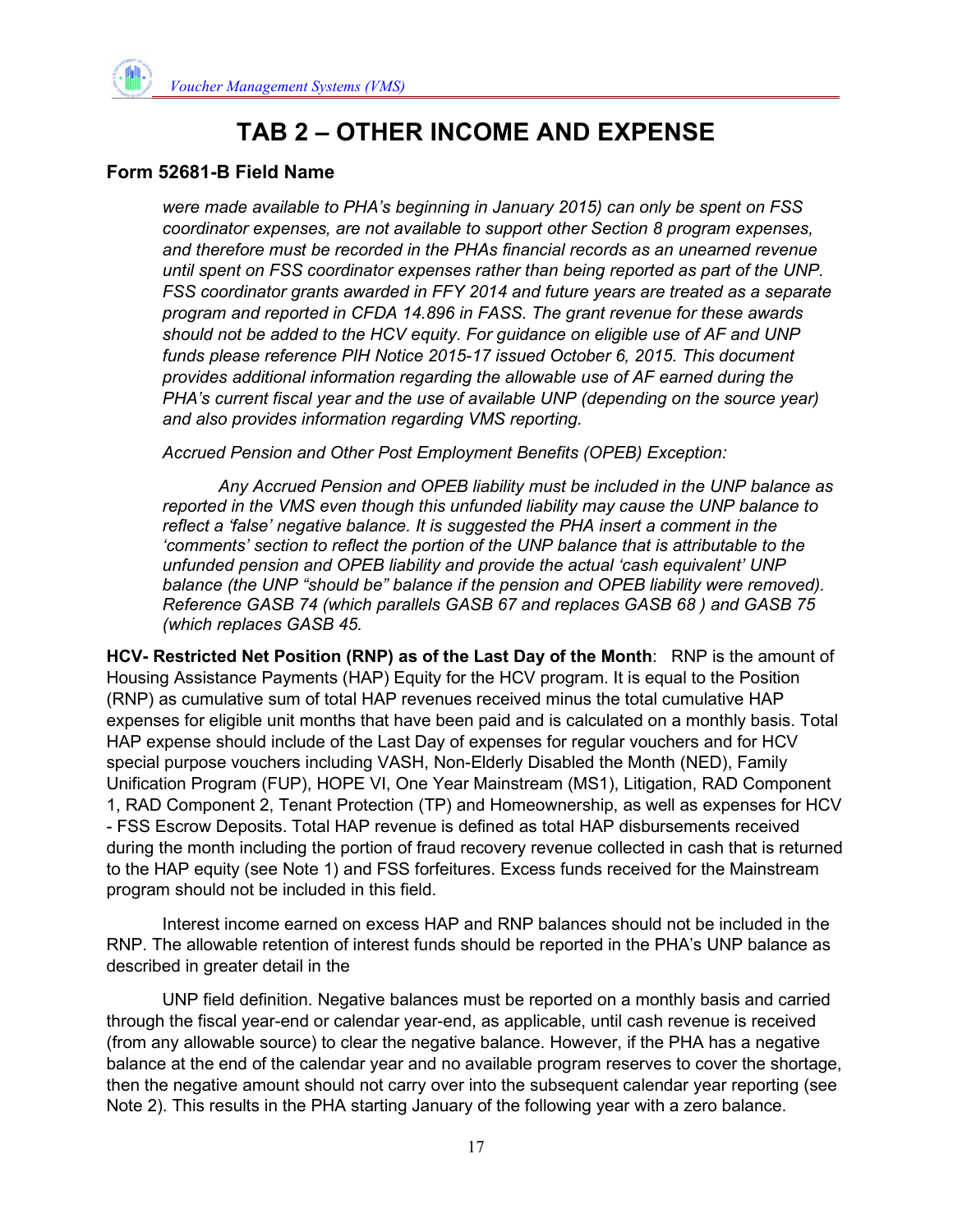

#### **Form 52681-B Field Name**

Instead, the PHA must transfer HCV UNP or other non-federal funds to the HCV RNP account to cover the negative balance in excess of the HUD-held reserves balance. Please refer to PIH Notice 2013-28 regarding the allowable use of outside sources of funds. The PHA is responsible for operating its program within the amount of funding provided. Negative amounts reported may result in a HUD review and corrective action may be warranted if it is determined the PHA expended any portion of its HAP funding on non-HAP eligible expenses.

**NOTE 1:** *Fraud Recovery – PHAs should not include fraud receivable revenue not yet collected in the VMS reporting as those funds are not available for the PHA to use for HAP expenses. The amount of fraud recovery sent to the RNP account is usually 50% of the amount collected, but may be less depending on the* 

 *PHA's situation. See 24 CFR §792.202 for more on the amounts of fraud recovery a PHA may retain in its UNP and the portion of fraud recovery that must be returned to the HCV Program by inclusion in the RNP balance.*

**NOTE 2:** *Reporting Negative RNP – Reporting negative RNP balances in the VMS at the end of the PHA's fiscal year end is acceptable. Reporting negative balances in the VMS provides reviewers the most accurate financial status of the PHA and is an indication that an additional disbursement may be needed to support HAP expenses. If the PHA reflects a negative balance at FYE, the PHA should confirm if there are available HUD-HELD Reserves to support the shortage. If so, the PHA should record an Accounts Receivable from HUD for the amount that can be supported. The PHA should transfer UNP to cover the remaining shortage.* 

 *GAAP reporting requirements direct PHAs to report zero in FASS when their RNP balance is negative at fiscal year-end. This can result in a discrepancy between the two systems although the information is accurate based on current reporting requirements.* 

 *MTW PHAs are required to track and report unspent HAP funds, transferred to the single account, in the* 

 *VMS under the RNP. These are HAP funds transferred to the single account minus HAP and non-HAP expenses allowable under their MTW agreements. The tracking and reporting of HCV originated HAP that has been transferred to the single account but remains unspent will facilitate monitoring budget utilization and establishing operating reserves to be protected from offsets and excess reserves that could be subject to Congressional mandated offsets and or/or offset for reallocation as described by the 2016 Appropriations Act or future requirements.*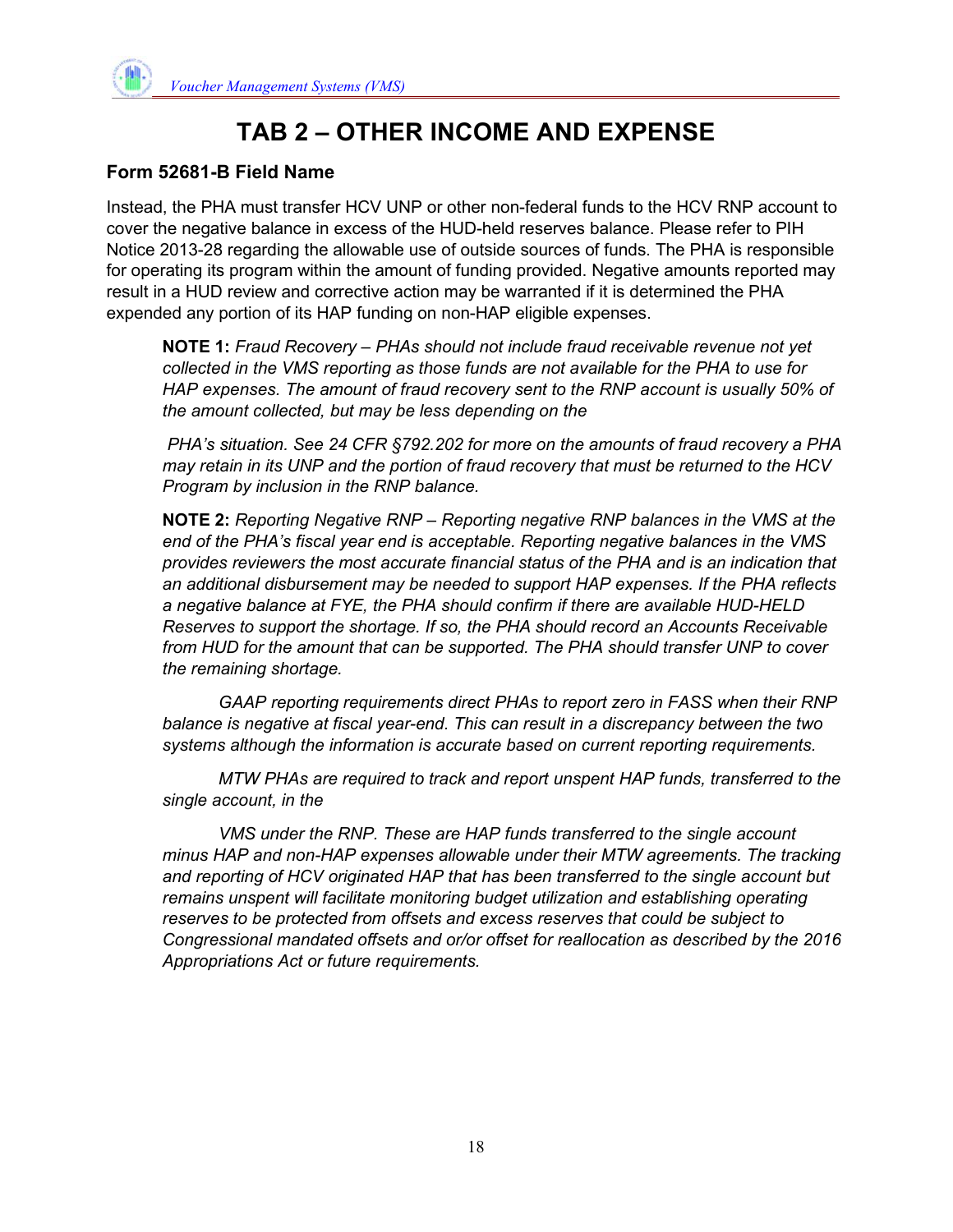

#### **Form 52681-B Field Name**

*Note that for unaudited and audited FASS reported financial statements, unspent HAP funds that were transferred to the single account will continue to be reported as unrestricted net position (UNP). This results in a known discrepancy between VMS and FASS reporting but is necessary to ensure accurate tracking and reporting of unspent HAP funds.* 

 *PHAs/Users should refer to PIH Notice 2015-17 for additional information related to the proper calculation and reporting of RNP balances in the VMS.* 

#### **HCV- Cash/Investments as of the last day of the month – Voucher Program only**:

Cash/Investments as of the last day of the month are the total amount of HAP and AF cash and investments for the HCV program. Amounts reported include all cash and investments as they relate to UNP and RNP balances as of the last PHA FYE, as well as any additional funds that may have been reported in the UNP and RNP fields through the month being reported. This total amount must include only those HAP and AF funds (including any interest or revenue derived) received for the HCV program, including interest earned, fraud recovery and Family Self-Sufficiency (FSS) forfeitures. Funds received for an FSS Coordinator and not expensed must not be included. Cash and investments for FSS escrows must not be included, nor should any cash or investments representing other current liabilities to the PHA, such as outstanding checks and "accrued compensated absences – current period" as these funds are already restricted for specific purposes and are not available for use to pay HAP or other administrative costs. MTW PHAs should report their financial information as required in their MTW Agreement.

**Mainstream - Unrestricted Net Position Funds (UNP) as of the Last Day of the Month: Note:** *Regardless of the system (VMS or FASS-PH) in which UNP is being reported, the PHA should report its UNP amount as defined by GAAP – "the difference between the Mainstream program's asset and liabilities that do not meet the definition of restricted net assets or invested in capital assets net of related debt." In essence, HUD is requesting information on net liquid or near liquid resources that can be readily used for the administration of the program, as this definition does not include net assets related to fixed assets (see OPEB liability exception below as related to liquid or near liquid resources).* 

*UNP is equal to the cumulative total of Administrative Fee (AF) revenue minus total Mainstream administrative expenses and any UNP used for housing assistance payments (HAP) or other activities for Section 8 Tenant Based related purposes. UNP (referred to as "Administrative Fee Reserve" in the program regulations) is the amount by which administrative fees paid by HUD for a PHA fiscal year exceeded the PHA administrative expenses for the fiscal year, plus the portion of fraud recovery revenue collected in cash that is returned to the UNP account (see Note 1), any interest earned on AF reserve (see 24 CFR 982.155(a)) and up to \$500 per calendar year in interest and investment income earned on HAP and RNP funds, and the net Port-In reimbursement revenue (in excess of Port-In HAP expenses) received from initial Housing Authorities for unabsorbed Port-Ins. This means that the total AF revenue used to calculate the UNP reported in this field does not include excess AF received during the current PHA FY because excess AF received does not accumulate to the UNP until the end of the PHA's FY. The excess fees received during the PHA's current FY will not be reported in the UNP field until the end of the last*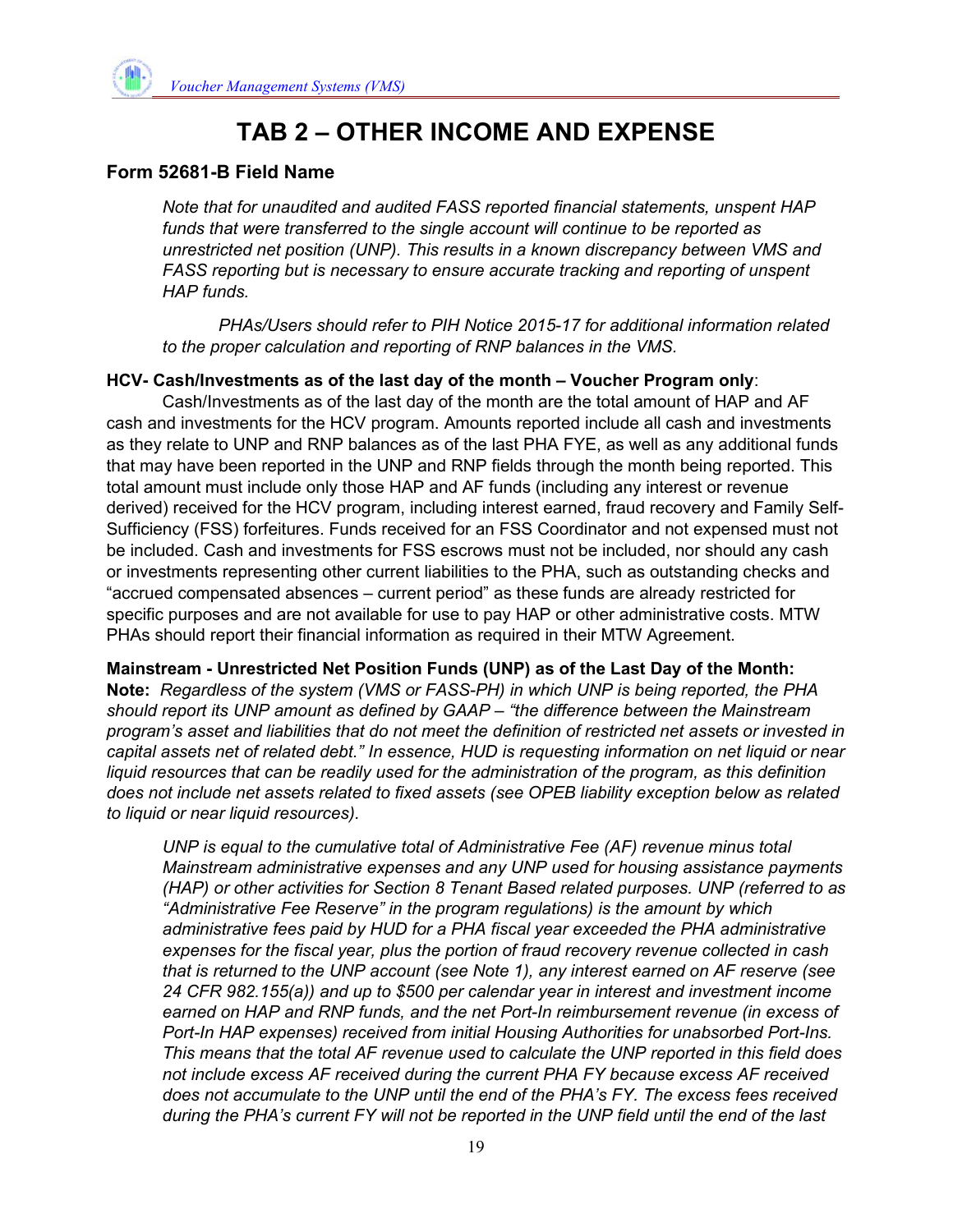#### **Form 52681-B Field Name**

*month of the PHA's fiscal year. The monthly amount reported is the UNP balance at the beginning of the year plus any interest earned and fraud recovery allocated to the UNP account for the months in the current year. PHAs should not report any unexpended FSS Coordinator funds in the UNP field. For guidance on eligible use of AF and UNP funds please reference PIH Notice 2015-17 issued October 6, 2015. This document provides additional information regarding the allowable use of AF earned during the PHA's current fiscal year and the use of available UNP (depending on the source year) and also provides information regarding VMS reporting.* 

*Accrued Pension and Other Post Employment Benefits (OPEB) Exception:* 

 *Any Accrued Pension and OPEB liability must be included in the UNP balance as reported in the VMS even though this unfunded liability may cause the UNP balance to reflect a 'false' negative balance. It is suggested the PHA insert a comment in the 'comments' section to reflect the portion of the UNP balance that is attributable to the unfunded pension and OPEB liability and provide the actual 'cash equivalent' UNP balance (the UNP "should be" balance if the pension and OPEB liability were removed). Reference GASB 74 (which parallels GASB 67 and replaces GASB 68 ) and GASB 75 (which replaces GASB 45.*

**Mainstream - Restricted Net Position Funds (RNP) as of the Last Day of the Month:** RNP is the amount of Housing Assistance Payments (HAP) Equity for the Mainstream program. It is equal to the Position (RNP) as cumulative sum of total HAP revenues received minus the total cumulative HAP expenses for eligible unit months that have been paid and is calculated on a monthly basis. Total HAP expense should include of the Last Day of expenses as well as expenses for FSS escrow deposits. Total HAP revenue is defined as total HAP disbursements received during the month including the portion of fraud recovery revenue collected in cash that is returned to the HAP equity (see Note 1).

 Interest income earned on excess Mainstream HAP and RNP balances should not be included in the RNP. The allowable retention of interest funds should be reported in the PHA's UNP balance as described in greater detail in the UNP field definition. Negative balances must be reported on a monthly basis and carried through the fiscal year-end or calendar year-end, as applicable, until cash revenue is received (from any allowable source) to clear the negative balance. However, if the PHA has a negative balance at the end of the calendar year and no available program reserves to cover the shortage, then the negative amount should not carry over into the subsequent calendar year reporting (see Note 2). This results in the PHA starting January of the following year with a zero balance. Instead, the PHA must transfer Mainstream UNP or other non-federal funds to the Mainstream RNP account to cover the negative balance in excess of the HUD-held reserves balance. Please refer to PIH Notice 2013-28 regarding the allowable use of outside sources of funds. The PHA is responsible for operating its program within the amount of funding provided. Negative amounts reported may result in a HUD review and corrective action may be warranted if it is determined the PHA expended any portion of its HAP funding on non-HAP eligible expenses.

**NOTE 1:** *Fraud Recovery – PHAs should not include fraud receivable revenue not yet collected in the VMS reporting as those funds are not available for the PHA to use for*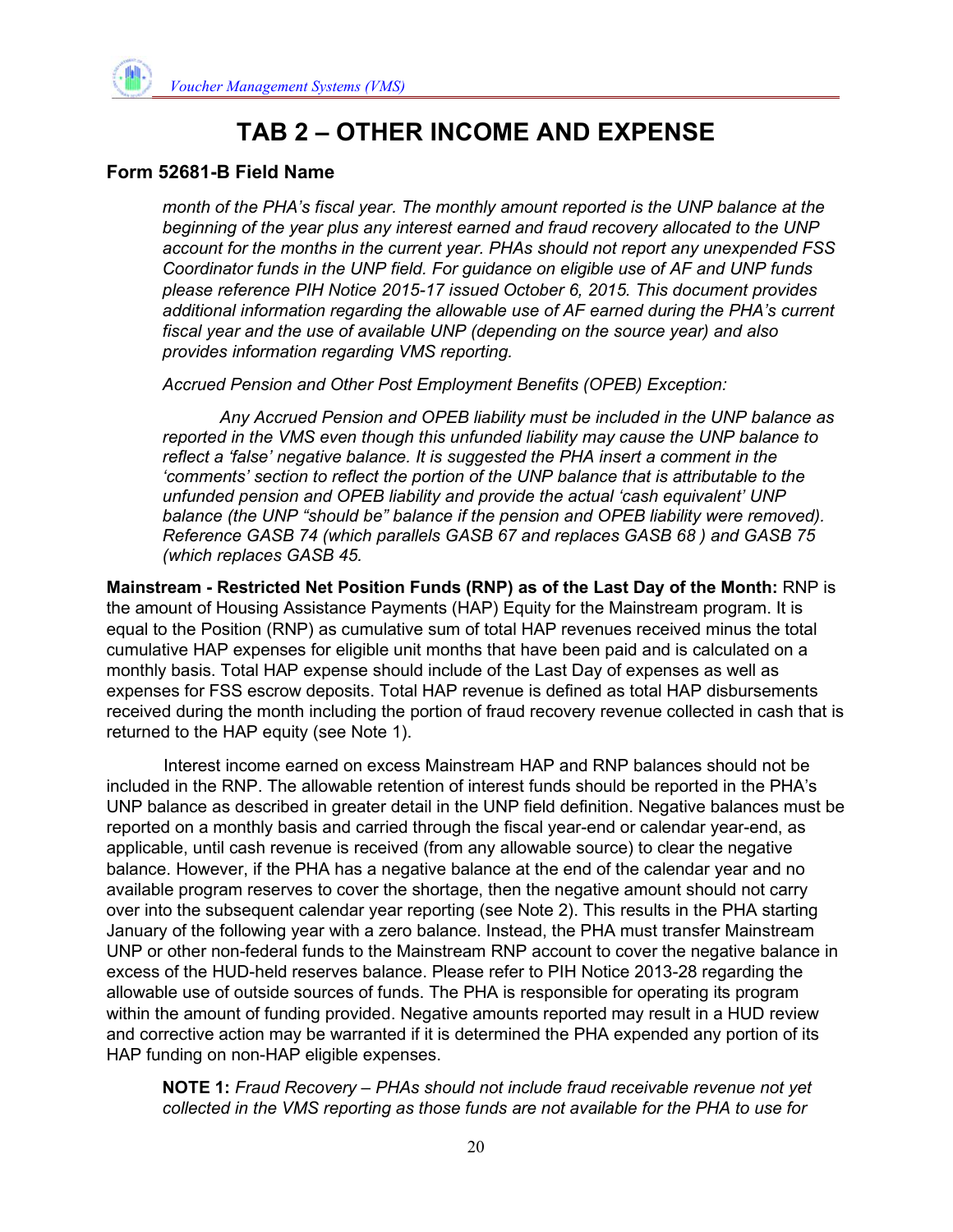

#### **Form 52681-B Field Name**

*HAP expenses. The amount of fraud recovery sent to the RNP account is usually 50% of the amount collected, but may be less depending on the PHA's situation. See 24 CFR §792.202 for more on the amounts of fraud recovery a PHA may retain in its UNP and the portion of fraud recovery that must be returned to the HCV Program by inclusion in the RNP balance.*

**NOTE 2:** *Reporting Negative RNP – Reporting negative RNP balances in the VMS at the end of the PHA's fiscal year end is acceptable. Reporting negative balances in the VMS provides reviewers the most accurate financial status of the PHA and is an indication that an additional disbursement may be needed to support HAP expenses. If the PHA reflects a negative balance at FYE, the PHA should confirm if there are available HUD-HELD Reserves to support the shortage. If so, the PHA should record an Accounts Receivable from HUD for the amount that can be supported. The PHA should transfer UNP to cover the remaining shortage.* 

 *GAAP reporting requirements direct PHAs to report zero in FASS when their RNP balance is negative at fiscal year-end. This can result in a discrepancy between the two systems although the information is accurate based on current reporting requirements.* 

 *PHAs/Users should refer to PIH Notice 2015-17 for additional information related to the proper calculation and reporting of RNP balances in the VMS.*

**Mainstream - Cash/Investments as of the Last Day of the Month:** Cash/Investments as of the last day of the month are the total amount of Mainstream HAP and Mainstream AF cash and investments for the Mainstream program. Amounts reported include all cash and investments as they relate to Mainstream UNP and Mainstream RNP balances as of the last PHA FYE, as well as any additional funds that may have been reported in the UNP and RNP fields through the month being reported. This total amount must include only those HAP and AF funds (including any interest or revenue derived) received for the Mainstream program, including interest earned, fraud recovery, and Family Self Sufficiency (FSS) forfeitures. Funds received for an FSS Coordinator and not expensed must not be included. Cash and investments for FSS escrows must not be included, nor should any cash or investments representing other current liabilities to the PHA, such as outstanding checks and "accrued compensated absences-current period" as these funds are already restricted for specific purposes and are not available for use to pay HAP or other administrative costs.

## **MTW**

**MTW - Public Housing Operating Subsidy Eligible Expenses-** This field is used to capture HAP funds expended by the PHA on public housing Operating Fund eligible expenses. For example, HAP funds expended on the cost of security services in an MTW PHA's public housing facilities. Note: this field should only be used by MTW PHAs.

**MTW - Capital Fund Eligible Expenses-** This field is used to capture HAP funds expended by the PHA on Capital Fund Program eligible expenses. For example, HAP funds expended on demolition costs associated with modernization of an MTW PHA's public housing facilities. Note: this field should only be used by MTW PHAs.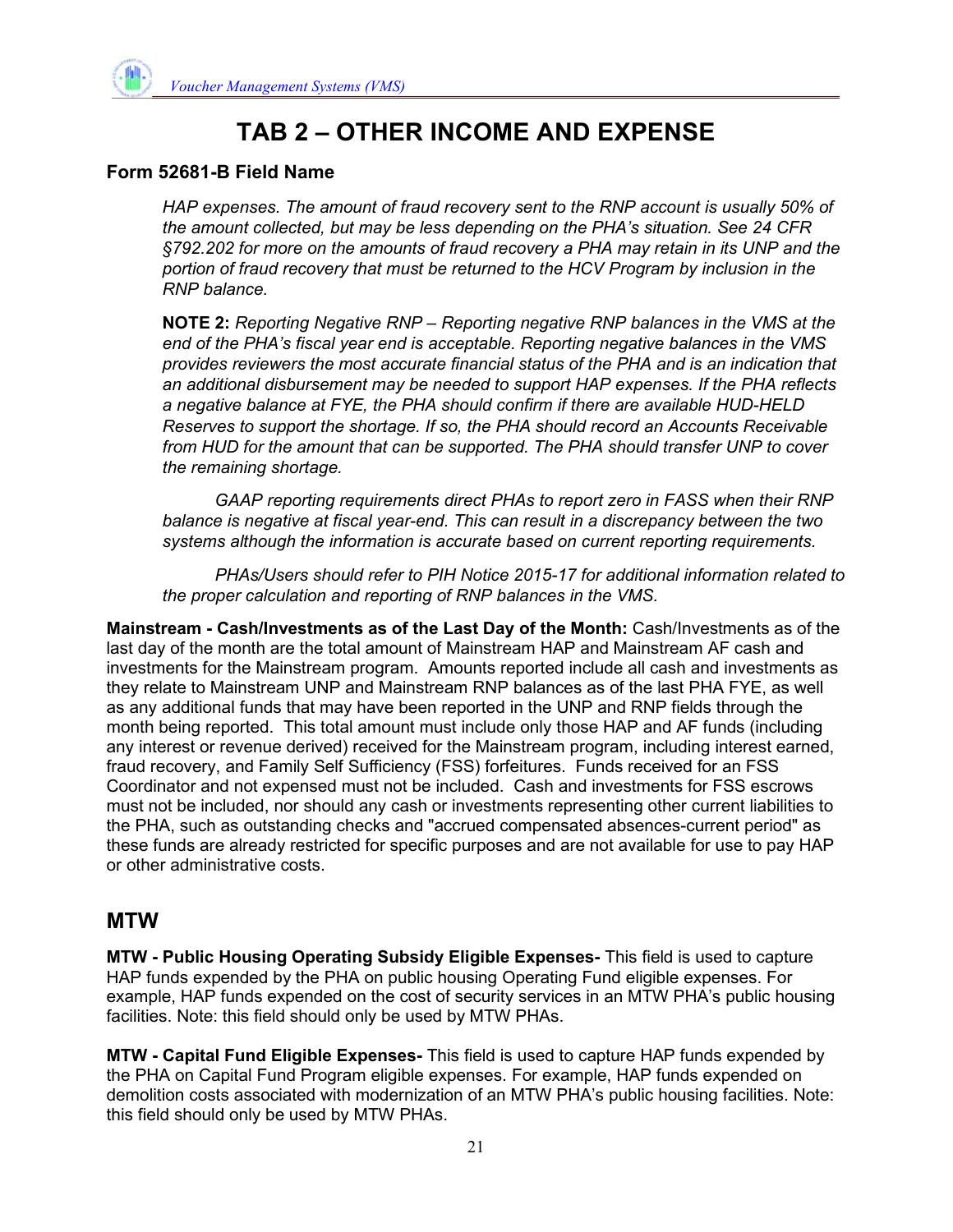## **Form 52681-B Field Name**

**MTW - Local, Non-Traditional (LNT) Program-** This field is used to capture HAP funds expended by the PHA in pursuit of eligible local, non-traditional program expenses. This includes HAP funds used for housing development programs, homeownership programs, rental subsidy programs, and service provision programs per Notice PIH 2011-45 or successor notice. Note: this field should only be used by MTW PHAs.

**MTW - HCV Administrative Fee Expenses-** This field is used to capture HCV Administrative Fees expended by the MTW PHA on administrative expenses to directly or indirectly administer the HCV program. Note: this field should only be used by MTW PHAs.

**MTW - HCV Administrative Expenses Using HAP-** This field is used to capture HAP funds expended by the MTW PHA to directly or indirectly administer the HCV program. Note: this field should only be used by MTW PHAs.

## **Other - Unspent Funds**

#### **Fund Source 1**

**Unspent Fund Source (HCV, CAP, OP or MTW)-1**: This section is for MTW PHA reporting of commitments and obligations that have been made for the future expenditure of currently unspent funds. The PHA reports in this field the source of the unspent funds (HCVP, Operating Fund, Capital Fund, or merged MTW).

**Type of Account-1**: Type of projected expenditure from the fields provided for actual expenses or another category to be added by the PHA.

**Activity-1**: The specific activity within the category which the PHA is undertaking

**Funds Committed-1**: The total amount from the Unspent Fund Source that the PHA has committed to the activity. This amount should be changed in subsequent reporting if the level of commitment changes but should not be reduced as the commitment moves to obligation.

**Type of Commitment-1**: The specific action that commits the funds to the activity.

**Date of Commitment-1 (MM/DD/YYYY)**: The date of the commitment action.

**Funds Obligated-1**: The total amount from the commitment that the PHA has obligated to the activity. This amount should be changed in subsequent reporting if the level of obligation changes but should not be reduced as the obligated funds are expended.

**Type of Obligation-1**: The specific action that obligates the funds to the activity, such as a contract executed with Company ABC.

**Date of Obligation-1 (MM/DD/YYYY)**: The date of the obligation action.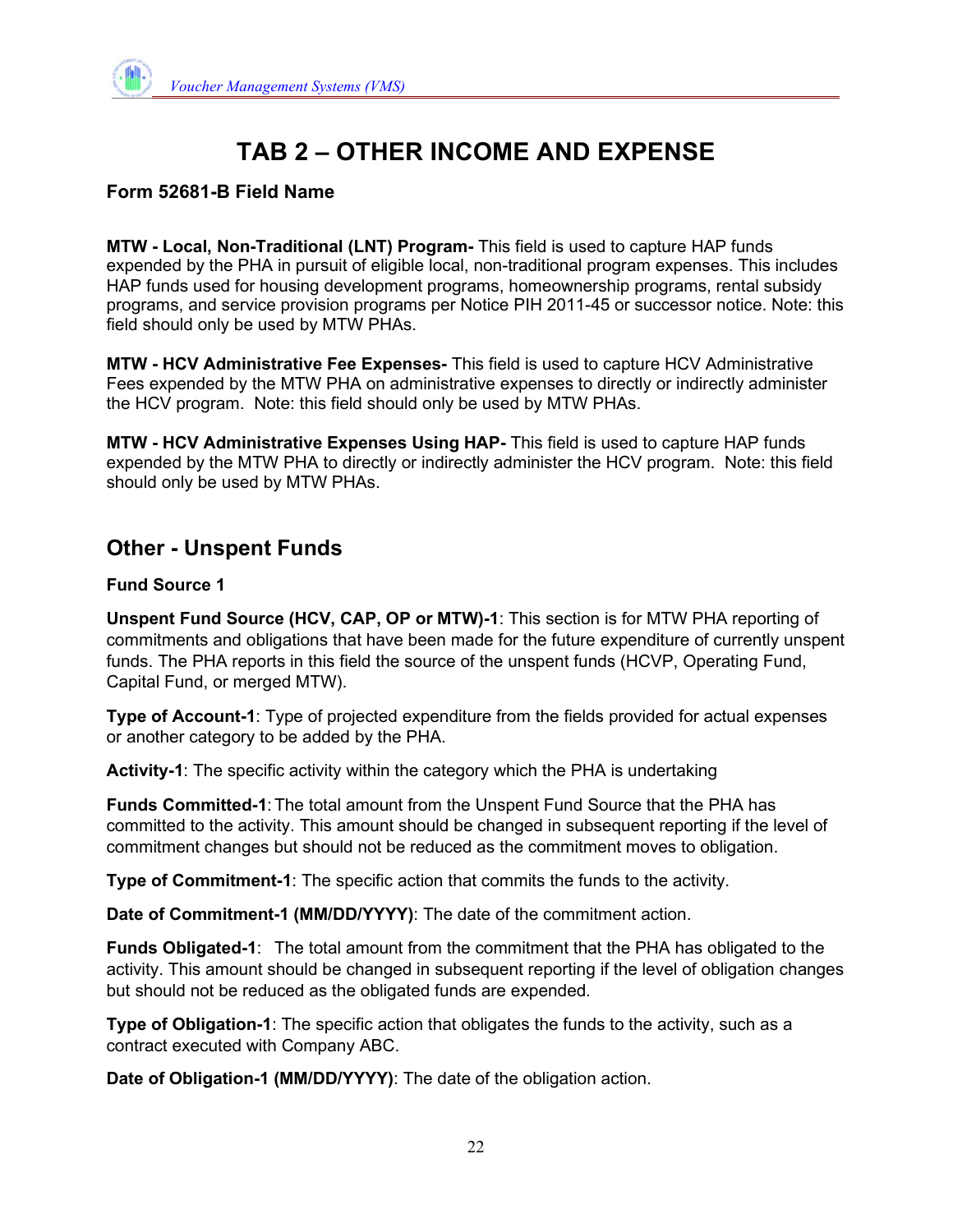

#### **Form 52681-B Field Name**

**Funds Expended from Commitment/Obligation-1**: The total of the obligated amount that has been expended on the activity.

**Projected Date of Full Expenditure-1 (MM/DD/YYYY)**: The date by which the PHA anticipates the funds committed and obligated for this activity will be fully expended.

**Fund Source 2 -Same as above Fund Source 3-Same as above Fund Source 4-Same as above Fund Source 5-Same as above Fund Source 6-Same as above Fund Source 7-Same as above Fund Source 8-Same as above Fund Source 9-Same as above Fund Source 10-Same as above Fund Source 11-Same as above**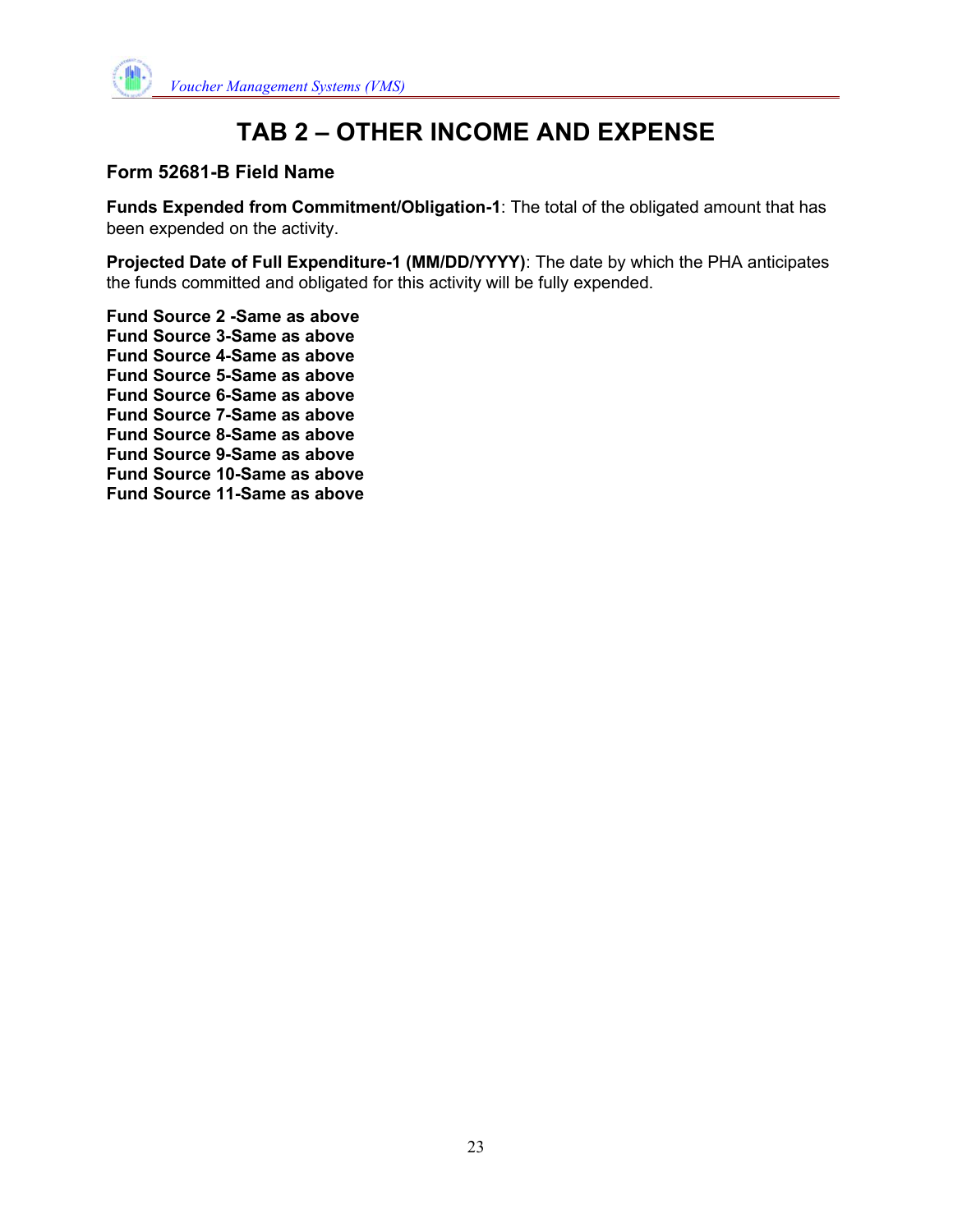

# **TAB 3 – ADDITIONAL EXPENSE / COMMENTS**

#### **Form 52681-B Field Name**

## **Expenses**

**Expense Amount 1**: Other expenditures amount incurred by the HA for the Voucher Program, which the HA has been instructed to report.

**Expense Description 1**: Description of other expenditures incurred by the HA for the Voucher Program, which the HA has been instructed to report. Description field will accommodate up to 255 characters. A message displays when data entered exceed 255 characters.

**Expense Amount 2**: Other expenditures amount incurred by the HA for the Voucher Program, which the HA has been instructed to report.

**Expense Description 2**: Description of other expenditures incurred by the HA for the Voucher Program, which the HA has been instructed to report. Description field will accommodate up to 255 characters. A message displays when data entered exceed 255 characters.

**Expense Amount 3**: Other expenditures amount incurred by the HA for the Voucher Program, which the HA has been instructed to report.

**Expense Description 3**: Description of other expenditures incurred by the HA for the Voucher Program, which the HA has been instructed to report. Description field will accommodate up to 255 characters. A message displays when data entered exceed 255 characters.

**Expense Amount 4**: Other expenditures amount incurred by the HA for the Voucher Program, which the HA has been instructed to report.

**Expense Description 4**: Description of other expenditures incurred by the HA for the Voucher Program, which the HA has been instructed to report. Description field will accommodate up to 255 characters. A message displays when data entered exceed 255 characters.

**Expense Amount 5**: Other expenditures amount incurred by the HA for the Voucher Program, which the HA has been instructed to report.

**Expense Description 5**: Description of other expenditures incurred by the HA for the Voucher Program, which the HA has been instructed to report. Description field will accommodate up to 255 characters. A message displays when data entered exceed 255 characters.

## **MTW Other Expense Category**

**MTW - Other - 1 - PHA to identify the type of expense incurred**: HCVP HAP funding expended by the PHA for an activity that does not fit in any other category.

**MTW - Other - 1 Comments (PHA to identify the type of expenses incurred)**: Description of the expenses incurred which do not fit in any other category, in sufficient detail for HUD to ensure expenses are eligible and identifiable.

**MTW - Other - 2 - PHA to identify the type of expense incurred**: HCVP HAP funding expended by the PHA for an activity that does not fit in any other category.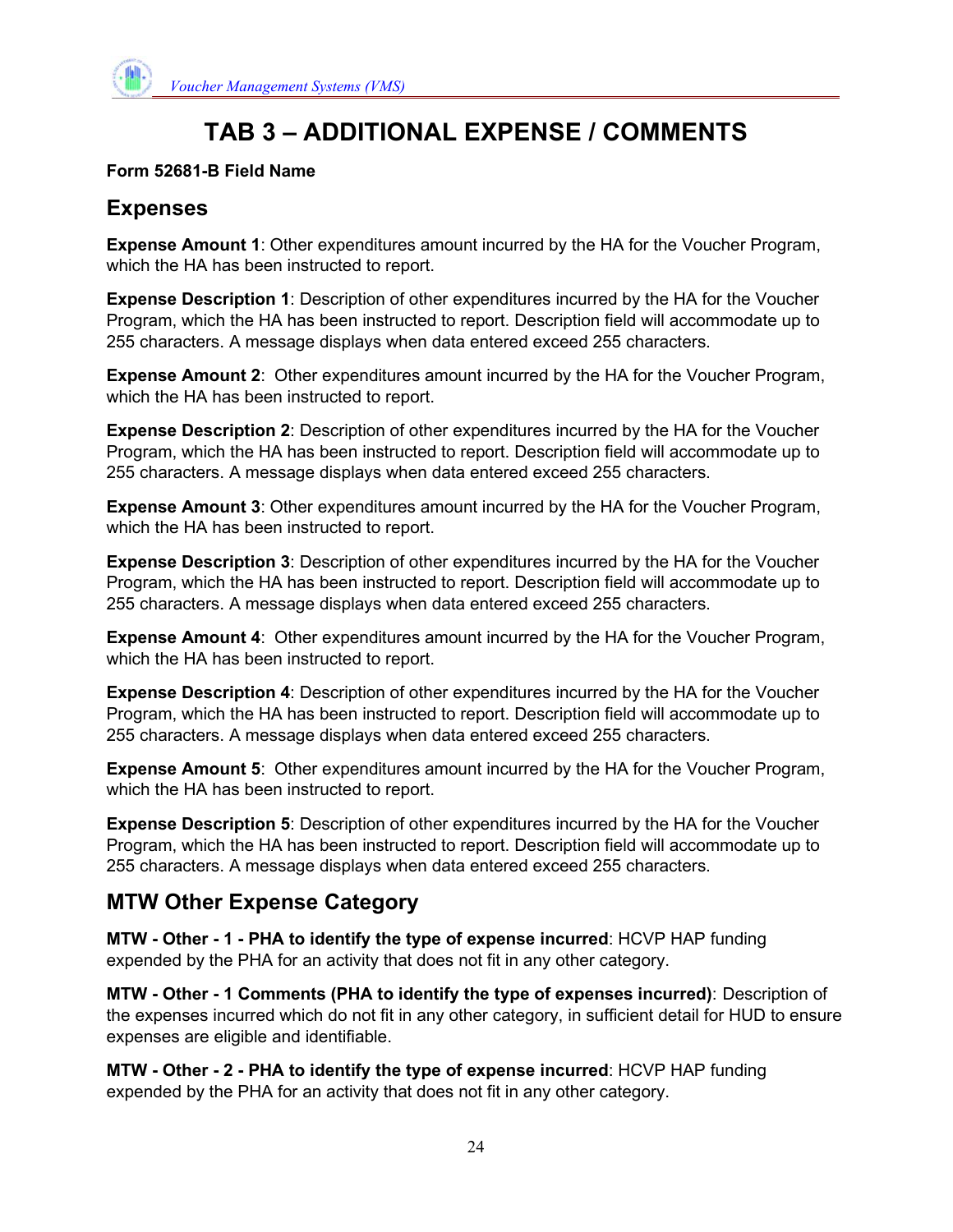

# **TAB 3 – ADDITIONAL EXPENSE / COMMENTS**

#### **Form 52681-B Field Name**

**MTW - Other - 2 Comments (PHA to identify the type of expenses incurred)**: Description of the expenses incurred which do not fit in any other category, in sufficient detail for HUD to ensure expenses are eligible and identifiable.

**MTW - Other - 3 - PHA to identify the type of expense incurred**: HCVP HAP funding expended by the PHA for an activity that does not fit in any other category

**MTW - Other - 3 Comments (PHA to identify the type of expenses incurred)**: Description of the expenses incurred which do not fit in any other category, in sufficient detail for HUD to ensure expenses are eligible and identifiable.

**Comments**: Comment field to allow PHA to explain their data entries or to provide specific information requested by HUD Use this field only to explain the required data or to provide specific information required by HUD. The Comment field will accommodate up to 4000 characters. A message displays when data entered exceed 4000 characters.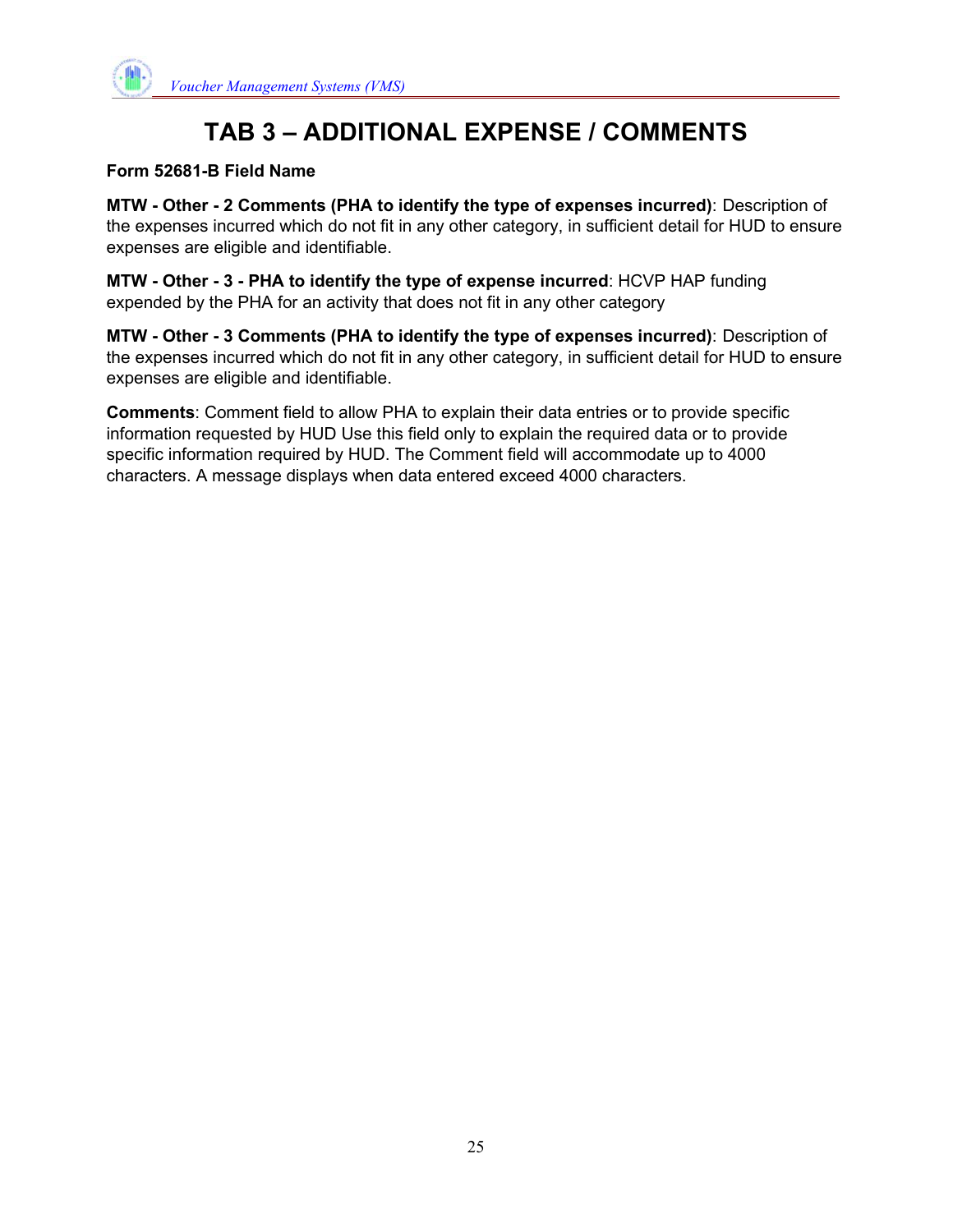

# **TAB 4 – DISASTER UML AND HAP**

#### **Form 52681-B Field Name**

## **Disaster Voucher Program (DVP)**

**Disaster 1 Name**: Specific Name associated with the current disaster

**Disaster 1 Families Assisted**: Total number of families assisted under the DVP, excluding Homeless DVP families. These units are not reported on any other line.

**Disaster 1 Families Assisted (HAP)**: Total number of families assisted under the DVP, excluding Homeless DVP families. These units are not reported on any other line.

**Disaster 1 Security Deposit**: Security Deposit paid during the reporting month for the Disaster Families.

**Disaster 1 Security Deposit Returned**: Amount of security deposit returned for the Disaster Family during the reporting month.

**Disaster 1 Utility Deposit**: Utility Deposit paid during the reporting month for the Disaster Families

**Disaster 1 Utility Deposit Returned**: Amount of Utility deposit returned for the Disaster Family during the reporting month.

**Disaster 1 Administrative Expenditures**: The amount of Administrative Expenditures incurred for the reporting month.

**Disaster 1 Broker Fee**: The total amount of broker fees paid during the reporting month for Disaster Families.

**Disaster Placement Fee-1:** Amount of Placement Fee expenses incurred during the reporting month

**Disaster Service Connection Fee-1:** Amount of Service Connection Fee expenses incurred during the reporting month

**Disaster Case Management Fee-1:** Amount of Case Management Fee expenses incurred during the reporting month

**Disaster Administrative Fee-1:** Amount of Administrative Fee expenses incurred during the reporting month

**Disaster Other Fees-1:** Amount of expenses incurred during the reporting month that are covered by another type of fee that is not available in any other Disaster Fee field. This field requires a COMMENT describing the type of fee used to cover the expense.

**Disaster 2: Same as Above Disaster 3: Same as Above Disaster 4: Same as Above**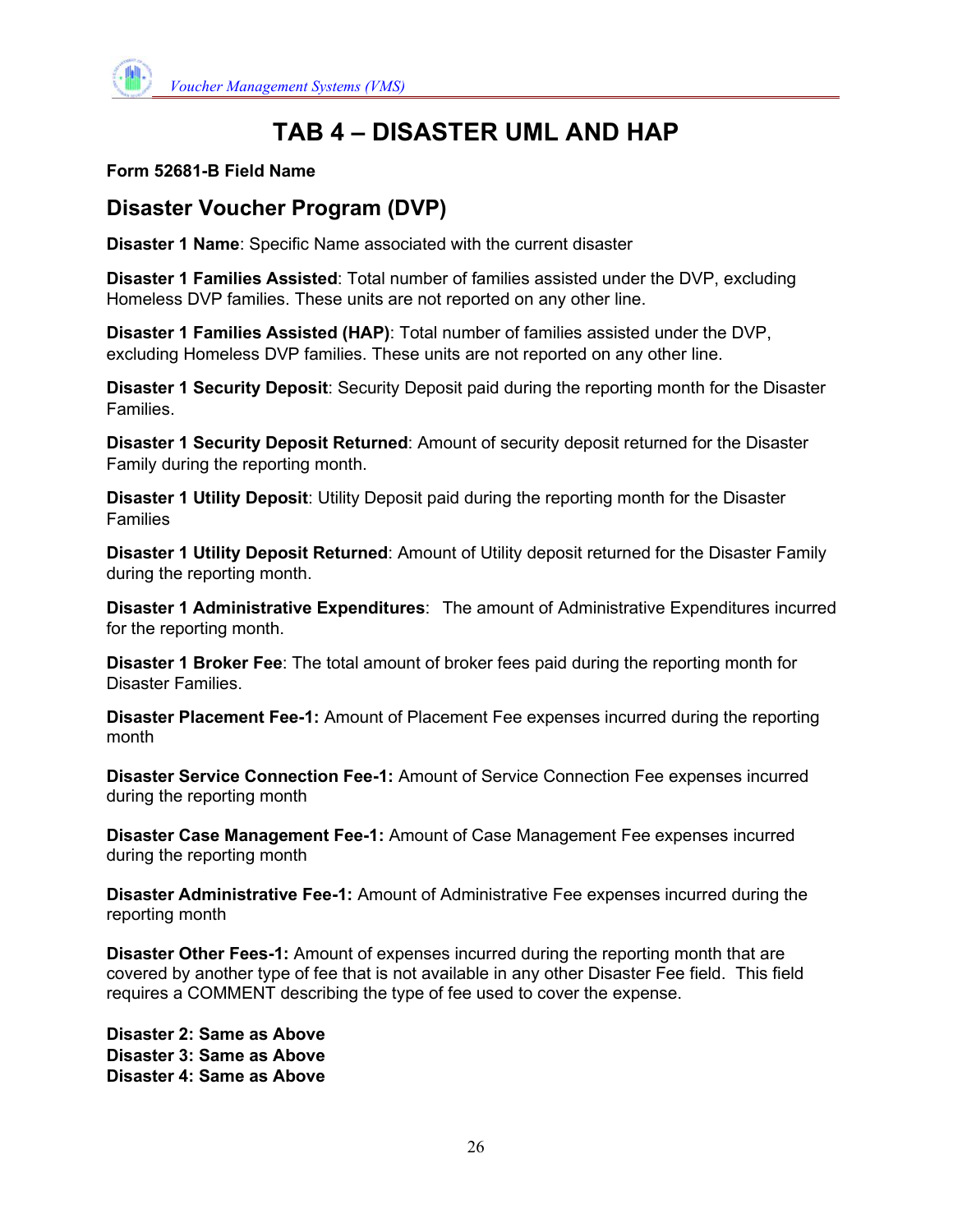

# **TAB 5 – EVHP UML/HAP**

#### **Emergency Housing Voucher UML and HAP**

**Emergency Housing Vouchers 1 UML:** Total number of Emergency Housing Vouchers under lease from initial or renewal funds awarded. Vouchers should be reported in this category only if the PHA has received vouchers in this program. A voucher should be reported in this category as long as it is used for an eligible program participant and was under HAP contract as of the first day of the month.

**Emergency Housing Vouchers 1 HAP:** HAP expenses incurred for the Emergency Housing Vouchers reported in the units section.

**Emergency Housing Vouchers 1 - Number of New Vouchers Issued but not Under HAP Contract as of the last day of the Month:** The number of new Emergency Housing Vouchers Issued but not under HAP contract as of the last day of the month. These units should not be reported in any other field.

**Emergency Housing Vouchers 1 - HAP Expenses After the First of the Month:** Total amount of HAP expenses incurred for new contracts effective after the first of the month for the Emergency Housing Vouchers program. These expenses should not be reported in any other field.

**Emergency Housing Vouchers 1 – Admin Fees – Preliminary Fee Expenses:** Amount of Emergency Housing Vouchers Preliminary Fee expenses incurred for the month. Please refer to PIH Notice 2021-15 for additional guidance on the eligible uses for these fees.

**Emergency Housing Vouchers 1 – Admin Fees – Placement/Issuance Fee Expenses:**  Amount of Emergency Housing Voucher Placement/Issuance Fee expenses incurred for the month. Please refer to PIH Notice 2021-15 for additional guidance on the eligible uses for these fees.

**Emergency Housing Vouchers 1 – Admin Fees - Ongoing Administrative Expenses:**  Amount of ongoing Administrative Expenses incurred for the month for the Emergency Housing Vouchers Program. Please refer to PIH Notice 2021 for additional guidance on the eligible uses for these fees.

**Emergency Housing Vouchers 1 – Service Fee – Housing Search Assistance Expenses:**  Amount of Service Fee Expenses incurred for Housing Search Assistance. Please refer to PIH Notice 2021-15 for additional guidance on the eligible uses for these fees.

**Emergency Housing Vouchers 1 – Service Fee – Security/Utility Deposit/Rental Application/Holding Fee Expenses:** Amount of Service Fee Expenses incurred for Security/Utility Deposit, Rental Application and Holding Fee Expenses. Please refer to PIH Notice 2021-15 for additional guidance on the eligible uses for these fees.

**Emergency Housing Vouchers 1 – Service Fee - Owner Incentive Expenses:** Amount of Service Fee Expenses incurred for Owner Incentive Expenses. Please refer to PIH Notice 2021- 15 for additional guidance on the eligible uses of these fees.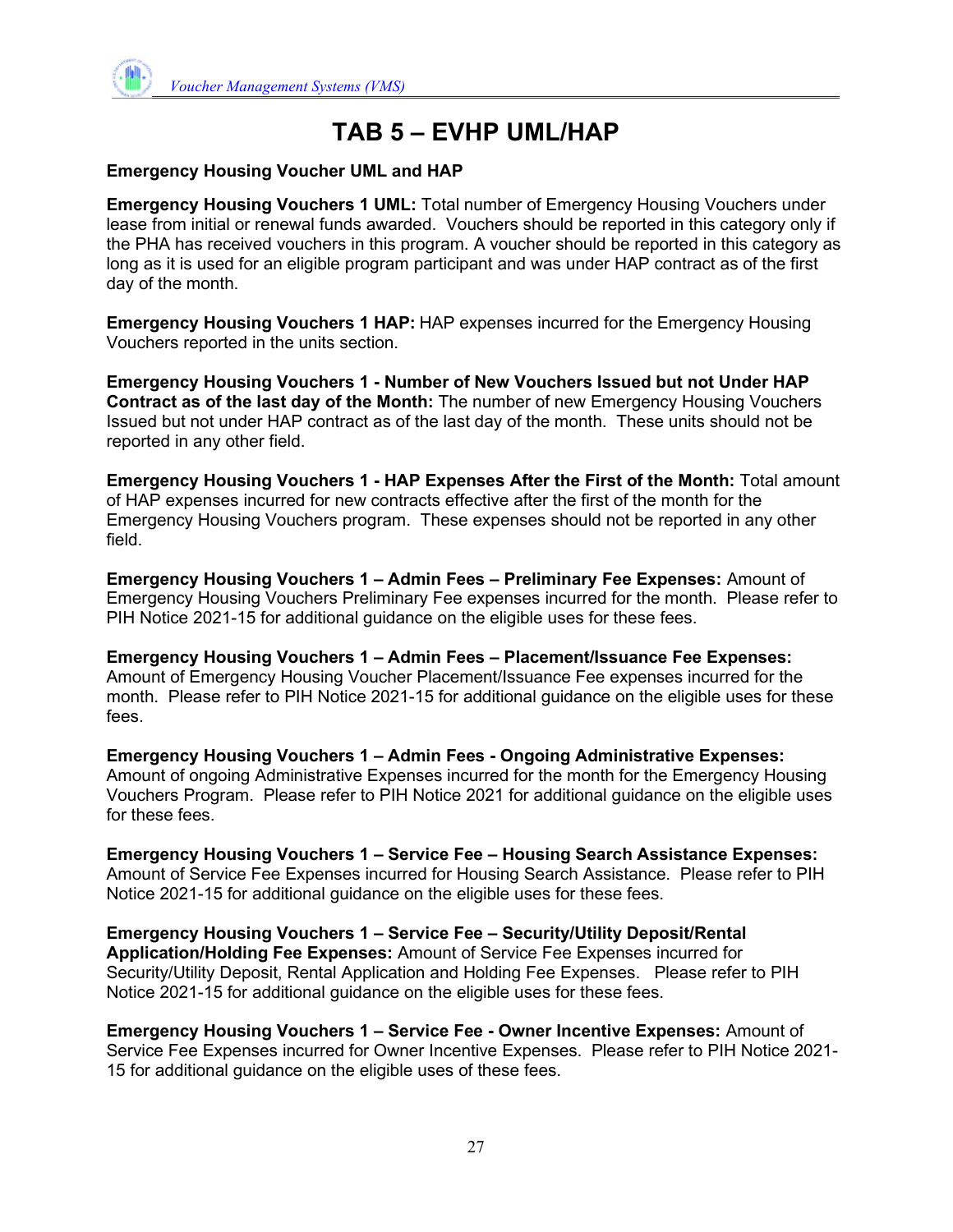

# **TAB 5 – EVHP UML/HAP**

#### **Emergency Housing Voucher UML and HAP**

**Emergency Housing Vouchers 1 – Service Fee - Other Eligible Expenses:** Amount of Service Fee Expenses incurred for Other Eligible expenses that are not reported in any other Service Fee expense category. Please refer to PIH Notice 2021-15 for additional guidance on the eligible uses for these fees.

**Emergency Housing 1 - FSS Escrow Deposits:** Deposits to Emergency Housing Voucher FSS participants escrow accounts made for this month.

**Emergency Housing Vouchers 1 - FSS Escrow Forfeitures This Month this Month:** Total value of Emergency Housing Voucher FSS escrow forfeited by tenants during this month. Forfeitures occur when a tenant violates or fails to complete the FSS contract. This amount should not be deducted from HAP expenses as reported for the month in the Emergency Housing Voucher HAP field.

**Emergency Housing Vouchers 1 - Fraud Recovery Total Collected This Month:** Total EHP dollar amount recouped by the HA as fraud recoveries during the month is applied to the EHP RNP account. This consists of the lesser of one-half the amount recovered or the total recovery minus the costs incurred by the PHA in the recovery. This amount should NOT be deducted from HAP expenses as reported for the month in the HAP expenses field. NOTE: Total dollar amount recouped "is cash collected and not revenue recorded".

**Emergency Housing Vouchers 1 - Unrestricted Net Position Funds (UNP) as of the Last Day of the Month:** Note: *Regardless of the system (VMS or FASS-PH) in which UNP is being reported, the PHA should report its EHV UNP amount as defined by GAAP – "the difference between the EHV program's asset and liabilities that do not meet the definition of restricted net assets or invested in capital assets net of related debt." In essence, HUD is requesting information on net liquid or near liquid resources that can be readily used for the administration of the program, as this definition does not include net assets related to fixed assets (see OPEB liability exception below as related to liquid or near liquid resources).* 

UNP is equal to the cumulative total of Administrative Fee (AF) revenue for the EHV program which includes Ongoing Administrative Fees, Preliminary Fees and Placement/Issuance Fees (Service Fees are NOT included) minus total EHV administrative expenses and any UNP used for EHV housing assistance payments (HAP). EHV UNP is the amount by which administrative fees paid by HUD for a PHA fiscal year exceeded the PHA administrative expenses for the fiscal year, plus the portion of fraud recovery revenue collected in cash that is returned to the EHV UNP account (see Note 1), any interest earned on AF reserve (see 24 CFR 982.155(a)) and up to \$500 per calendar year in interest and investment income earned on HAP and RNP funds, and the net Port-In reimbursement revenue (in excess of Port-In HAP expenses) received from initial Housing Authorities for unabsorbed Port-Ins. This means that the total AF revenue used to calculate the UNP reported in this field does not include excess AF received during the current PHA FY because excess AF received does not accumulate to the UNP until the end of the PHA's FY. The excess fees received during the PHA's current FY will not be reported in the UNP field until the end of the last month of the PHA's fiscal year. The monthly amount reported is the UNP balance at the beginning of the year plus any interest earned and fraud recovery allocated to the UNP account for the months in the current year. For guidance on eligible use of EHV Fees,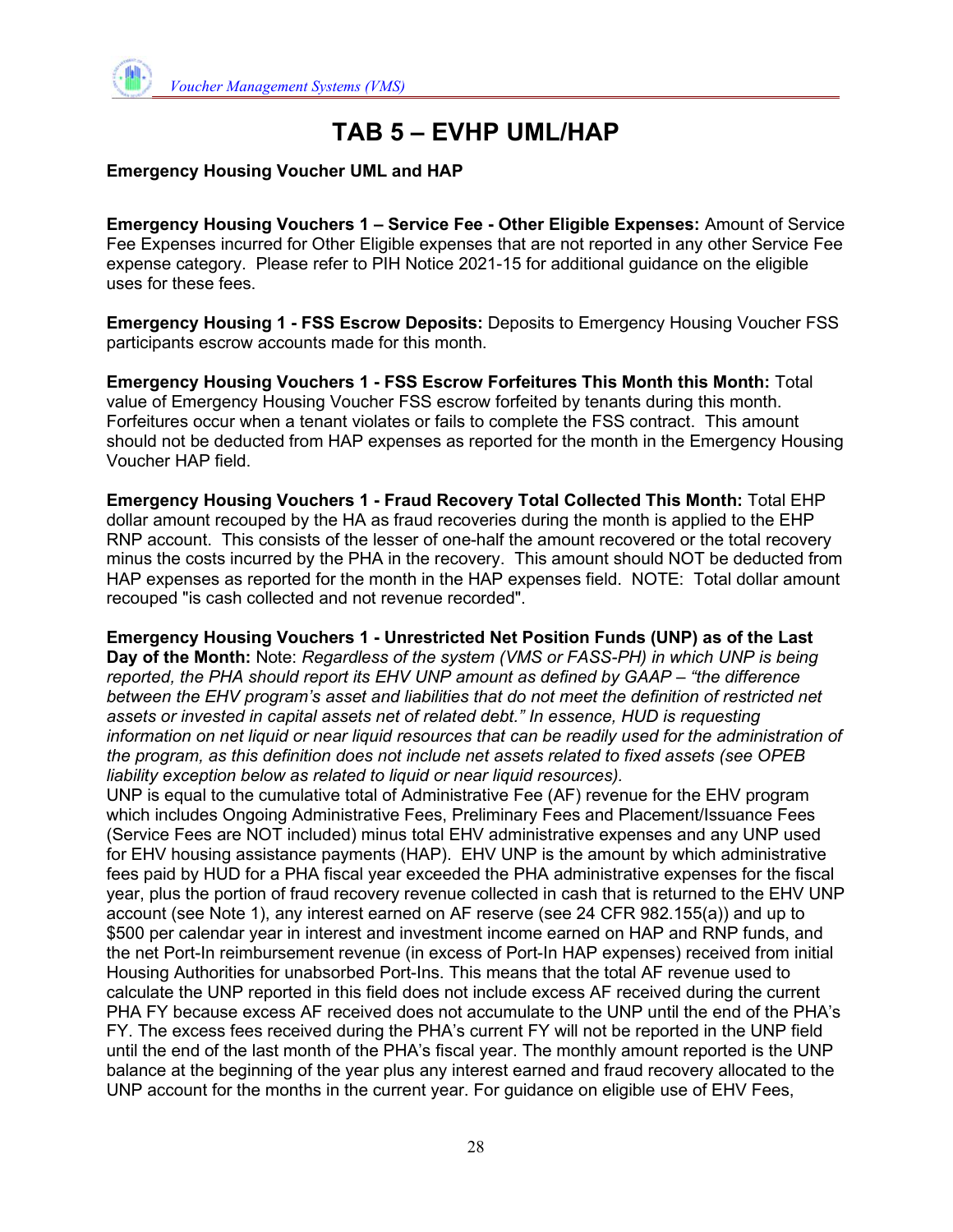

# **TAB 5 – EVHP UML/HAP**

#### **Emergency Housing Voucher UML and HAP**

please reference PIH2021-20 issued May 5, 2021 and PIH Notice 2021-25 issued August 20, 2021.

Accrued Pension and Other Post-Employment Benefits (OPEB) Exception:

Any Accrued Pension and OPEB liability must be included in the UNP balance as reported in the VMS even though this unfunded liability may cause the UNP balance to reflect a 'false' negative balance. It is suggested the PHA insert a comment in the 'comments' section to reflect the portion of the UNP balance that is attributable to the unfunded pension and OPEB liability and provide the actual 'cash equivalent' UNP balance (the UNP "should be" balance if the pension and OPEB liability were removed). *Reference GASB 74 (which parallels GASB 67 and replaces GASB 68 ) and GASB 75 (which replaces GASB 45.* 

**Emergency Housing Vouchers 1 - Restricted Net Position Funds (RNP) as of the** 

**Last Day of the Month:** RNP is the amount of Housing Assistance Payments (HAP) Equity for the Emergency Housing Voucher (EHV). It is equal to the cumulative sum of total HAP revenues received minus the total cumulative HAP expenses for eligible unit months that have been paid and is calculated on a monthly basis. Total expenses include HCV - FSS Escrow Deposits. Total HAP revenue is defined as total HAP disbursements received during the month including the portion of fraud recovery revenue collected in cash that is returned to the HAP equity (see Note) and HCV - FSS Escrow Forfeitures This Month. Interest income earned on excess EHV HAP and RNP balances should not be included in the RNP. The allowable retention of interest funds should be reported in the PHA's EHV UNP balance as described in greater detail in the UNP field definition. Negative balances must be reported in VMS on a monthly basis and carried through the fiscal year-end or calendar year-end, as applicable, until cash revenue is received (from any allowable source) to clear the negative balance.

**NOTE:** Fraud Recovery – PHAs should not include fraud receivable revenue not yet collected in the VMS reporting as those funds are not available for the PHA to use for HAP expenses. The amount of fraud recovery sent to the RNP account is usually 50% of the amount collected but may be less depending on the PHA's situation. See 24 CFR §792.202 for more on the amounts of fraud recovery a PHA may retain in its UNP and the portion of fraud recovery that must be returned to the HCV Program by inclusion in the RNP balance.

**Emergency Housing Vouchers 1 - Cash/Investment as of the Last Day of the Month:** 

Cash/Investments as of the last day of the month are the total amount of EHV HAP and AF cash and investments for the EHV program. Amounts reported include all cash and investments as they relate to EHV UNP and EHV RNP balances as of the last PHA FYE, as well as any additional funds that may have been reported in the EHV UNP and EHV RNP fields through the month being reported. This total amount must include only those EHV HAP and EHV AF (including ongoing fees, preliminary fees, service fees, and placement/issuance fees) funds received for the EHV program, including interest earned, fraud recovery and Family Self-Sufficiency (FSS) forfeitures. Cash and investments for HCV - FSS Escrow Deposits/accounts must not be included, nor should any cash or investments representing other current liabilities to the PHA, such as outstanding checks and "accrued compensated absences – current period" as these funds are already restricted for specific purposes and are not available for use to pay EHV HAP or other administrative costs. These reporting requirements are applicable to MTW PHAs as well.

**Emergency Housing Voucher 2 – Same as above Emergency Housing Voucher 3 – Same as above**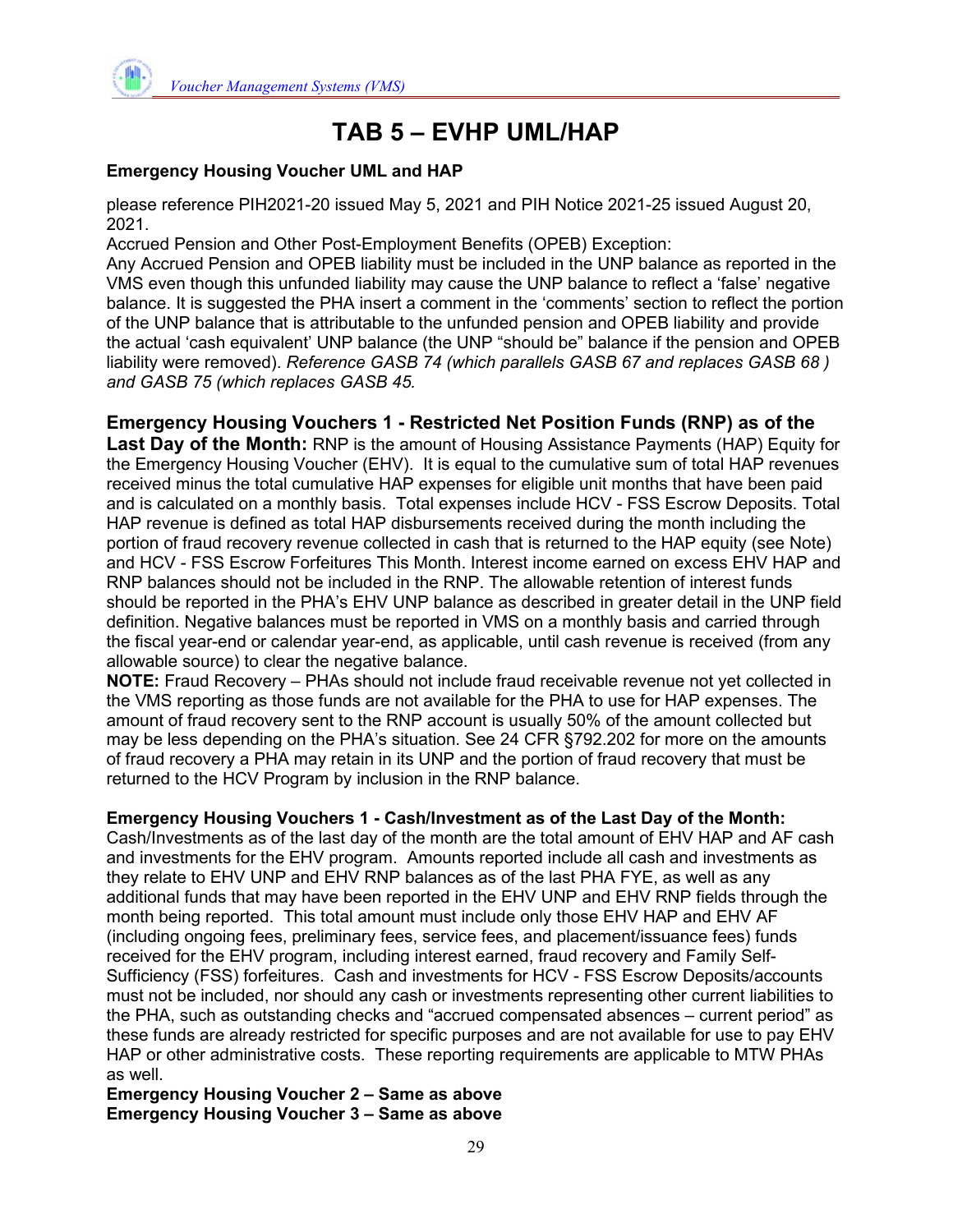

# **TAB 6 – PHA CONTACT INFORMATION**

#### **Form 52681-B Field Name**

## **PHA Contact Information**

**HA Number**: Housing Authority identification number (Read only, from PIC Databases).

**HA Name**: Name of Housing Authority (Read only, from PIC Databases).

**HA FYE**: Housing Authority Fiscal Year End (Read only, from PIC Databases).

**Name of HA Point of Contact (POC)**: Name of the person who can answer questions about the Form HUD 52681-B data submission. This field is pre-filled with prior VMS information and is editable. Incorrect information should be corrected.

**Point of Contact Phone**: Phone number of the PHA Point of Contact. This field is prefilled with prior VMS data and is editable. Incorrect information should be corrected.

**Ext.:** The phone number extension for the HA Point of Contact. This field is prefilled with prior VMS data and is editable. Incorrect information should be corrected.

**Point of Contact E-mail Address**: E-mail address for the HA Point of Contact. This field is prefilled with VMS information from the prior month and can be edited to reflect any changes.

**Name of Authorized HA Official**: Name of Authorized HA Official (Usually the Executive Director). Prefilled from the PIC system, and not editable. Read only, from PIC Databases).

**Official Housing Authority E-mail Address**: Official e-mail address for the PHA. This address serves as the primary e-Mail address for official correspondence between HUD and the PHA, and must be the central e-Mail address for the PHA. This field is prefilled from the PIC system, and not editable. Read only, from PIC Databases).

## **Program Area Point of Contact - FMC**

**FMC Financial Analyst**: Name of the FMC Financial Analyst assigned to work with the PHA. This data is pre- filled by HUD.

**FA E-mail Address**: Email address of the FMC Financial Analyst assigned to work with the PHA. This field is a "Mail-To" hotlink for emailing the FA. This data is pre- filled by HUD.

**FA Phone Number**: Identifies the phone number of the FA. This data is pre- filled by HUD.

**Ext.:** Phone extension of the FA. This data is pre- filled by HUD.

## **Program Area Point of Contact – Field Office**

**Field Office Code**: HUD field office identifier, assigned by Region, data is pre- filled by HUD.

**Field Office Name**: Official name of the Field Office, data is pre- filled by HUD.

**Field Office Point of Contact**: PIH Field Office employee assigned to work with and assist the PHA, data is pre- filled by HUD.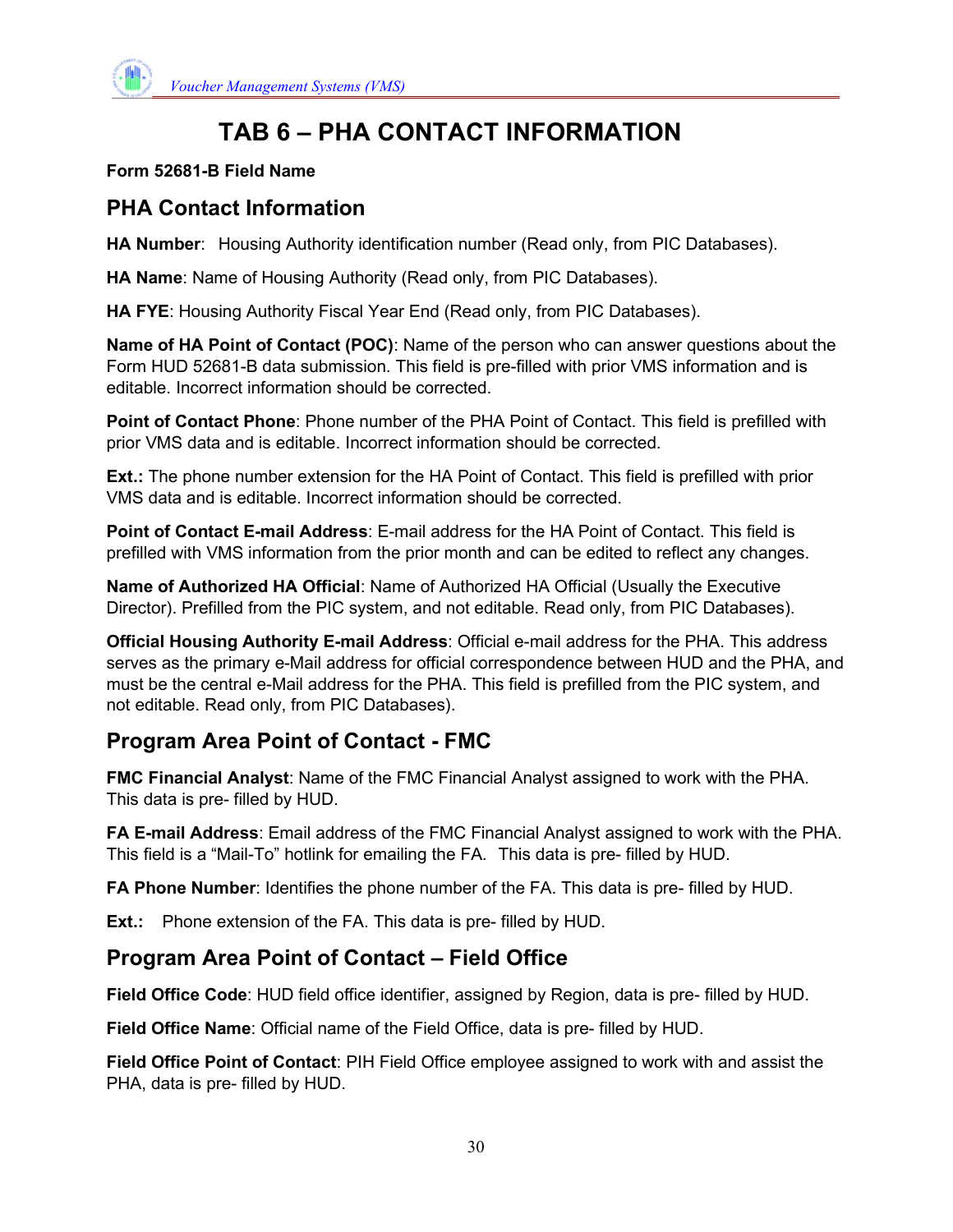

# **TAB 6 – PHA CONTACT INFORMATION**

#### **Form 52681-B Field Name**

**Field Office POC Email Address**: E-mail address for the Field Office Point of Contact. This field is prefilled with VMS information from the prior month and can be edited to reflect any changes.

**FO POC Phone Number**: Phone number assigned to PIH FO POC phone number, data is prefilled by HUD.

**Ext.:** Phone extension if any assigned to the PIH FO POC, data is pre- filled by HUD

## **REAC Technical Assistance Center**

**Technical Assistance Center**: Phone number for the REAC Technical Assistance Center, data is pre-filled by HUD.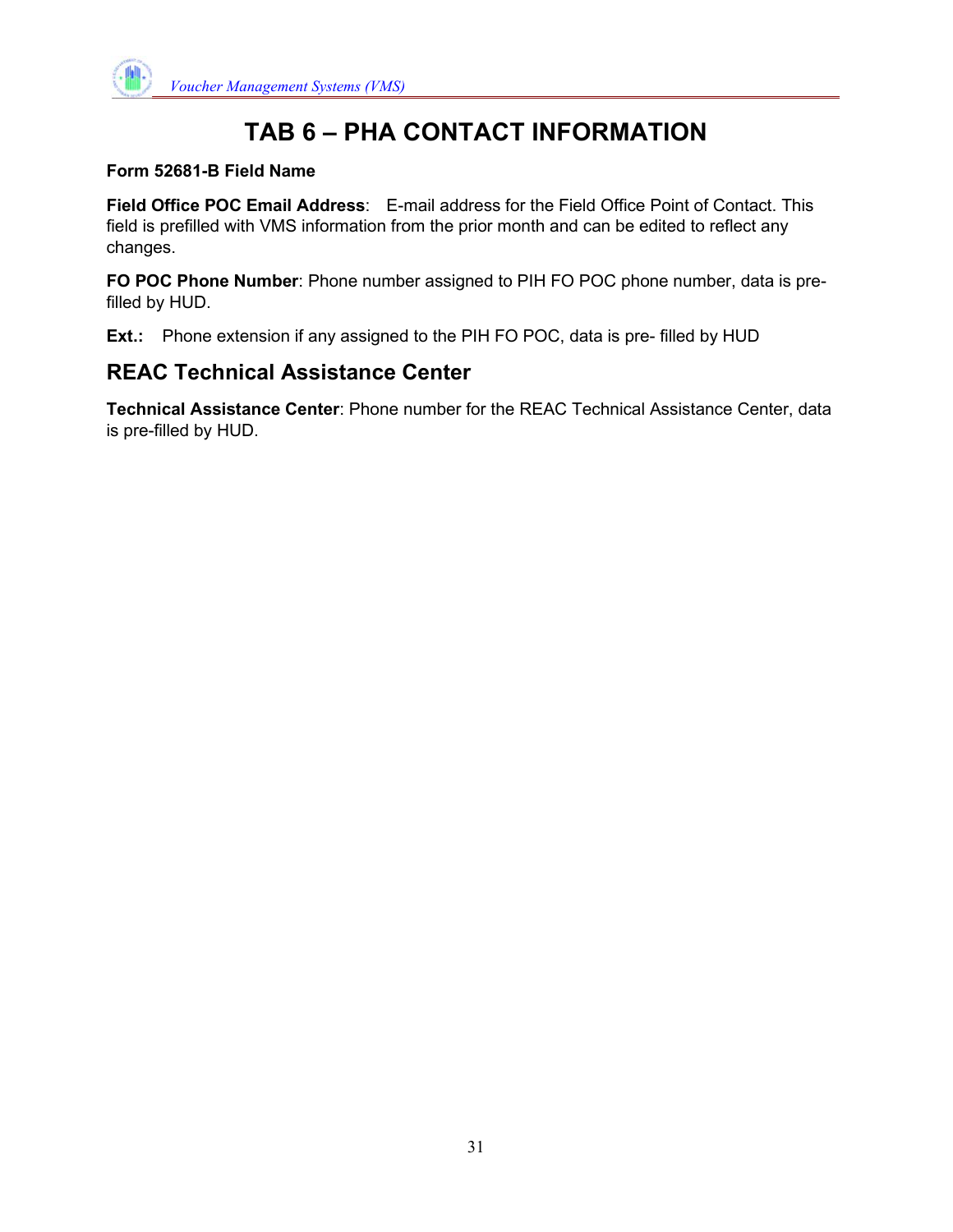

# **TAB 7 – SUBMISSION**

#### **Form 52681-B Field Name**

## **Validation History**

**PHA Number**: Official number assigned to the PHA, 2 character state code, and 3 digit number, data is pre- filled by HUD.

**PHA Name**: Official name of the Public Housing Authority, data is pre- filled by HUD.

**Reporting Month**: Reporting month for the submitted data, data is pre- filled by HUD.

**Error Tab**: Specifies the input tab the error is located on, data is pre- filled by HUD.

**Field Name**: Identifies the specific field that failed the Hard Edit, data is pre- filled by HUD.

**Error Message with Number**: Error message indicating what the error is, data is pre- filled by HUD.

**Submitted By User ID**: User information, identifying last user who submitted the monthly submission with the Hard Edit error, data is pre- filled by HUD.

**Submission date & time**: System date and time stamp indicating when the user submitted the monthly submission, data is pre- filled by HUD.

**Reviewer ID**: Identification of the FA who reviewed the Hard Edit, data is pre- filled by HUD.

**Review Date & time**: System date and time stamp indicating when the FA reviewed the Hard Edit error, data is pre- filled by HUD.

## **Submission History**

**Current Status**: Status indicator for the specific version of the monthly submission, data is prefilled by HUD.

**Last Updated By User ID**: User information, identifying last user who submitted the monthly submission, data is pre- filled by HUD.

**Last Updated By Name**: User name identifying who the last user was for the submission, data is pre- filled by HUD.

**Last Updated Date & Time**: System date and time stamp indicating when the specific version was submitted. Data is pre- filled by HUD.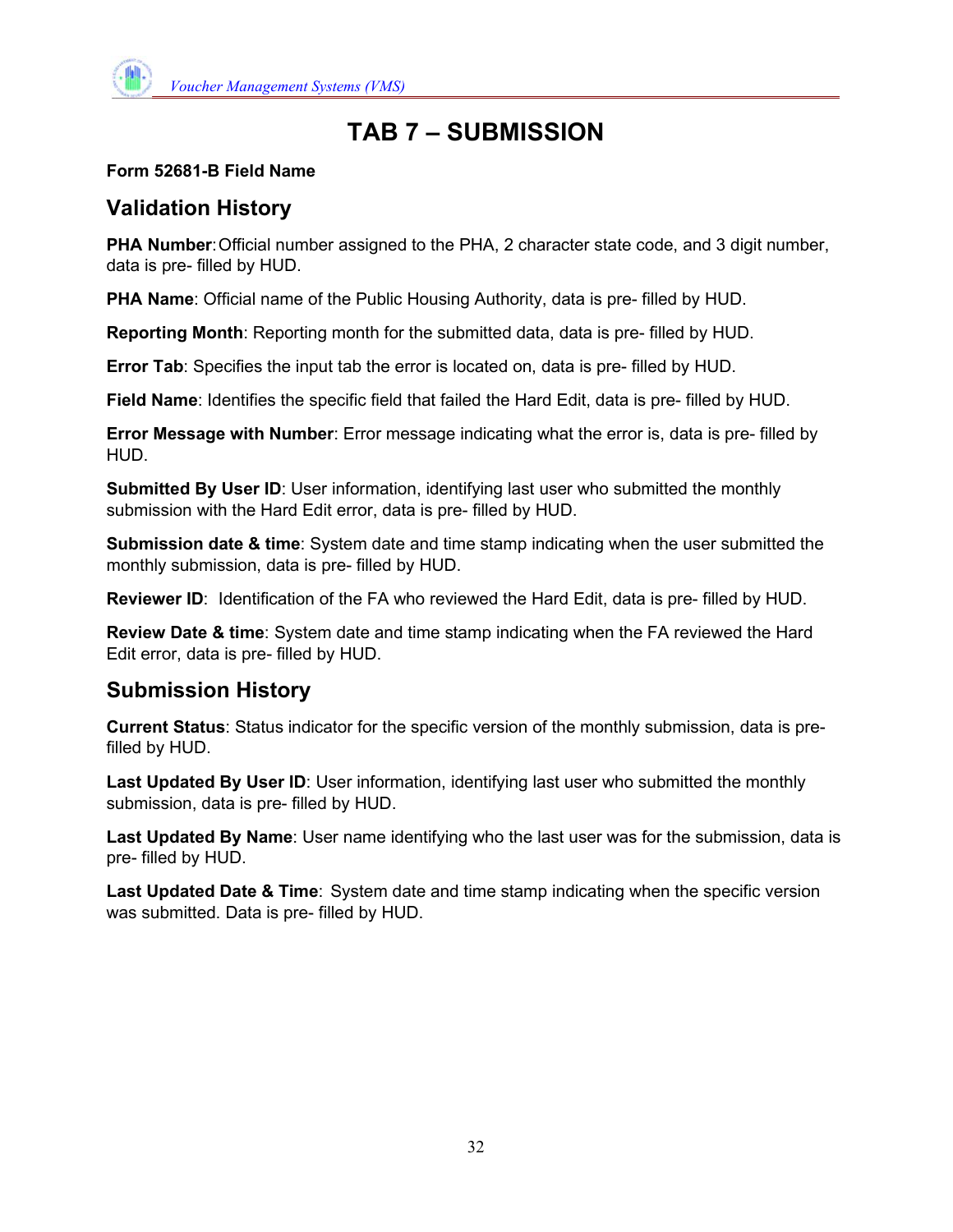

# **TAB 8 – EXECUTIVE SUMMARY- CURRENTLY INACTIVE**

#### **Form 52681-B Field Name**

## **PHA Information**

**Selected Month**: Reporting Month for the submission period, data is pre- filled by HUD.

**Selected Year**: Reporting Year for the submission period, data is pre- filled by HUD.

**Selected State**: State name, data is pre-filled by HUD.

**Selected Field Office**: HUD field office identifier, assigned by Region, data is pre- filled by HUD.

**Selected PHA Code**: Official number assigned to the PHA, 2 character state code, and 3 digit number, data is pre- filled by HUD.

## **HUD Calculations**

**RNP Beginning Balance from prior year end balance**: Restricted Net Position as of the last day of the previous year, data is pre- filled by HUD.

**Budget Authority from HUDCAPS – CYTD**: Amount of BA provided to the PHA through the current month, This data is pre- filled by HUD from HUDCAPS.

**HAP Expense Reported in VMS CYTD**: Amount of housing assistance payments the PHA has input into the VMS system, since the beginning of the calendar year, data is pre- filled by HUD from VMS data fields.

**Other Revenue Reported in VMS – CYTD**: Other income amounts reported by the PHA during the regular monthly submission since the beginning of the calendar year, data is pre- filled by HUD.

**End of Currant Month Restricted Net Position (RNP)**: Calculated field using the RNP Beginning Balance, adding in the BA amount (YTD), subtracting the VMS reported HAP Expenses, and adding in any VMS Reported other income, data is pre-filled by HUD.

## **PHA Reported**

**PHA Estimate of Restricted Net Position**: This information is provided from Income/Expenses Tab – Financial Status Section – Restricted Net Position (RNP) as of the Last Day of the Month field, data is pre-filled by HUD.

**PHA Estimates of Cash on Hand (COH)**: This information is provided from the Income/Expenses Tab – Financial Status Section – Cash/Investment as of the Last Day of the Month – Voucher Program Only field, data is pre-filled by HUD.

## **Utilization**

**Utilization Units – (UML) Amount**: Utilization unit months leased as reported in VMS, data prefiled by HUD using VMS data.

**Utilization Units – (UML) Amount**: Utilization units months available as identified HUDCAPS, data pre-filed by HUD using VMS data.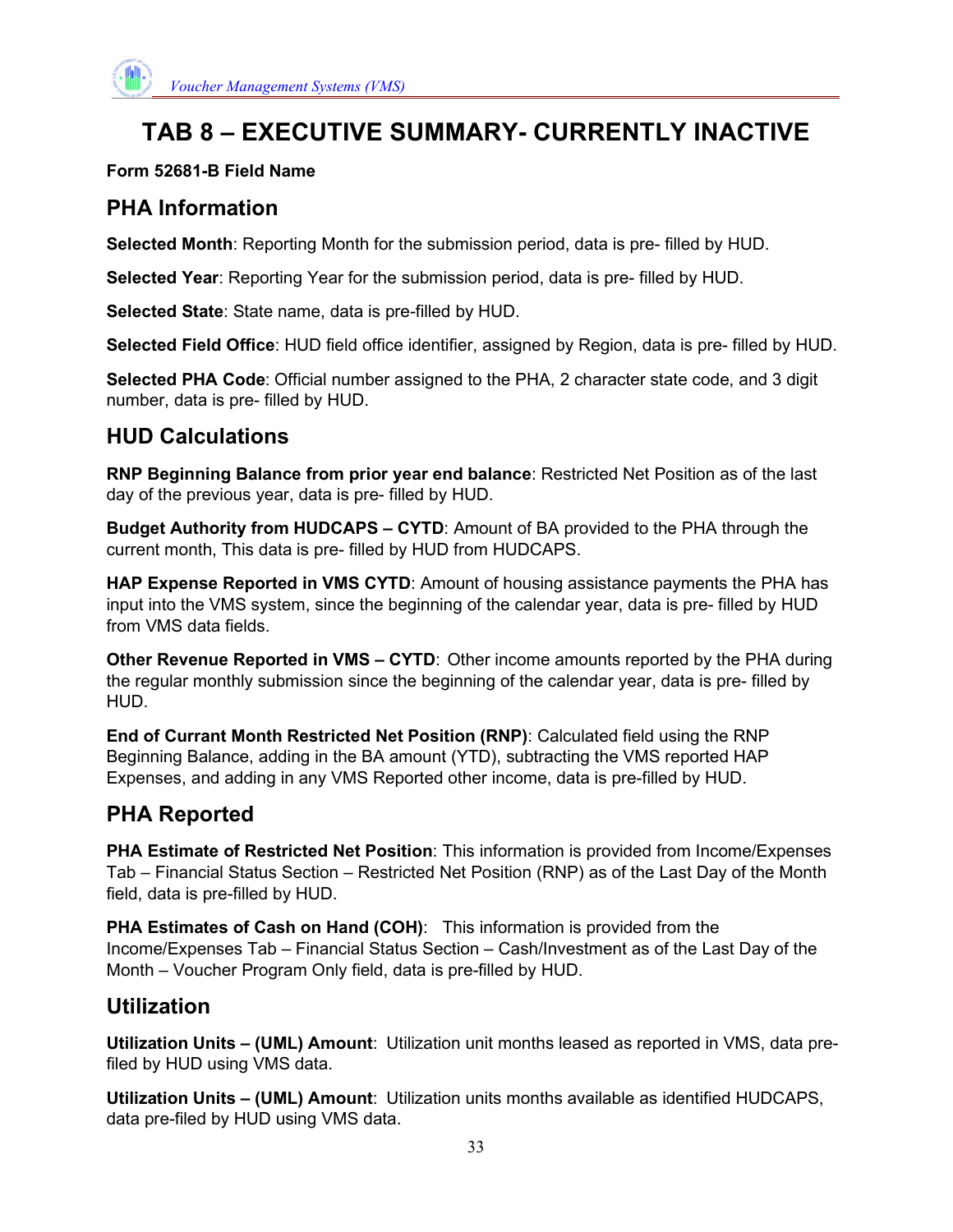

# **TAB 8 – EXECUTIVE SUMMARY- CURRENTLY INACTIVE**

#### **Form 52681-B Field Name**

**Utilization Units – (UML/UMA) Percentage**: HUD Calculated percentage by taking the number of UML and dividing it by the number of UMA for the month, indicates the monthly performance of the PHA, field pre-filled by HUD.

**Utilization – HAP Amount**: Utilization housing assistance payments as reported in VMS, data pre-filed by HUD using VMS data.

**Utilization – ABA Amount**: Utilization Budget authority as reported in HUDCAPS and divided by 12, data pre-filed by HUD using VMS data.

**Utilization – HAP (HAP / ABA) Percentage**: HUD Calculated percentage, taking the HAP and dividing it by the ABA for the month, indicates the monthly performance of the PHA, field pre-filled by HUD.

**Utilization All funds = HAP expended CYTD / ABA + (Budgeted RNP – 1 month prorated RNP cushion) Amount**: Calculated: HAP expended CYTD / ABA + (Budgeted RNP – 1 month prorated RNP cushion). Expressed as an Amount.

**Utilization All funds = HAP expended CYTD / ABA + (Budgeted RNP – 1 month prorated RNP cushion) Percentage**: Calculated: HAP expended CYTD / ABA + (Budgeted RNP – 1 month prorated RNP cushion). Expressed as a Percentage.

**Utilization Units Graph: UMAs vs. UMLs:** 

**Utilization HAP Graph: HAP vs. BA & RNP:**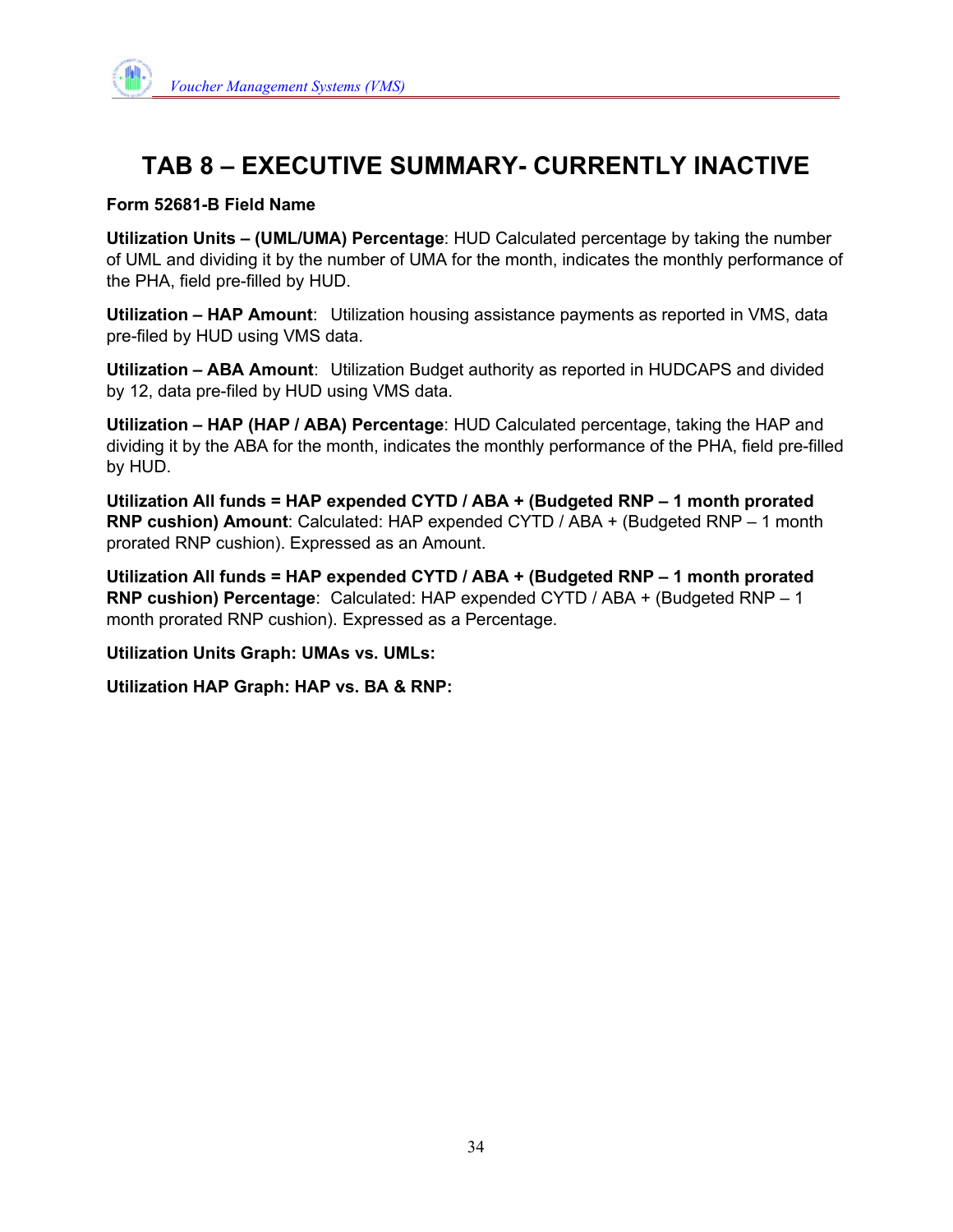

# **Recap Worksheet -CURRENTLY INACTIVE**

#### **Form 52681-B Field Name**

## **Recap**

**RNP Balance as of 1/31/2009**: RNP Ending balance provided by HUD for the PHA, data prefilled by HUD.

**ABA Disbursed YTD**: CYTD Budget authority that has been provided by HUD to the PHA as identified in HUDCAPS, calculated data pre-filled by HUD.

**HAP Expenditures YTD**: CYTD Housing Assistance Payments identified by the PHA in VMS, calculated data pre-filled by HUD.

**Remaining RNP YTD**: Calculated field using the RNP balance as of field, adding in the ABA disbursed YTD, and subtracting the HAP Expenditures YTD as reported in VMS, data pre-filled by HUD.

**CY Eligibility**: Calculated field using the Budget Authority provided by HUD for the Calendar Year, data pre-filled by HUD.

**CY Eligibility Including RNP Offset**: Calculated field using the Budget Authority provided by HUD plus the RNP Ending balance, data pre-filled by HUD.

**Remaining CY Eligibility**: Calculated field uses the Budget Authority provided by HUD and subtracts the HAP payments identified in VMS, data pre-filled by HUD.

**Remaining CY Eligibility Including RNP Offset**: Calculated field uses the RNP Ending Balance adds in the Budget Authority provided by HUD and subtracts the HAP payments identified in VMS, , data pre-filled by HUD.

**CY Months Remaining**: Number of months remaining in the calendar year based on the reporting month, data pre-filled by HUD.

**CY Months Remaining Including RNP Offset**: Calculated field uses the Budget Authority provided by HUD and subtracts the HAP payments identified in VMS, data pre-filled by HUD.

**Monthly CY Eligibility Remaining**: Calculated field using the Remaining CY Eligibility amount and divides it by the CY Month remaining, data pre-filled by HUD.

**Monthly CY Eligibility Remaining Including RNP Offset**: Calculated field using the Remaining CY Eligibility including RNP offset amount and divides it by the CY Month remaining, data prefilled by HUD.

**Unit Months Available CY**: Calculated field using HUDCAPS data to determine Unit Months Available for CY, data pre-filled by HUD.

**Unit Months Leased CY**: CYTD summation of the vouchers leased during the months by the PHA, data pre-filled by HUD using current VMS data.

**Unit Months Remaining CY**: Calculation that determines the number of UMLs left for the remainder of the year, subtract the UML running total from the CY UMA, data is pre-filled by HUD.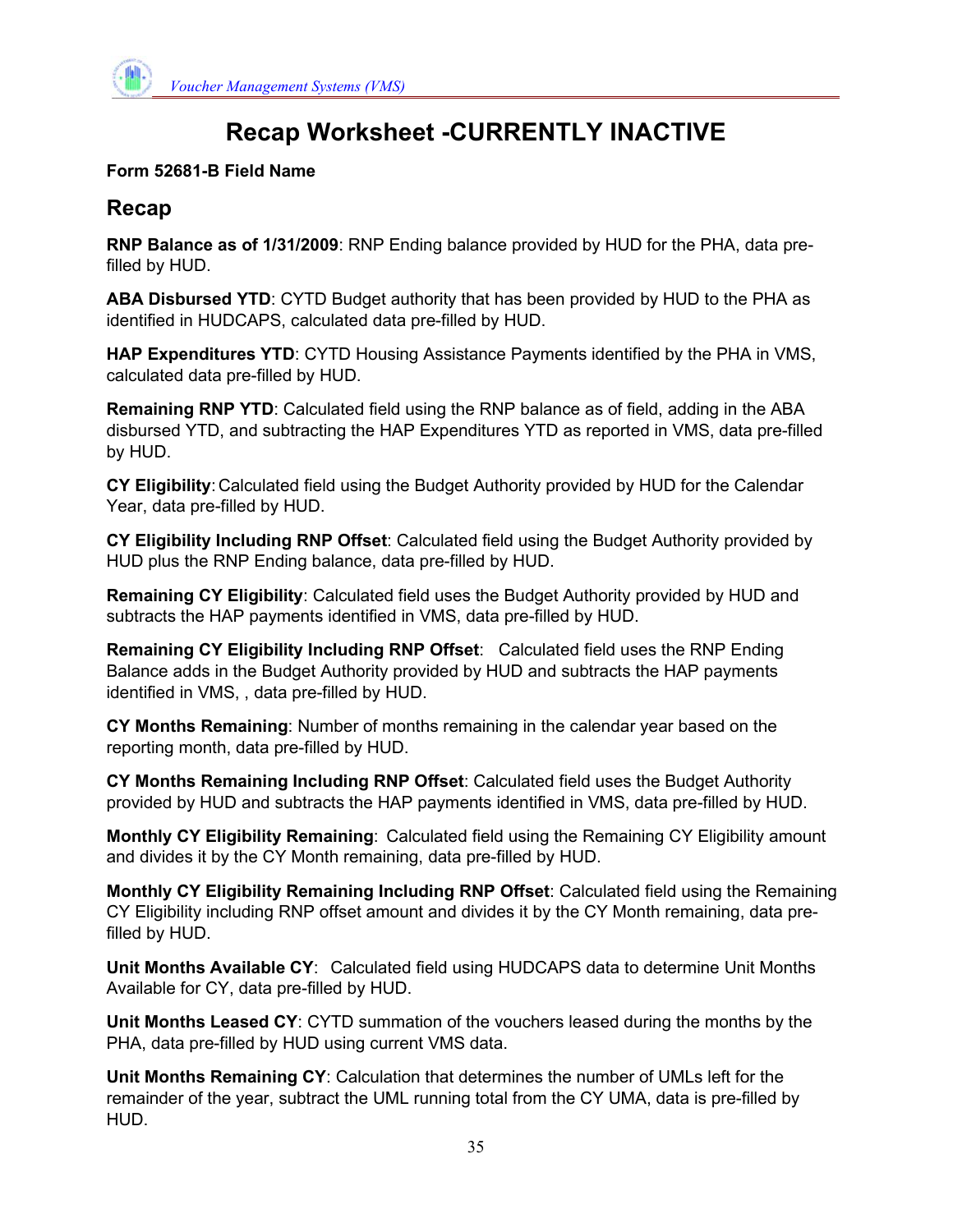

# **Recap Worksheet -CURRENTLY INACTIVE**

#### **Form 52681-B Field Name**

**Monthly Units Months Available Remaining CY**: Calculated field to indicate the number of unit months available per month for the remainder of the year, calculated data pre-filled by HUD.

**Unit Months Funding Would Support**: Calculated value to determine how many unit months the funding would support, Remaining CY Eligibility divided by the (sum(HAP)/sum(UML)), data prefilled by HUD.

**Unit Months Funding Would Support, including RNP Offset**: Calculated value to determine how many unit months the funding would support, (Remaining CY Eligibility plus RNP offset) divided by the (sum(HAP)/sum(UML)), data pre-filled by HUD.

**Monthly Units Funding Would Support**: Calculated value to determine how many months the remaining funding would support, Unit Months Funding/CY Months Remaining, data pre-filled by HUD.

**Monthly Units Funding Would Support, including RNP Offset**: Calculated value to determine how many months the remaining funding would support, Unit Months Funding w/RNP offset/CY Months Remaining, data pre-filled by HUD.

**Minimum of Available or Supportable**: Lesser of the Unit Months Remaining CY or Unit Months Funding would support, data pre-filled by HUD.

**Minimum of Available or Supportable, including RNP Offset**: Minimum of the (Unit Months Remaining CY with RNP offset) or (Unit Months Funding with RNP offset) would support, data pre-filled by HUD.

**Minimum of Available or Supportable Monthly**: Minimum of the Monthly Unit Months Available or Monthly Units Funding would support, data pre-filled by HUD.

**Minimum of Available or Supportable Monthly, including RNP Offset**: Minimum of the (Monthly Unit Months Available w RNP offset) or (Monthly Units Funding would support w RNP offset), data pre-filled by HUD.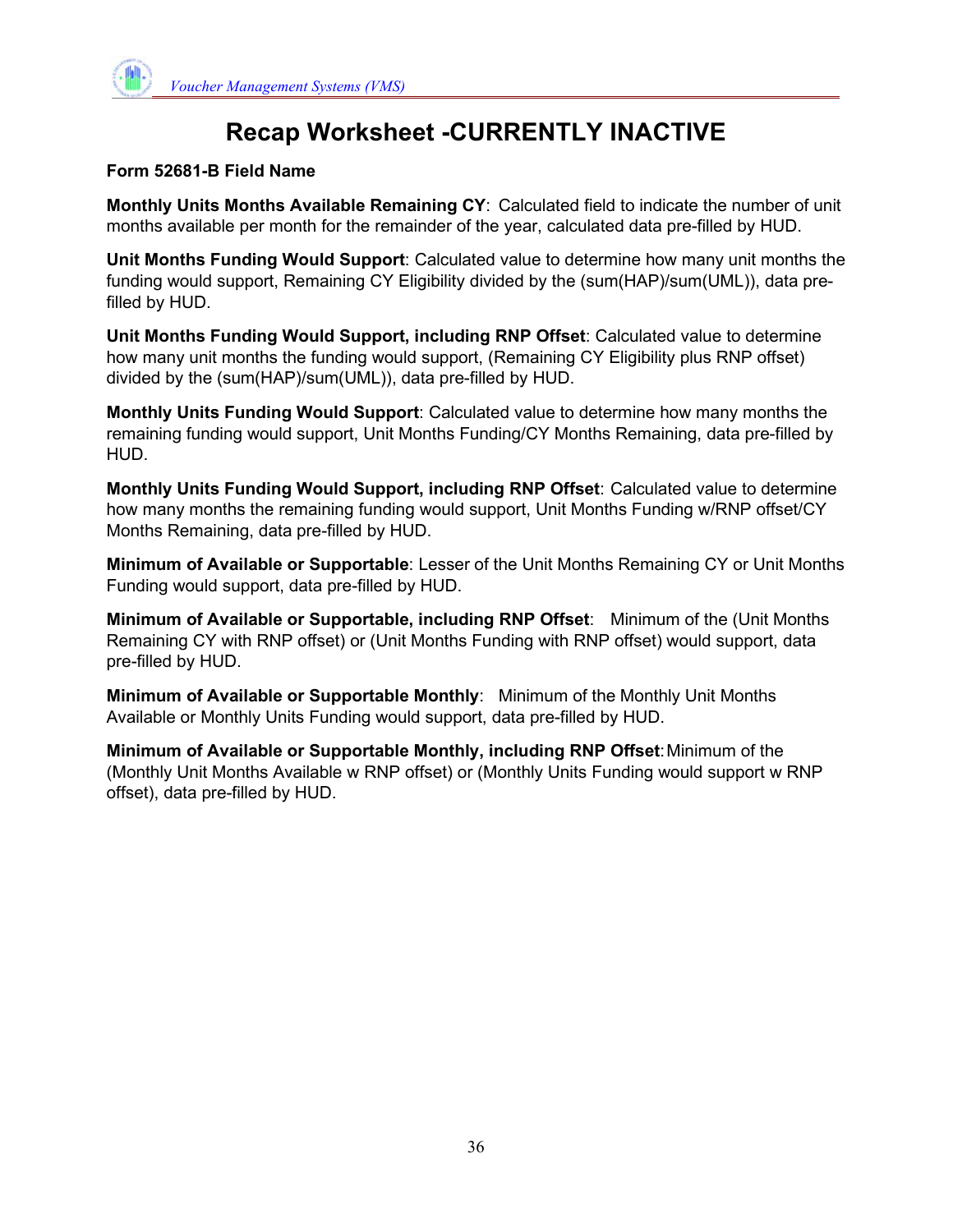

# **Projection Worksheet- CURRENTLY INACTIVE**

## **Form 52681-B Field Name**

## **Utilization Chart**

**Month**: Reporting Month, prefilled by HUD.

**UMA**: Unit Months Available per HUDCAPS for the reporting month, prefilled by HUD.

UML Unit Months Leased as reported by the PHA for the specified reporting month.

**Leasing Percentage**: Calculation of Unit Months Leased divided by Unit Months Available, prefilled by HUD.

**Annual Budget Authority (ABA)**: The amount of budget authority provided by HUD for the reporting month, prefilled by HUD.

**Housing Assistance Payment (HAP)**: The monthly leasing amount as reported by the PHA for the specified month.

**Budget Authority Utilization**: Housing Assistance Payment amount divided by the Annual Budget Authority plus budgeted RNP monthly amount, prefilled by HUD.

**Per Unit Cost**: The Per Unit Cost amount is calculated by using the Housing Assistance Payment monthly amount and dividing it by the Unit Month Leased, prefilled by HUD.

**YTD UMA**: Summation of the monthly UMA amount, prefilled by HUD.

**YTD UML**: Summation of the monthly UML amount, prefilled by HUD.

**YTD Leasing Percentage**: Calculated value of the YTD UML divided by the YTD UMA, prefilled by HUD.

**YTD ABA**: Summation of the Monthly ABA amount, prefilled by HUD.

**YTD HAP**: Summation of the Monthly HAP amount, prefilled by HUD.

**YTD BA Utilization Percentage**: Calculated value of the YTD HAP divided by the YTD ABA, prefilled by HUD.

**YTD PUC**: Calculated value based on the YTD HAP divided by the YTD UML amounts, prefilled by HUD.

## **PHA Projection Variables**

**RNP budgeted for expenditure**: RNP budget for expenditure entered by the PHA for "what if" calculations (0.00 – 100,000,000 – no commas).

**Annual Attrition Rate**: Rate of attrition entered by the PHA for "what if" calculations (0.00 – 1.00).

**Success Rate**: Percentage amount of the PHA success rate for leasing units (0.00 – 1.00).

**Average Month from issued to HAP effective Date**: Number of months between voucher issued and the HAP lease date (0-12).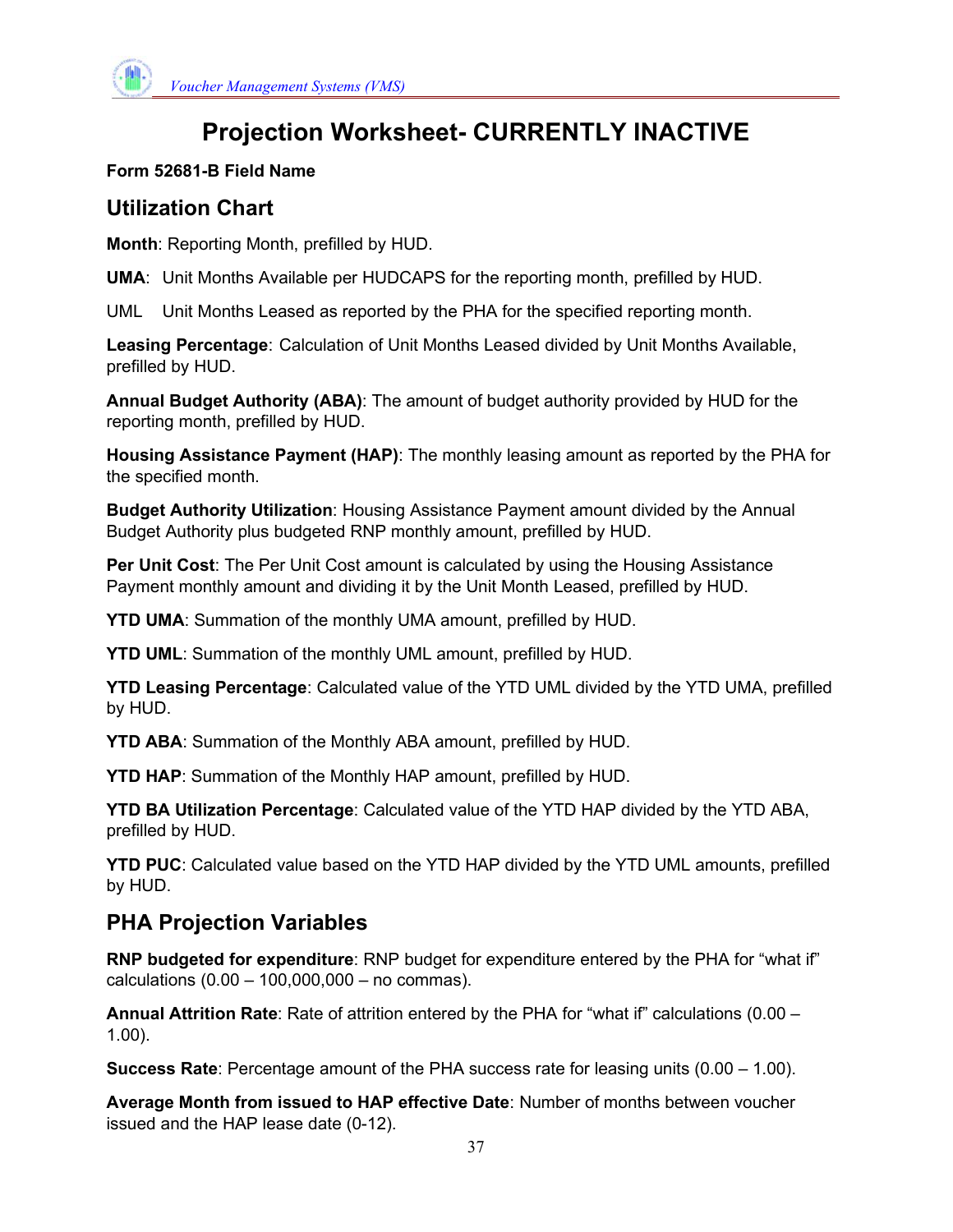

# **Projection Worksheet- CURRENTLY INACTIVE**

**PUC Monthly Percentage Adjustment**: Percentage rate used to adjust the Monthly PUC for inflation (0.00 – 1.00).

**Un-contracted Vouchers on the Street**: Number of vouchers issued and not under HAP contract  $(0 - 10,000 -$  no commas).

## **Projection Amounts**

**Annual Projection with attrition only – UMA**: Summation of the YTD UMA monthly amounts

**Annual Projection with attrition only – UML with attrition no issuance**: Summation of the YTD UML with attrition not issuance monthly amount.

**Annual Projection with attrition only – Leasing % (w/o leasing from yet to be leased issuances)**: Percentage calculation of the YTD UML with attrition not issuance divided by the YTD UMA amount.

**Annual Projection with attrition only – ABA plus Budget RNP**: Summation of the YTD monthly ABA plus Budgeted RNP.

**Annual Projection with attrition only – HAP**: Summation of the YTD monthly HAP costs.

**Annual Projection with attrition only – Spending as % of BA plus RNP**: Percentage calculation of the YTD HAP costs divided by the YTD ABA + Budget RNP amount.

**Annual Projection with attrition only – PUC**: Summation of the YTD PUC costs

**Annual Projection with attrition only – Attrition Projected**: Calculated amount based on the ((YTD PUC  $*$  annual attrition rate  $*$  0.08333) $*$ -1).

**Plus UMLs and HAP from not yet leased issuances – UML w/attrition not issuance**:

Calculated value calculating the (un-contracted vouchers on the street \* Success Rate) \* number of months greater than 0 minus the average months from issuance to hap effective date.

**Plus UMLs and HAP from not yet leased issuances – HAP**: Calculation of the Plus UML & HAP from not yet leased issuance (UML w/attrition not issuance) time the YTD PUC value.

**Year End Projection – UMA**: Summation of the UMA monthly values.

**Year End Projection – UML with attrition no issuance**: Summation of the UML w/attrition not issuance plus the Plus UMLs and HAP from not yet leased issuances.

**Year End Projection – Leasing % (w/o leasing from yet to be leased issuances)**:

Calculation of the (UML + plus UML and HAP from not yet leased issuances-UML w/attrition not issuance) divided by the UMA.

**Year End Projection – ABA plus Budget RNP**: YTD calculation of the ABA and the Budget RNP.

**Year End Projection – HAP**: YTD HAP amount plus the plus UMLs and HAP from not yet leased issuances.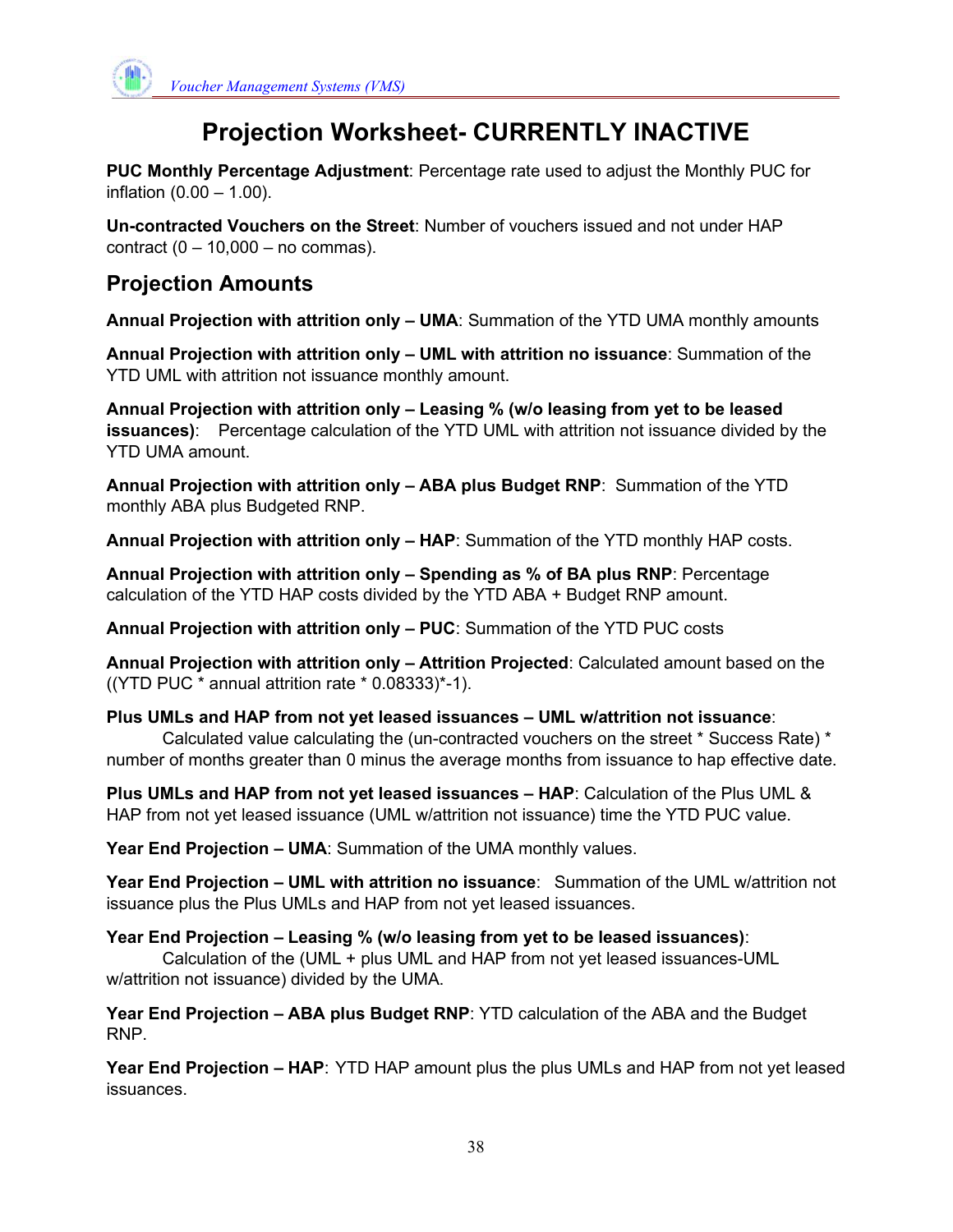

**Year End Projection – Spending as % of BA plus RNP**: Calculation of HAP divided by ABA plus budgeted RNP.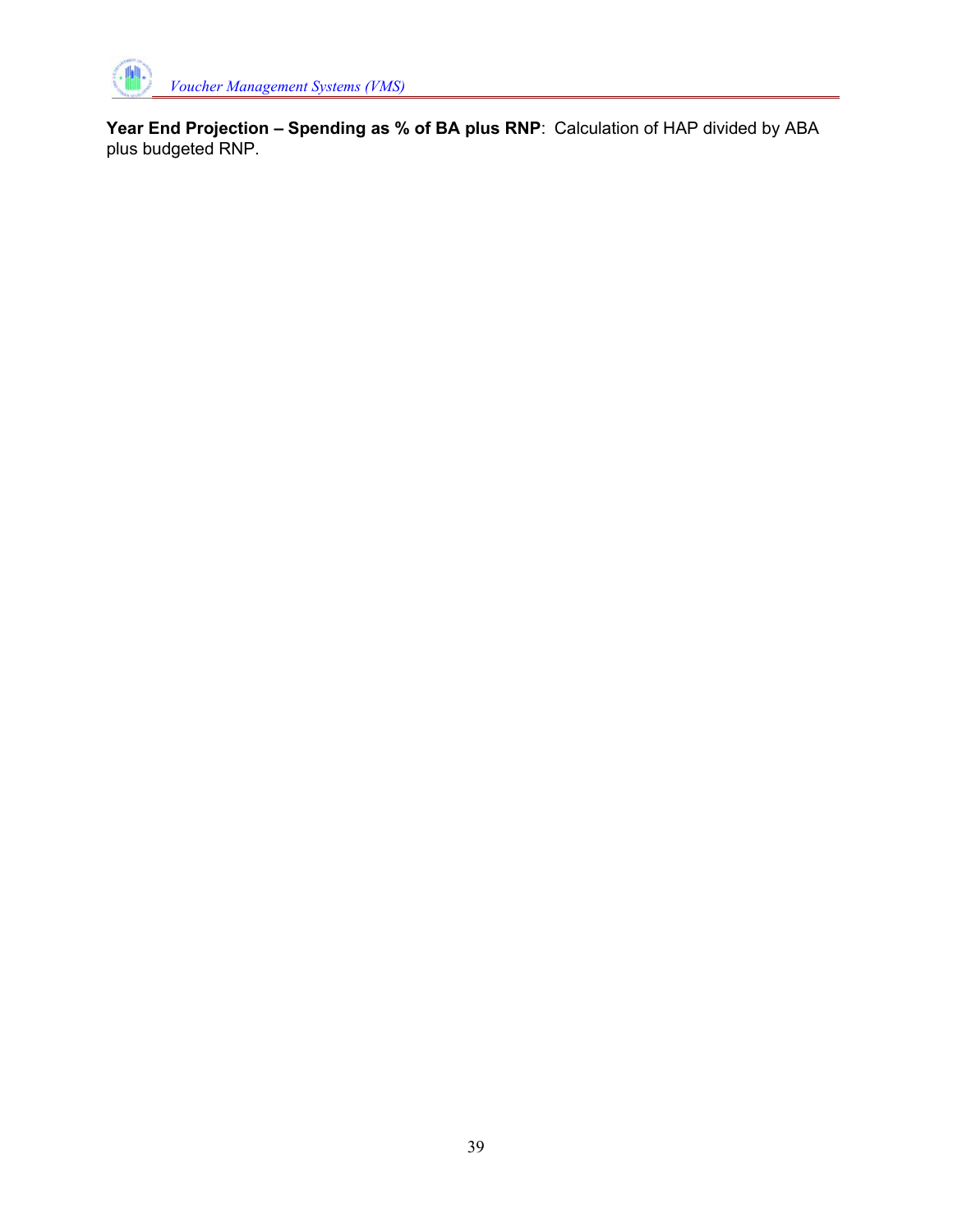

# **Utilization Graph- CURRENTLY INACTIVE**

#### **Form 52681-B Field Name**

## **Utilization chart**

**Month**: Reporting Month, prefilled by HUD.

**UMA**: Unit Months Available per HUDCAPS for the reporting month, prefilled by HUD.

**UML**: Unit Months Leased as reported by the PHA for the specified reporting month.

**Leasing Percentage**: Calculation of Unit Months Leased divided by Unit Months Available, prefilled by HUD.

**Annual Budget Authority (ABA)**: The amount of budget authority provided by HUD for the reporting month, prefilled by HUD.

**Housing Assistance Payment (HAP)**: The monthly leasing amount as reported by the PHA for the specified month.

**Budget Authority Utilization**: Housing Assistance Payment amount divided by the Annual Budget Authority plus budgeted RNP monthly amount, prefilled by HUD.

**Per Unit Cost**: The Per Unit Cost amount is calculated by using the Housing Assistance Payment monthly amount and dividing it by the Unit Month Leased, prefilled by HUD.

**YTD UMA**: Summation of the monthly UMA amount, prefilled by HUD.

**YTD UML**: Summation of the monthly UML amount, prefilled by HUD.

**YTD Leasing Percentage**: Calculated value of the YTD UML divided by the YTD UMA, prefilled by HUD.

**YTD ABA**: Summation of the Monthly ABA amount, prefilled by HUD.

**YTD HAP:** Summation of the Monthly HAP amount, prefilled by HUD.

**YTD BA Utilization Percentage**: Calculated value of the YTD HAP divided by the YTD ABA, prefilled by HUD.

**YTD PUC**: Calculated value based on the YTD HAP divided by the YTD UML amounts, prefilled by HUD.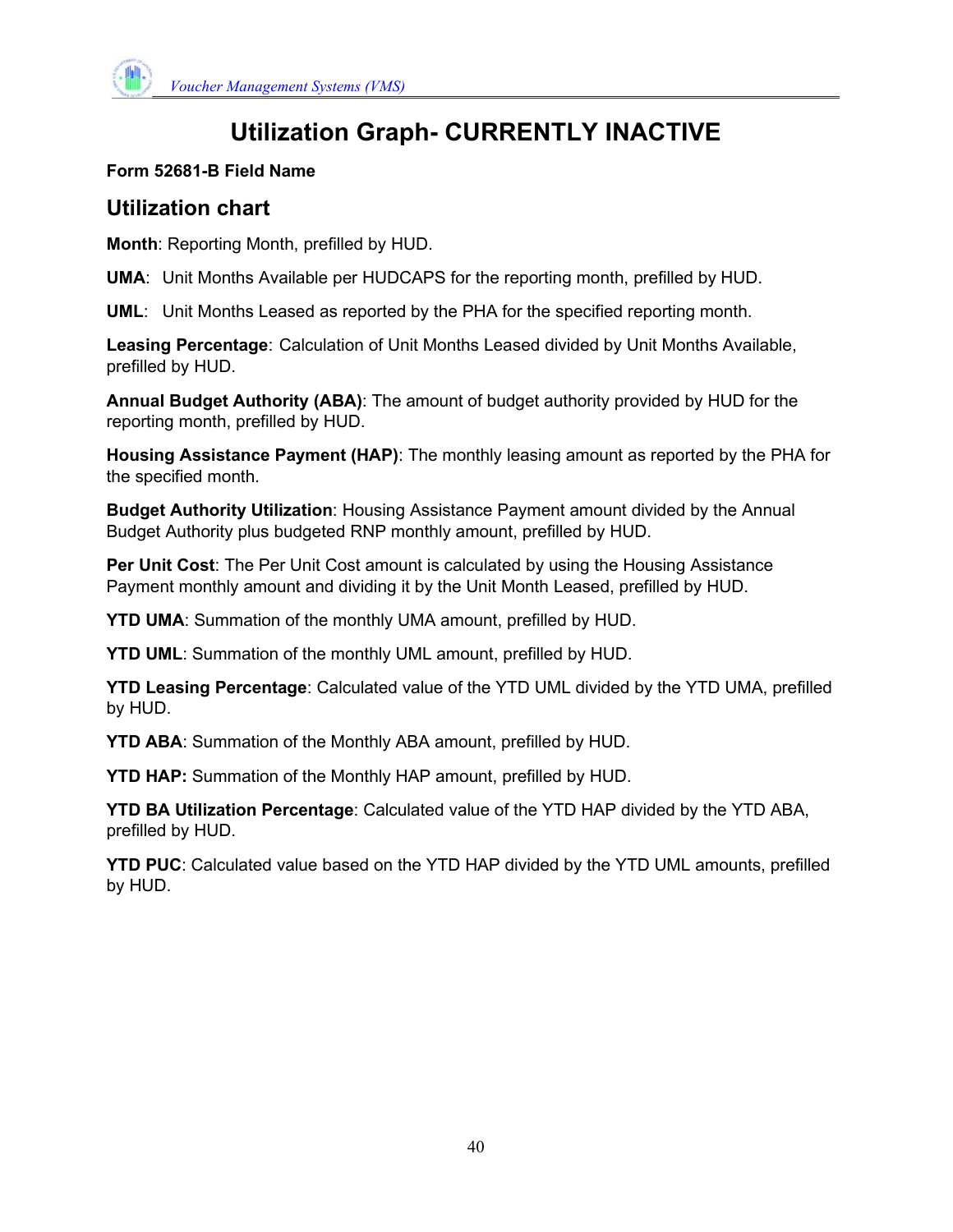

# **Prior Month Corrections**

#### **Form 52681-B Field Name**

## **PMC Data Entry Screen**

**PHA Number:** Housing Authority identification number of the PHA being corrected (Read only, from PIC Database).

**PHA Name**: Name of Housing Authority of the PHA being corrected (Read only, from PIC Databases).

**Reporting Period**: Month and Year of the Submission being corrected, selected from drop-down lists.

**Tab Selection**: Identifies the Tab where the corrected field is located. Selected from drop-down list.

**Field Selection**: Field being modified by the adjustment. Selected from drop-down list.

**New Adjusted Value-1st**: The value in the field after the adjustment /correction is made. The System places the Old Value–1st in this field initially. The field is then modified by the adjuster, if appropriate. This field is used when only one field is being adjusted by the PMC. If both UML and HAP are displayed for adjustment in the PMC, this field will contain the UML field.

**Old Value - 1st**: Value of the field prior to modification. Generated by the system.

**Difference between New and Old values - 1st**: The calculated difference between the New Adjusted Value–1st and the Old Value-1st. Can be a positive or negative amount. Generated by the system.

**New Adjusted Value–2nd**: The value in the field after the adjustment /correction is made. The System places the Old Value–2nd in this field initially. The field is then modified by the adjuster, if appropriate. This field is only used for HAP fields when both UML and HAP are displayed for adjustment.

**Old Value–2nd**: Value of the field prior to modification. Generated by the system.

**Difference between New and Old values - 2<sup>nd</sup>: The calculated difference between the New** Adjusted Value–2nd and the Old Value-2nd. Can be a positive or negative amount. Generated by the system.

**Adjuster Comment**: Comment entered into the system by the adjuster to further explain the adjustment.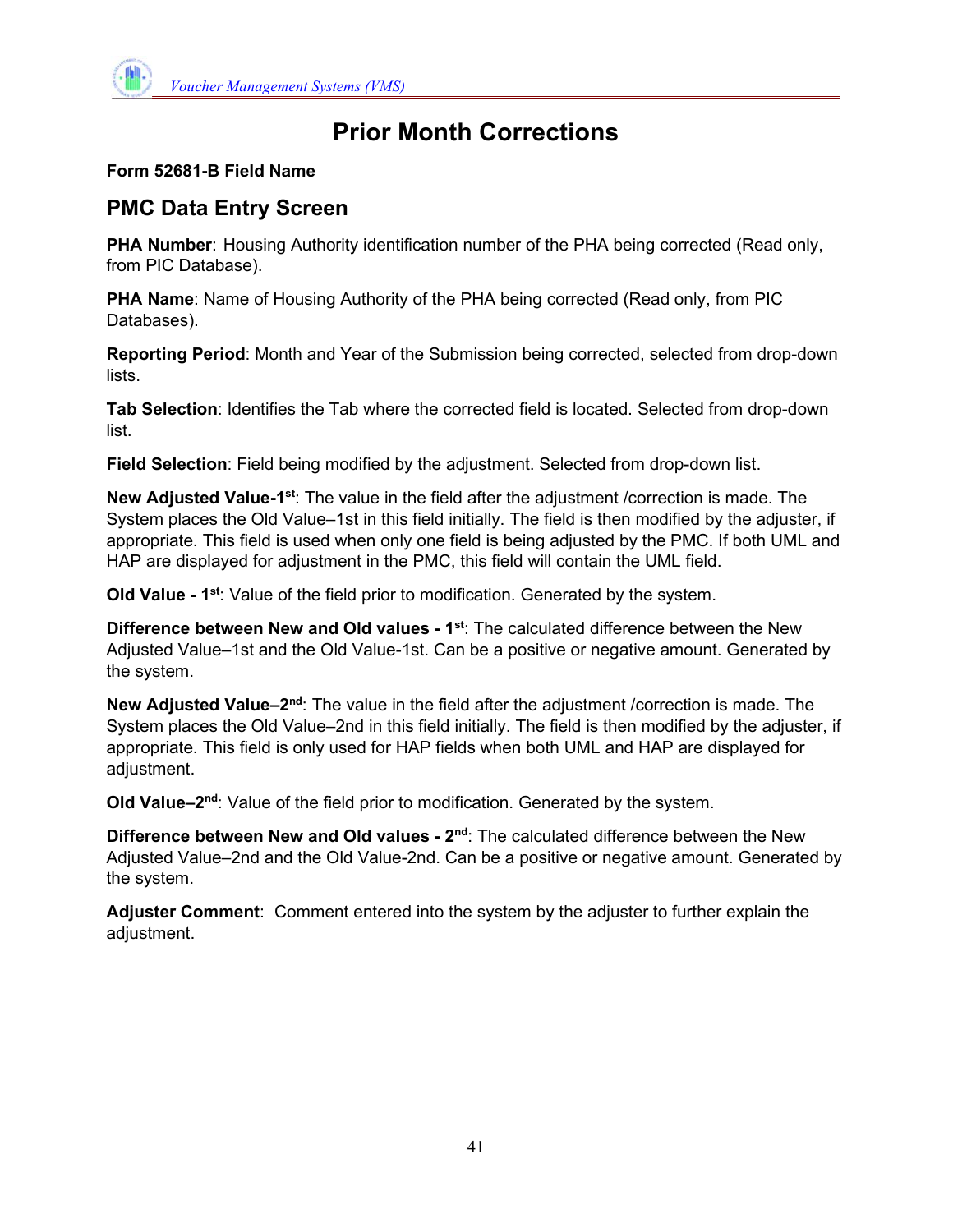

## **Hard Edit Errors and PMC Approval / Disapproval Screen**

**HE Error Number- 1st**: Hard Edit Error number indicating what the error is. Data is pre- filled by HUD. Refers to Adjusted value-1st field.

**HE Error Message -1st**: Hard Edit Error message indicating what the error is. Data is pre- filled by HUD. Refers to Adjusted value-1st field.

**HE Error Reason for Adjustment-1st**: Reason why the Adjusted field should bypass the Hard Edit Error – Selected from list of most likely reasons. Refers to Adjusted Value-1st field.

**HE Error Comment-1st**: If "Other" Reason for Adjustment was selected, This field should further explain why this should bypass the Hard Edit error. Refers to Adjusted Value-1st field.

**HE Error Number- 2nd**: Hard Edit Error number indicating what the error is. Data is pre- filled by HUD. Refers to Adjusted value-2nd field.

**HE Error Message -2nd**: Hard Edit Error message indicating what the error is. Data is pre- filled by HUD. Refers to Adjusted value-2nd field.

**HE Error Reason for Adjustment- 2nd**: Reason why the Adjusted field should bypass the Hard Edit Error – Selected from list of standard reasons. Refers to Adjusted Value-2nd field.

**HE Error Comment-2nd**: If "Other" Reason for Adjustment was selected, This field should further explain why this should bypass the Hard Edit error. Refers to Adjusted Value-2nd field.

**PMC Submission date & time**: System date and time stamp indicating when the user submitted the PMC. Data is pre- filled by HUD.

**FA Action**: Approve or Disapprove buttons to be selected by FA reviewer.

**FA Comment**: Text field where reviewer can explain reason for approval / disapproval.

## **PMC List of Pending Corrections**

**Financial Analyst**: Name of the Financial Analyst who Approved/Disapproved the Pending PMC.

**Division**: Name of the Administrative Division where the FA reports. The Divisions are: East, North, South, West, and Operations.

**Rec. #**: On a PMC listing, a sequential number, starting with 1, numbering the line item within the context of the listing. Not retained past the display of the listing. The purpose is to make it easier to reference an item within the listing.

**PMC Record ID:** Unique ID of the PMC record, composed of PHA Number, Submission Reporting Period (Month, Year), and Date and Time the PMC was submitted.

**Current Status**: The current status of the PMC Correction. Values can be: Pending (PMP), Approved (PMA), Disapproved (PMD), and Completed (PMS).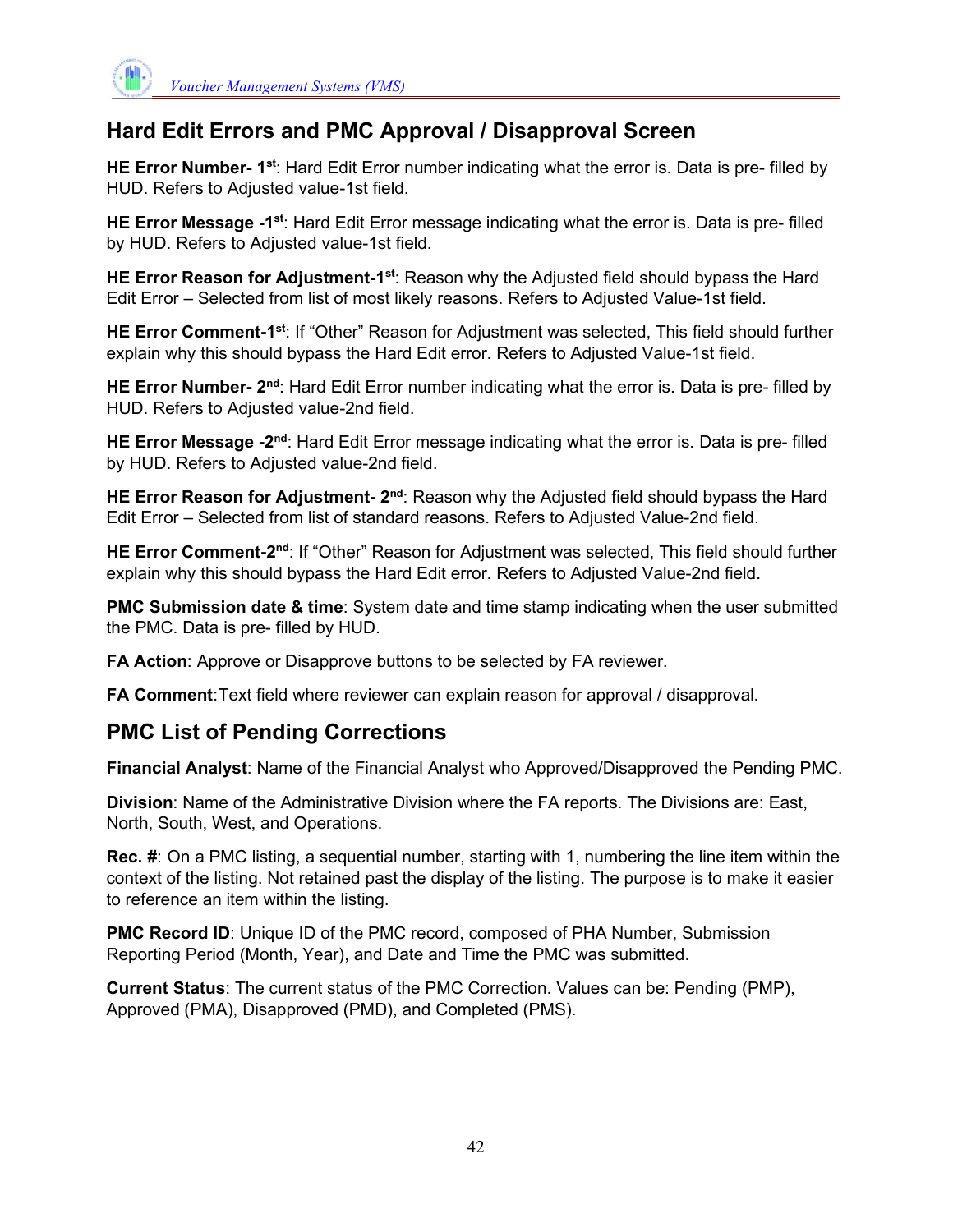

# **APPENDIX B: HARD EDIT ERROR MESSAGES**

## **Error Number**

Error HE001: PHA has failed to report Moving to Work leasing, while the PHA does have a Moving to Work program.

Error HE002: PHA has reported Moving to Work leasing, but PHA does not have a Moving to Work program.

Error HE006: PHA has failed to report VASH leasing, while the PHA does have a VASH award for 2008 or later.

Error HE007: PHA has reported VASH leasing, but the PHA has not received an award of VASH units in FFY 2008 or later.

Error HE010: PHA has failed to report 5 Year Mainstream leasing, while the PHA does have a 5 Year Mainstream program.

Error HE011: PHA has reported 5 Year Mainstream leasing, but PHA does not have a 5 Year Mainstream program.

Error HE012: PHA has failed to report Moving to Work HAP costs, while the PHA does have a Moving to Work program.

Error HE013: PHA has reported Moving to Work HAP expenses, but PHA does not have a Moving to Work program.

Error HE018: PHA has failed to report VASH HAP costs, while the PHA does have a VASH award for 2008 or later.

Error HE019: PHA has reported VASH HAP costs, but the PHA has not received an award of VASH units in FFY 2008 or later.

Error HE022: PHA has failed to report 5 Year Mainstream HAP costs, while the PHA does have a 5 Year Mainstream program.

Error HE023: PHA has reported 5 Year Mainstream HAP costs, but PHA does not have a 5 Year Mainstream program.

Error HE087: PHA has not reported RAD leasing while the PHA has received one or more RAD component 1 awards

Error HE088: PHA has reported RAD component 1 leasing, while the PHA has not received a RAD Component 1 award.

Error HE089: PHA has not reported RAD Component 1 costs while the PHA does have one or more RAD component 1 awards

Error HE090: PHA has reported RAD Component 1 costs while the PHA does not have one or more RAD Component 1 awards

Error HE091: PHA has not reported RAD leasing while the PHA has received one or more RAD component 2 awards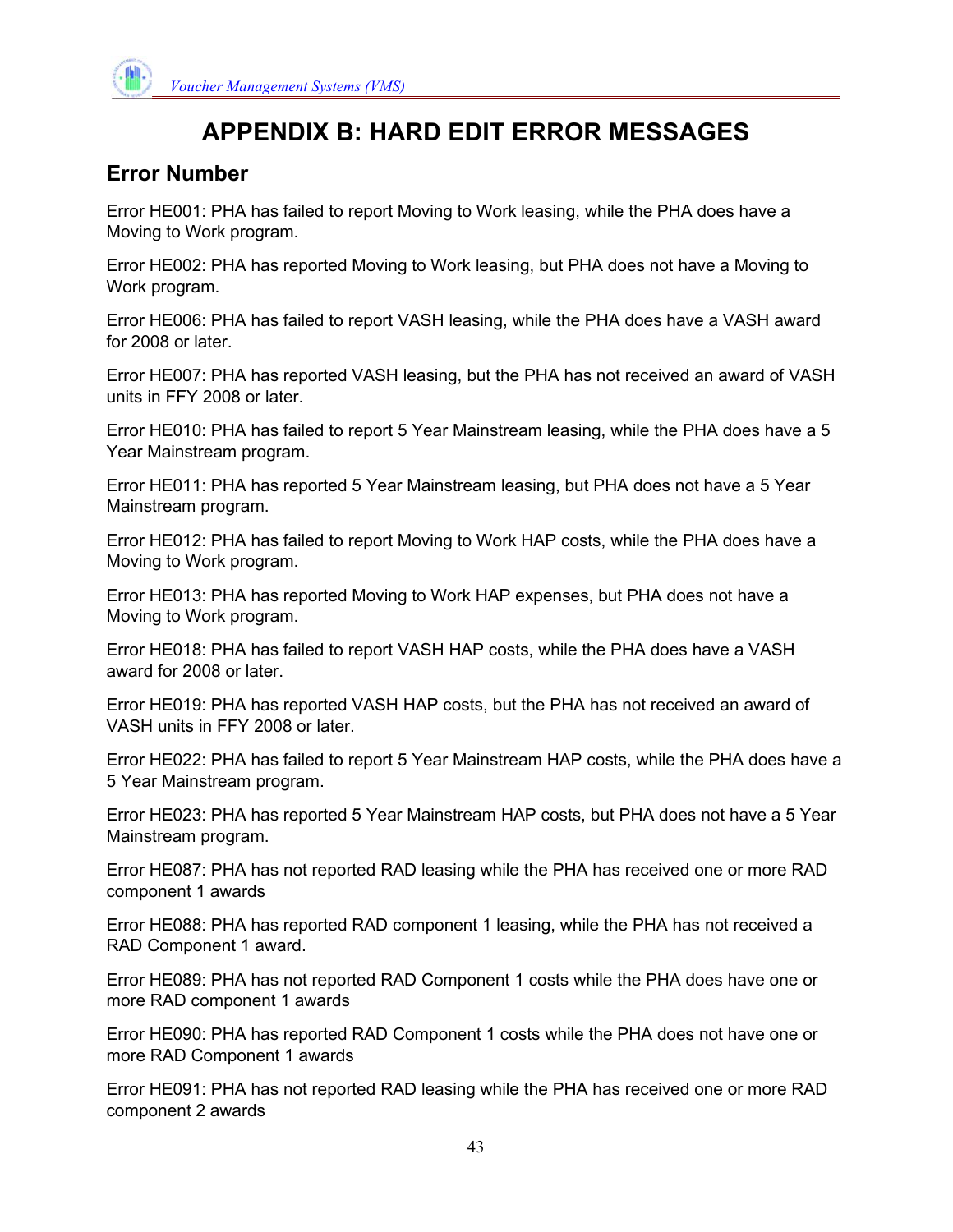

Error HE092: PHA has reported RAD Component 2 costs while the PHA does not have one or more RAD Component 2 awards.

Error HE093: PHA has not reported RAD Component 2 costs while the PHA does have one or more RAD component 2 awards

Error HE094: PHA has reported RAD Component 2 costs while the PHA does not have one or more RAD Component 2 awards

Error HE095: PHA has not reported 1 year mainstream MTW leasing, but PHA does have a 1 year mainstream MTW program

Error HE096: PHA has reported 1 yr mainstream MTW leasing but PHA does not have a 1 yr mainstream MTW program or the PHA is not an MTW Agency

Error HE098: PHA has not reported 1 yr mainstream MTW HAP costs, but PHA does have a 1 yr mainstream MTW program

Error HE099: PHA has reported 1 yr mainstream MTW HAP costs but PHA does not have a 1 yr mainstream MTW program or the PHA is not an MTW Agency

Error HE101: PHA has not reported Family Unification (Non-MTW) leasing, but PHA does have a Family Unification (Non-MTW) program

Error HE102: PHA has reported Family Unification (Non-MTW) leasing but PHA does not have a Family Unification (Non-MTW) program or the PHA is an MTW Agency

Error HE104: PHA has not reported Family Unification (Non-MTW) HAP costs, but PHA does have a Family Unification (Non-MTW) program

Error HE105: PHA has reported Family Unification (Non-MTW) HAP costs but PHA does not have a Family Unification (Non-MTW) program or the PHA is an MTW Agency.

Error HE107: PHA has not reported Family Unification Pre 2008 (MTW) leasing, but PHA does have a Family Unification Pre 2008 (MTW) program

Error HE110: PHA has reported Family Unification Pre 2008 (MTW) leasing but PHA does not have a Family Unification Pre 2008 (MTW) program or the PHA is not an MTW agency.

Error HE112: PHA has not reported Family Unification Pre 2008 (MTW) HAP Costs, but PHA does have a Family Unification Pre 2008 (MTW) program

Error HE113: PHA has reported Family Unification Pre 2008 (MTW) HAP costs but PHA does not have a Family Unification Pre 2008 (MTW) program or the PHA is not an MTW agency

Error HE115: PHA has not reported Family Unification 2008/Forward (MTW) leasing, but PHA does have a Family Unification 2008/Forward (MTW) program

Error HE116: PHA has reported Family Unification 2008/Forward (MTW) leasing but PHA does not have a Family Unification 2008/Forward (MTW) program or the PHA is not an MTW agency.

Error HE118: PHA has not reported Family Unification 2008/Forward (MTW) HAP costs, but PHA does have a Family Unification 2008/Forward (MTW) program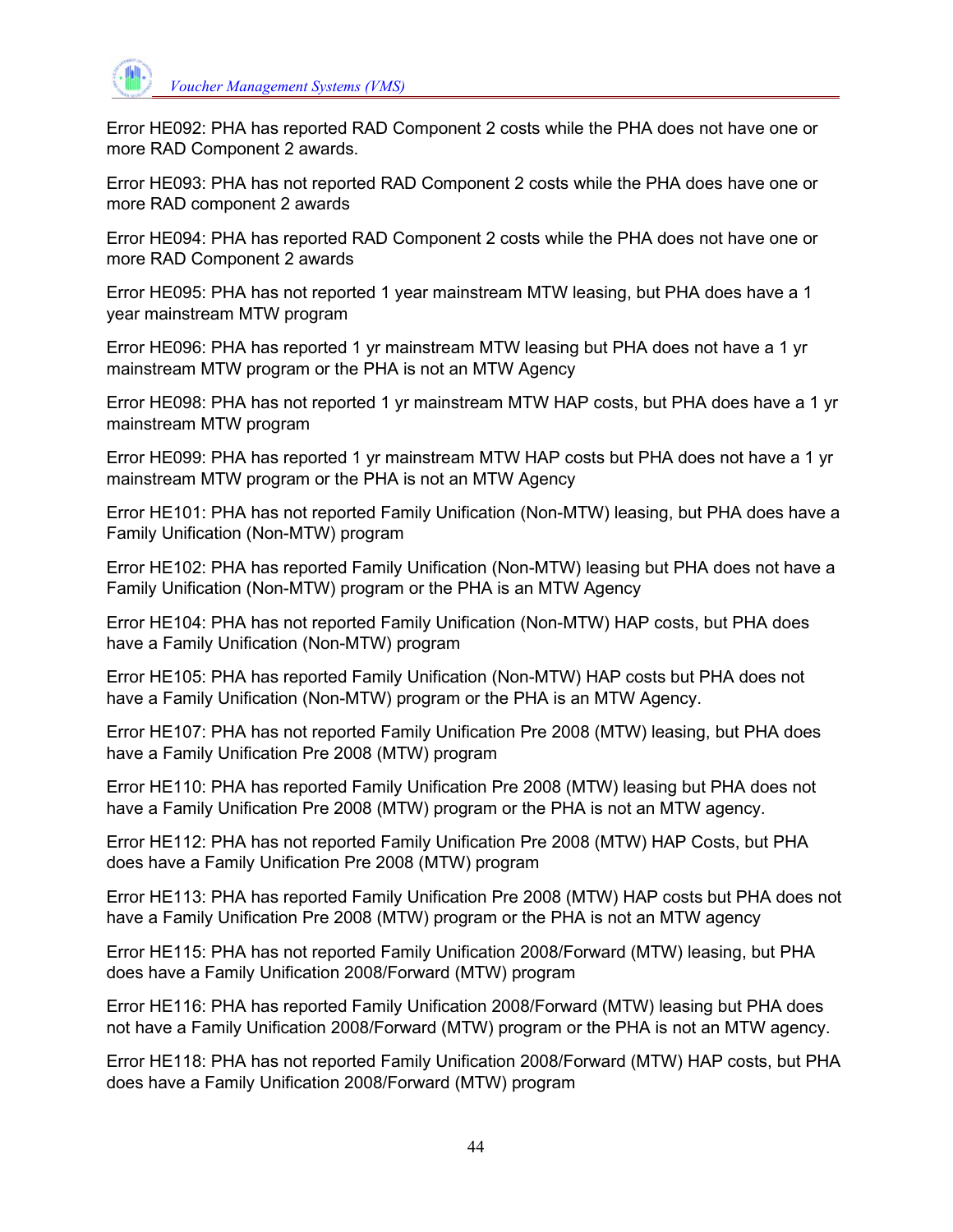

Error HE119: PHA has reported Family Unification 2008/Forward (MTW) HAP costs but PHA does not have a Family Unification 2008/Forward (MTW) program or the PHA is not an MTW agency.

Error HE121: PHA has not reported Non Elderly Disabled (Non-MTW) leasing, but PHA does have a Non Elderly Disabled (Non-MTW) program

Error HE122: PHA has reported Non Elderly Disabled (Non-MTW) leasing but PHA does not have a Non Elderly Disabled (Non-MTW) program or the PHA is an MTW agency

Error HE124: PHA has not reported Non Elderly Disabled (Non-MTW) HAP Costs, but PHA does have a Non Elderly Disabled (Non-MTW) program

Error HE125: PHA has reported Non Elderly Disabled (Non-MTW) HAP Costs but PHA does not have a Non Elderly Disabled (Non-MTW) program or the PHA is and MTW agency.

Error HE127: PHA has not reported Non Elderly Disabled 2008/Forward (MTW) leasing, but PHA does have a Non Elderly Disabled 2008/Forward (MTW) program.

Error HE128: PHA has reported Non Elderly Disabled 2008/Forward (MTW) leasing but PHA does not have Non Elderly Disabled 2008/Forward (MTW) program or the PHA is not an MTW agency.

Error HE130: PHA has not reported Non Elderly Disabled 2008/Forward (MTW) HAP Costs, but PHA does have a Non Elderly Disabled 2008/Forward (MTW) program.

Error HE131: PHA has reported Non Elderly Disabled 2008/Forward (MTW) HAP Costs but PHA does not have a Non Elderly Disabled 2008/Forward (MTW) program or the PHA is not an MTW agency.

Error HE133: PHA has not reported Family Unification 2008/Forward (MTW) HAP Expenses after the First of the Month, but PHA does have a Family Unification 2008/Forward (MTW) program

Error HE134: PHA has reported Family Unification 2008/Forward (MTW) HAP Expenses after the First of the Month but PHA does not have a Family Unification 2008/Forward (MTW) program or the PHA is not an MTW agency

Error HE136: PHA has not reported Non Elderly Disabled 2008/Forward (MTW) HAP Expenses after the first of the Month, but PHA does have a Non Elderly Disabled 2008/Forward (MTW) program

Error HE137: PHA has reported Non Elderly Disabled 2008/Forward (MTW) HAP Expenses After the First of the Month but PHA does not have Non Elderly Disabled 2008/Forward (MTW) program or the agency is not an MTW Agency

Error HE139: PHA has not reported VASH HAP Expenses After the First of the Month, but PHA does have a VASH program.

Error HE140: PHA has reported VASH HAP Expenses After the First of the Month but PHA does not have a VASH program

Error HE142: PHA has not reported 1 yr mainstream MTW HAP Expenses After the First of the Month, but PHA does have a 1 yr mainstream MTW program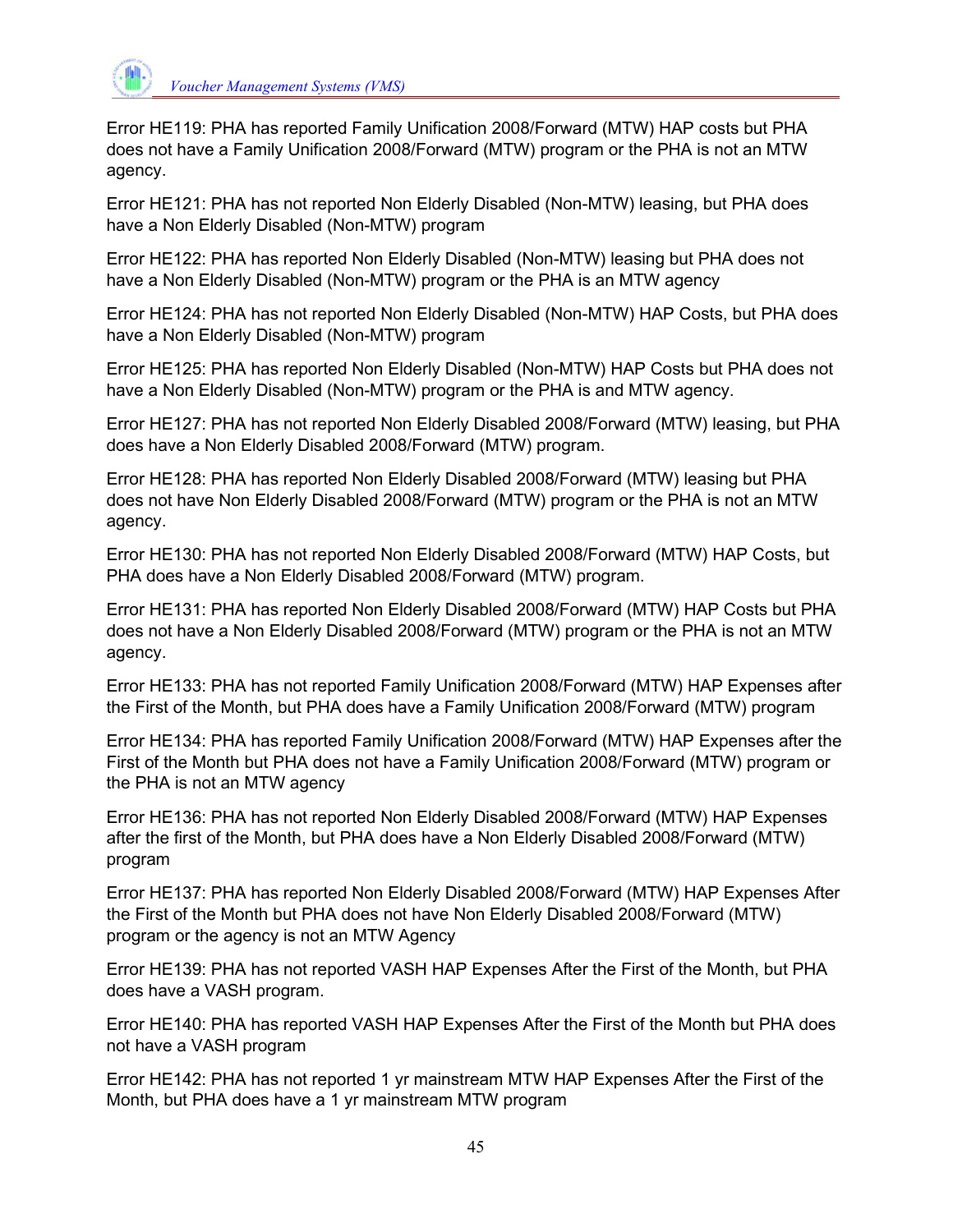

Error HE143: PHA has reported 1 yr mainstream MTW HAP Expenses after the First of the Month but PHA does not have a 1 yr mainstream MTW program or the PHA is not an MTW agency

Error HE145: PHA has not reported Family Unification Pre 2008 (MTW) HAP Expenses After the First of the Month, but PHA does have a Family Unification Pre 2008 (MTW) program

Error HE146: PHA has reported Family Unification Pre 2008 (MTW) HAP Expenses but PHA does not have a Family Unification Pre 2008 (MTW) program or the Agency is not an MTW agency

ERROR HE196: Agency is an MTW agency and should not report Non MTW Administrative Expenses.

ERROR HE197: Agency is a Non MTW agency and should report Non MTW Administrative Expenses here.

Error HE202: PHA has reported Housing Stability Voucher leasing, while the PHA has not received a Housing Stability Voucher award.

Error HE203: PHA has not reported Housing Stability Voucher leasing, while the PHA has received a Housing Stability Voucher award.

Error HE204: PHA has reported Housing Stability Voucher HAP costs, while the PHA has not received a Housing Stability Voucher award.

Error HE205: PHA has not reported Housing Stability Voucher HAP costs, while the PHA has received a Housing Stability Voucher award.

Error HE206: PHA has reported Emergency Housing Voucher leasing, while the PHA has not received an Emergency Housing Voucher award.

Error HE207: PHA has not reported Emergency Housing Voucher leasing, while the PHA has received an Emergency Housing Voucher award.

Error HE208: PHA has reported Emergency Housing Voucher HAP costs, while the PHA has not received an Emergency Housing Voucher award.

Error HE209: PHA has not reported Emergency Housing Voucher HAP costs, while the PHA has received an Emergency Housing Voucher award.

Error HE210: The PHA has entered Emergency Housing Voucher Administrative Expenses but does not have a Emergency Housing Voucher award.

Error HE211: The PHA has not entered Emergency Housing Voucher Administrative Expenses, but does have a Emergency Housing Voucher award.

Error HE212: The PHA has entered Emergency Housing Voucher FSS Escrow Deposits but does not have a Emergency Housing Voucher award.

Error HE213: The PHA has entered Emergency Housing Voucher FSS Escrow Forfeitures but does not have a Emergency Housing Voucher award.

Error HE214: The PHA has reported Emergency Housing Vouchers Fraud Recovery Total Collected this month, but does not have a Emergency Housing Voucher award.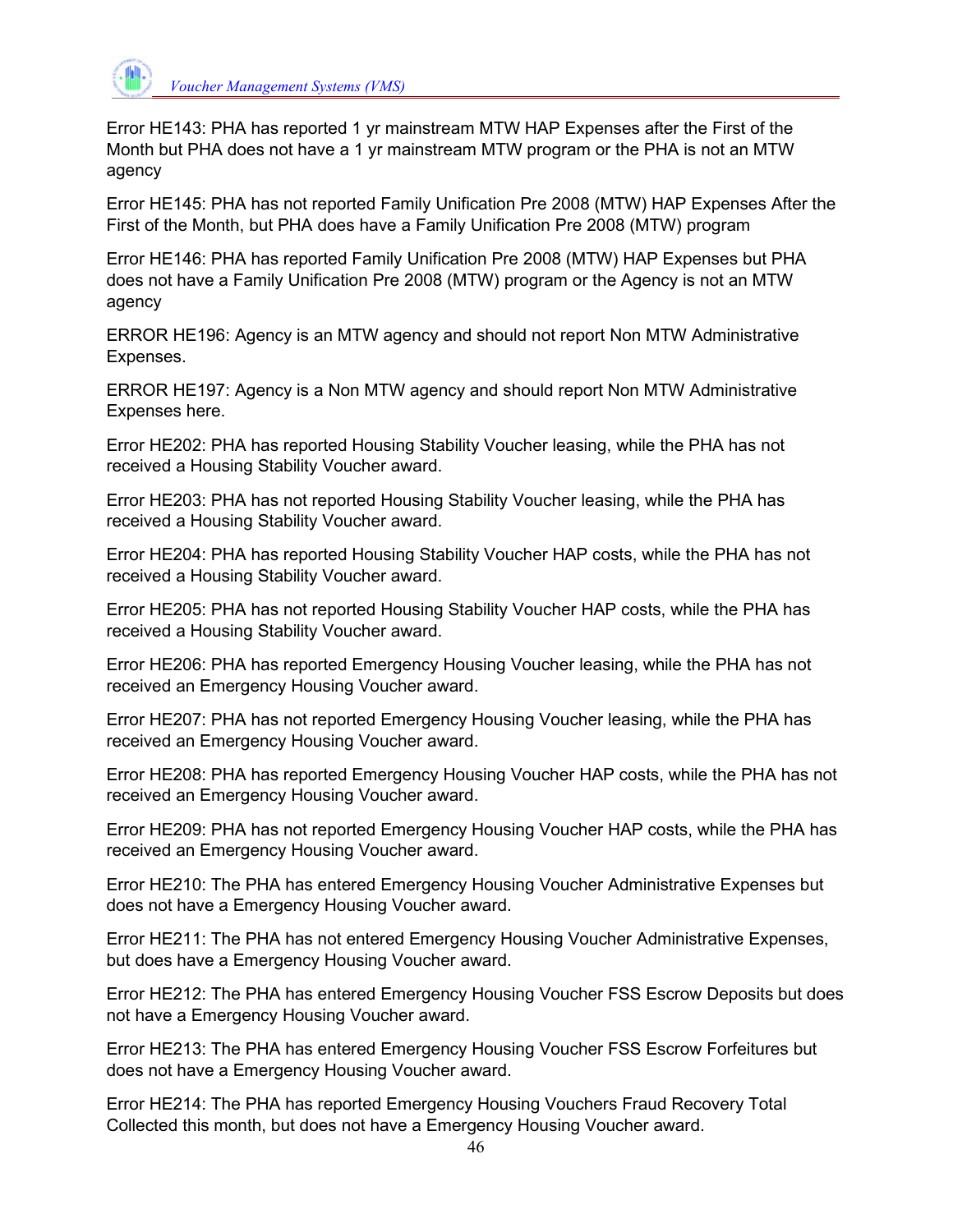

Error HE215: The PHA has reported Emergency Housing Vouchers Unrestricted Net Position Funds (UNP) as of the Last Day of the Month but does not have a Emergency Housing Voucher award.

Error HE216: The PHA has not reported Emergency Housing Vouchers Unrestricted Net Position Funds (UNP) as of the Last Day of the Month, but does have a Emergency Housing Voucher award.

Error HE217: The PHA has reported Emergency Housing Vouchers Restricted Net Position Funds (RNP) as of the Last Day of the Month but does not have a Emergency Housing Voucher award.

Error HE218: The PHA has not reported Emergency Housing Vouchers Restricted Net Position Funds (RNP) as of the Last Day of the Month, but does have a Emergency Housing Voucher award.

Error HE219: The PHA has reported Emergency Housing Vouchers Cash/Investment as of the Last Day of the Month but does not have a Emergency Housing Voucher award.

Error HE220: The PHA has not reported Emergency Housing Vouchers Cash/Investment as of the Last Day of the Month, but does have a Emergency Housing Voucher award.

Error HE257: \* PHA has reported Foster Youth to Independence (FYI) leasing, but PHA does not have a Foster Youth to Independence (FYI) program.

Error HE258: \* PHA has not reported Foster Youth to Independence (FYI) leasing, but PHA does have a Foster Youth to Independence (FYI) program.

Error HE259: \* PHA has reported Foster Youth to Independence (FYI) HAP costs, but the PHA does not have a Foster Youth to Independence (FYI) program.

Error HE260: \* PHA has not reported Foster Youth to Independence (FYI) HAP costs, but the PHA does have a Foster Youth to Independence (FYI) program.

Error HE261: \* PHA has reported Mobility Demonstration leasing, but PHA does not have a Mobility Demonstration program.

Error HE262: PHA has not reported Mobility Demonstration leasing, but PHA does have a Mobility Demonstration program.

Error HE263: PHA has reported Mobility Demonstration HAP costs, but the PHA does not have a Mobility Demonstration program.

Error HE264: \* PHA has not reported Mobility Demonstration HAP costs, but the PHA does have a Mobility Demonstration program.

Error HE265: \* PHA has reported Emergency Transfer Voucher for VAWA leasing, but PHA does not have an Emergency Transfer Voucher for VAWA program.

Error HE266: \* PHA has not reported Emergency Transfer Voucher for VAWA leasing, but PHA does have an Emergency Transfer Voucher for VAWA program.

Error HE267: \* PHA has reported Emergency Transfer Voucher for VAWA HAP costs, but the PHA does not have an Emergency Transfer Voucher for VAWA program.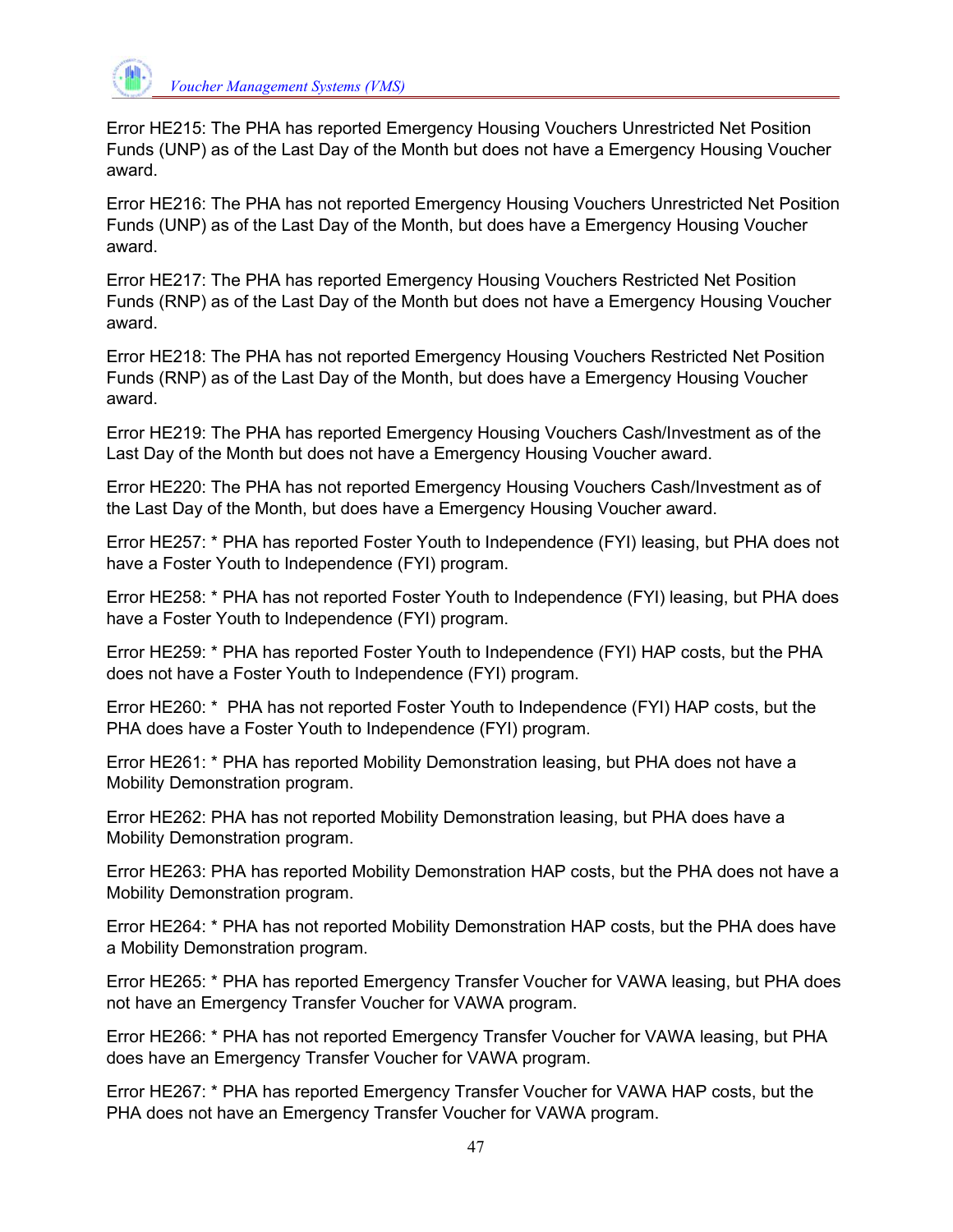

Error HE268: \* PHA has not reported Emergency Transfer Voucher for VAWA HAP costs, but the PHA does have an Emergency Transfer Voucher program.

Error HE269: \* PHA has reported Rental Assistance Demonstration 3 (RAD3) leasing, but PHA does not have a Rental Assistance Demonstration 3 (RAD3) program.

Error HE270: \* PHA has not reported Rental Assistance Demonstration 3 (RAD3) leasing, but PHA does have a Rental Assistance Demonstration 3 (RAD3) program.

Error HE271: \* PHA has reported Rental Assistance Demonstration 3 (RAD3) HAP costs, but the PHA does not have a Rental Assistance Demonstration 3 (RAD3) program.

Error HE272: \* PHA has not reported Rental Assistance Demonstration 3 (RAD3) HAP costs, but the PHA does have a Rental Assistance Demonstration 3 (RAD3) program.

Error HE273: The PHA has reported MTW, Foster Youth to Independence HAP Expenses After the First of the Month, but is not a MTW agency.

Error HE274: The PHA has not reported MTW, Foster Youth to Independence HAP Expenses After the First of the Month, but is a MTW agency, and has the Foster Youth to Independence program.

Error HE275: PHA has reported MTW, Mobility Demonstration HAP Expenses After the First of the Month, but is not a MTW agency, and has the Stability Mobility Demonstration program.

Error HE276: PHA has not reported MTW, Mobility Demonstration HAP Expenses After the First of the Month, but is a MTW agency, and has the Stability Mobility Demonstration program.

Error HE277: The PHA has reported MTW, Stability Voucher HAP Expenses After the First of the Month, but is not a MTW agency.

Error HE278: The PHA has not reported MTW, Stability Voucher HAP Expenses After the First of the Month, but is a MTW agency, and has the Stability Voucher program.

Error HE279: The PHA has reported MTW, Emergency Transfer Vouchers HAP Expenses After the First of the Month, but is not a MTW agency.

Error HE280: The PHA has not reported MTW, Emergency Transfer Vouchers HAP Expenses After the First of the Month, but is a MTW agency, and has the Emergency Transfer Voucher program.

Error HE281: PHA has reported Mobility Demonstration Services Expenditures, but has not received a Mobility Demonstration award.

Error HE282: PHA has reported Mainstream After the First of the Month Expenses, but does not have a Mainstream program.

Error HE283: The PHA has reported Public Housing Operating Subsidy Expenses, but is not a MTW agency.

Error HE284: The PHA has reported Capital Fund Eligible Expenses, but is not a MTW agency.

Error HE285: The PHA has reported Local, Non-Traditional (LNT) expenses, but is not a MTW agency.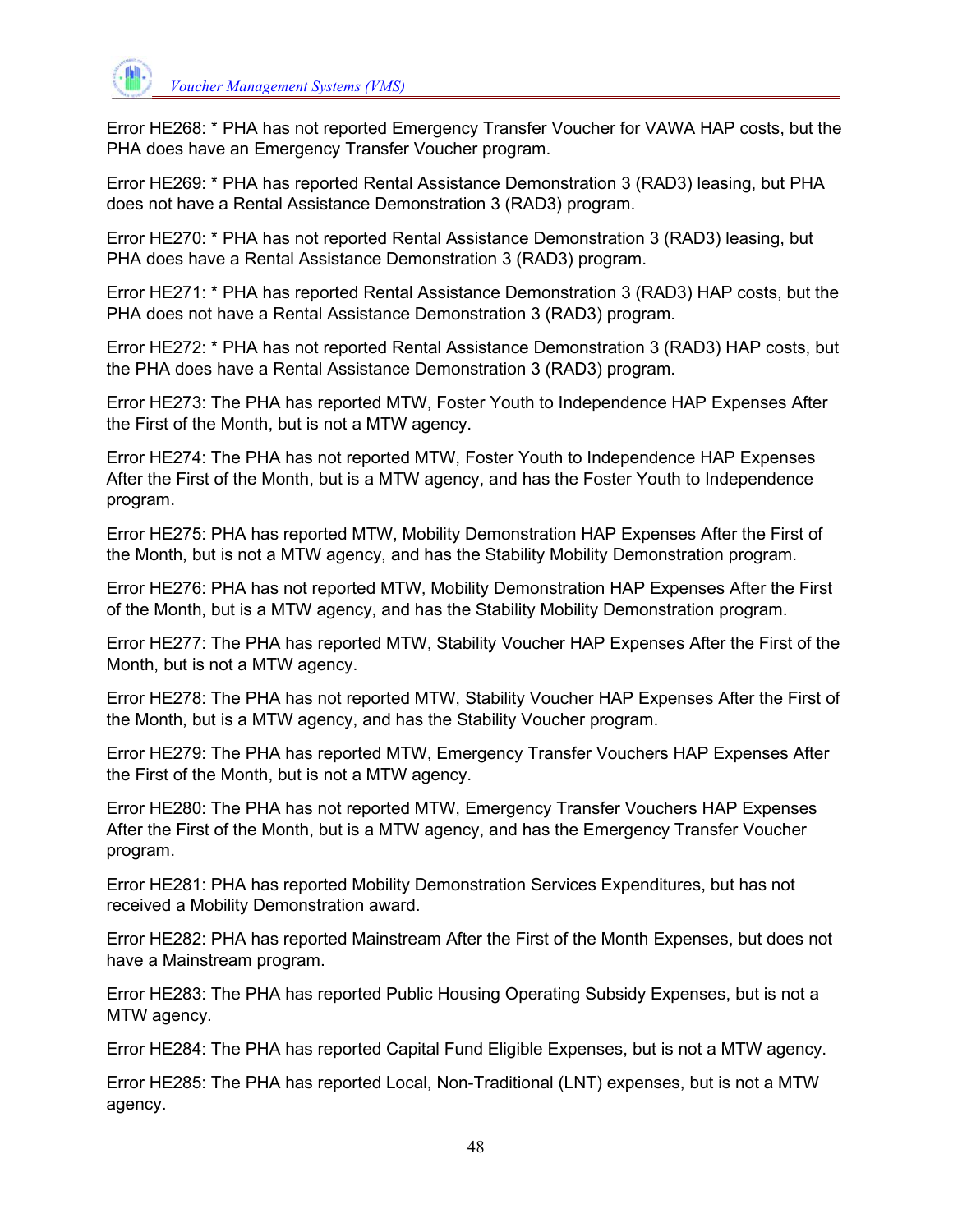

Error HE286: The PHA has reported MTW - HCV Administrative Fee Expenses, but is not a MTW agency.

Error HE287: The PHA has not entered MTW - HCV Administrative Fee Expenses but does have a MTW - HCV program and is a MTW agency.

Error HE288: The PHA has reported MTW - HCV Administrative Expenses Using HAP but is not a MTW agency.

Error HE289: \* PHA has reported Rental Assistance Demonstration 3 (RAD3) leasing, but PHA does not have a Rental Assistance Demonstration 3 (RAD3) program.

Error HE290: \* PHA has not reported Rental Assistance Demonstration 3 (RAD3) leasing, but PHA does have a Rental Assistance Demonstration 3 (RAD3) program.

Error HE291: \* PHA has reported Rental Assistance Demonstration 3 (RAD3) HAP costs, but the PHA does not have a Rental Assistance Demonstration 3 (RAD3) program.

Error HE292: \* PHA has not reported Rental Assistance Demonstration 3 (RAD3) HAP costs, but the PHA does have a Rental Assistance Demonstration 3 (RAD3) program.

Error HE299: The PHA has not entered MTW - Other Expenses, but is an MTW agency.

Error HE300: The PHA has not reported MTW - HCV Administrative Expenses Using HAP but is a MTW agency.

Error HE305: PHA has reported Emergency Housing Vouchers 2 - Leasing, while the PHA has not received an Emergency Housing Voucher award.

Error HE306: PHA has reported Emergency Housing Vouchers 2 - HAP costs, while the PHA has not received an Emergency Housing Voucher award.

Error HE307: PHA has not reported Emergency Housing Vouchers 2 - HAP costs, while the PHA has received an Emergency Housing Voucher award.

Error HE308: The PHA has entered Emergency Housing Vouchers 2 - Administrative Expenses but does not have a Emergency Housing Voucher award.

Error HE309: The PHA has not entered Emergency Housing Vouchers 2 - Administrative Expenses, but does have a Emergency Housing Voucher award

Error HE310: The PHA has entered Emergency Housing Vouchers 2 - FSS Escrow Deposits but does not have a Emergency Housing Voucher award.

Error HE311: The PHA has entered Emergency Housing Vouchers 2 - FSS Escrow Forfeitures but does not have a Emergency Housing Voucher award.

Error HE312: The PHA has reported Emergency Housing Vouchers 2 - Fraud Recovery Total Collected this month, but does not have a Emergency Housing Voucher award.

Error HE313: The PHA has reported Emergency Housing Vouchers Unrestricted Net Position Funds (UNP) as of the Last Day of the Month but does not have a Emergency Housing Voucher award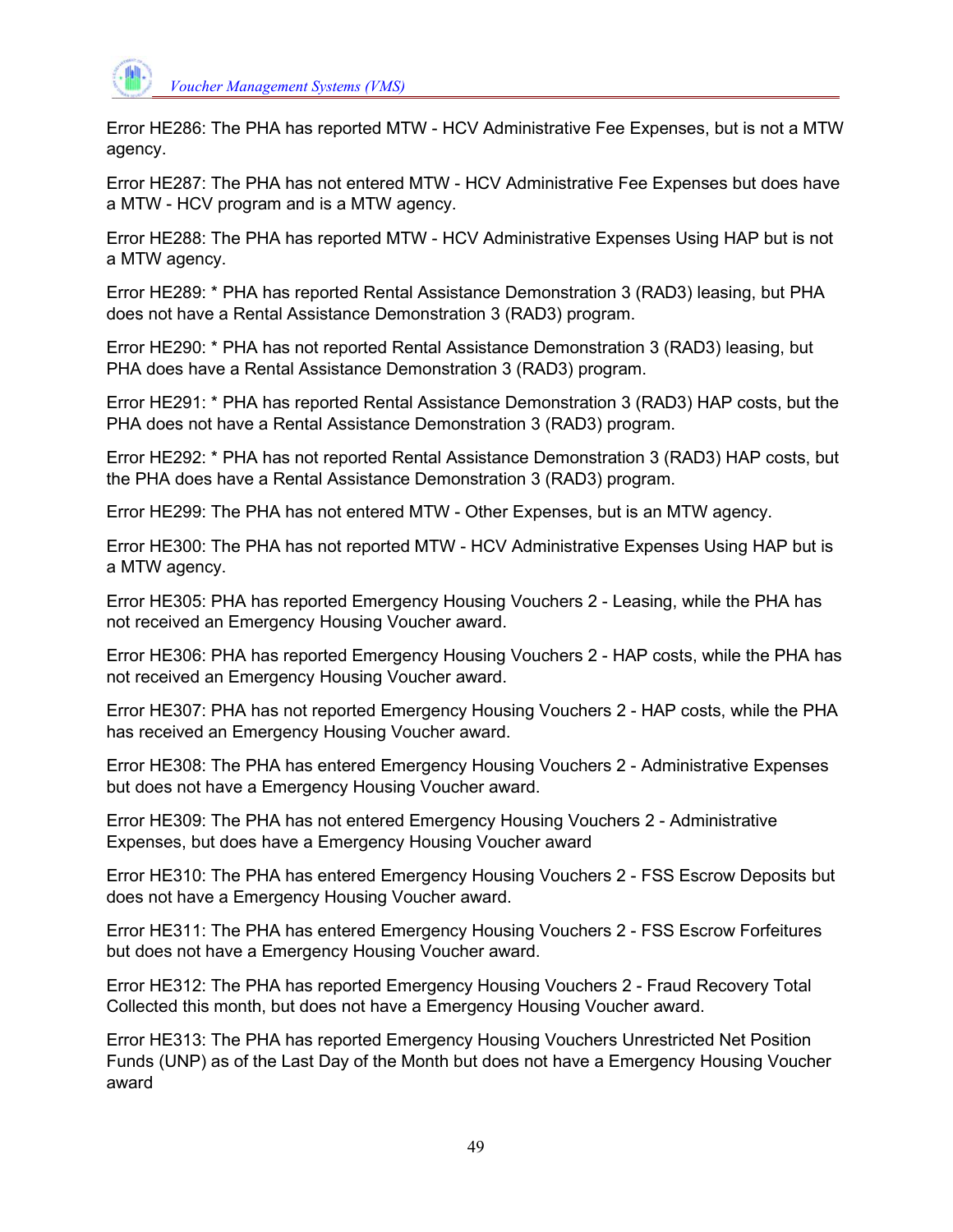

Error HE314: The PHA has not reported Emergency Housing Vouchers 2 - Unrestricted Net Position Funds (UNP) as of the Last Day of the Month, but does have a Emergency Housing Voucher award.

Error HE315: The PHA has reported Emergency Housing Vouchers Restricted Net Position Funds (RNP) as of the Last Day of the Month but does not have a Emergency Housing Voucher award.

Error HE316: The PHA has not reported Emergency Housing Vouchers Restricted Net Position Funds (RNP) as of the Last Day of the Month, but does have a Emergency Housing Voucher award.

Error HE317: The PHA has reported Emergency Housing Vouchers 2 - Cash/Investment as of the Last Day of the Month but does not have a Emergency Housing Voucher award.

Error HE318: The PHA has not reported Emergency Housing Vouchers 2 - Cash/Investment as of the Last Day of the Month, but does have a Emergency Housing Voucher award.

Error HE319: PHA has reported Emergency Housing Voucher 3 leasing, while the PHA has not received an Emergency Housing Voucher award.

Error HE320: PHA has not reported Emergency Housing Voucher 3 leasing, while the PHA has received an Emergency Housing Voucher award.

Error HE321: PHA has reported Emergency Housing Voucher HAP costs, while the PHA has not received an Emergency Housing Voucher award.

Error HE322: PHA has not reported Emergency Housing Voucher 3 HAP costs, while the PHA has received an Emergency Housing Voucher award.

Error HE323: The PHA has entered Emergency Housing Vouchers 3 Administrative Expenses but does not have a Emergency Housing Voucher award.

Error HE324: The PHA has not entered Emergency Housing Voucher Administrative Expenses, but does have a Emergency Housing Voucher award.

Error HE325: The PHA has entered Emergency Housing Vouchers 3 - FSS Escrow Deposits but does not have a Emergency Housing Voucher award.

Error HE326: The PHA has entered Emergency Housing Vouchers 3 - FSS Escrow Forfeitures but does not have a Emergency Housing Voucher award.

Error HE327: The PHA has reported Emergency Housing Vouchers 3 - Fraud Recovery Total Collected this month, but does not have a Emergency Housing Voucher award.

Error HE328: The PHA has reported Emergency Housing Vouchers 3 - Unrestricted Net Position Funds (UNP) as of the Last Day of the Month but does not have a Emergency Housing Voucher award.

Error HE329: The PHA has not reported Emergency Housing Vouchers Unrestricted Net Position Funds (UNP) as of the Last Day of the Month, but does have a Emergency Housing Voucher award.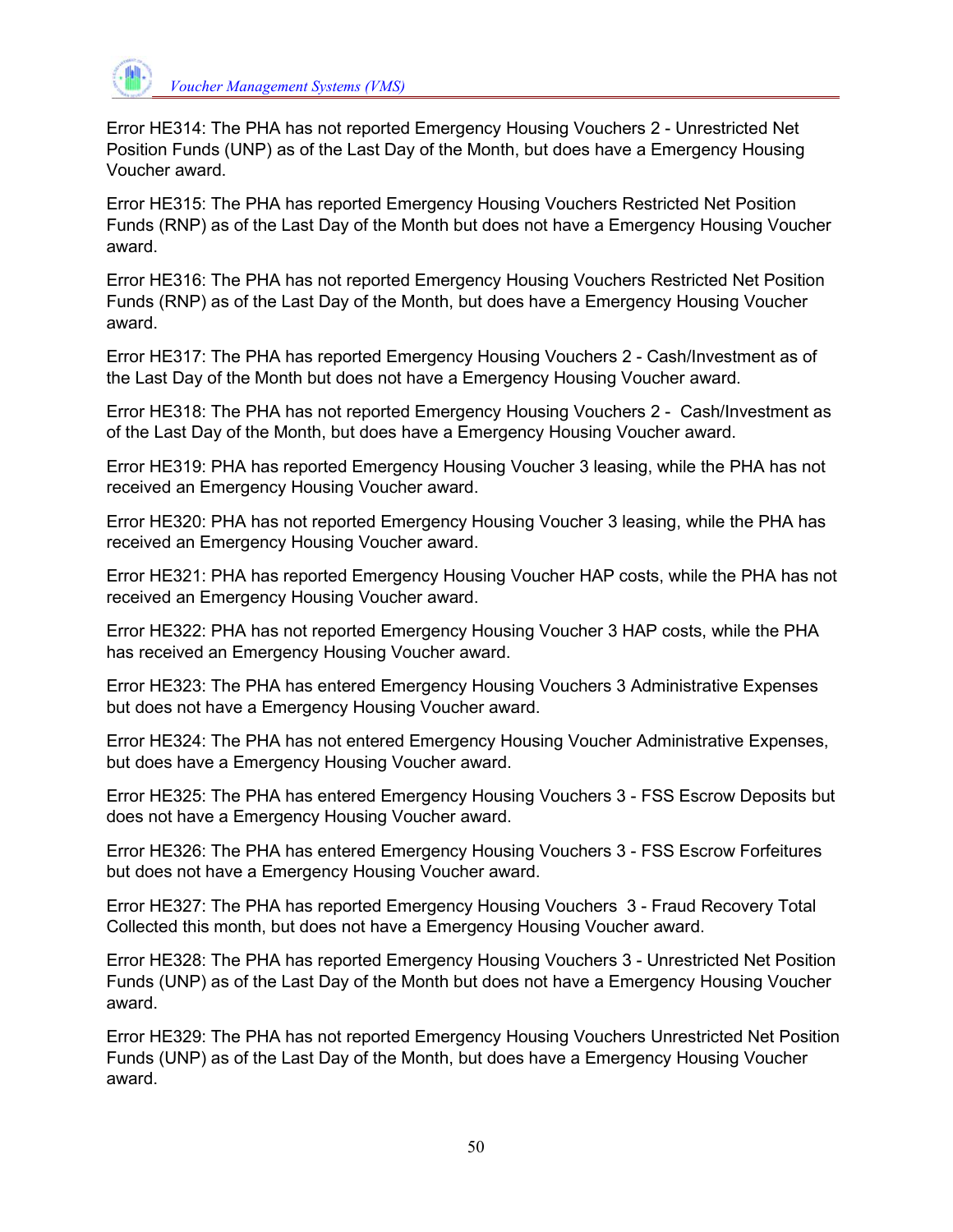

Error HE330: The PHA has reported Emergency Housing Vouchers 3 - Restricted Net Position Funds (RNP) as of the Last Day of the Month but does not have a Emergency Housing Voucher award.

Error HE331: The PHA has not reported Emergency Housing Vouchers 3 - Restricted Net Position Funds (RNP) as of the Last Day of the Month, but does have a Emergency Housing Voucher award.

Error HE332: The PHA has reported Emergency Housing Vouchers 3 - Cash/Investment as of the Last Day of the Month but does not have a Emergency Housing Voucher award.

Error HE333: The PHA has not reported Emergency Housing Vouchers 3 - Cash/Investment as of the Last Day of the Month, but does have a Emergency Housing Voucher award.

Error HE334: PHA has not reported Emergency Housing Vouchers 2 - Leasing, while the PHA has received an Emergency Housing Voucher award.

Error HE335: The PHA has reported Emergency Housing Vouchers 2 - Unrestricted Net Position Funds (UNP) as of the Last Day of the Month but does not have a Emergency Housing Voucher award.

Error HE336: The PHA has reported Emergency Housing Vouchers 2 - Restricted Net Position Funds (RNP) as of the Last Day of the Month but does not have a Emergency Housing Voucher award.

Error HE337: The PHA has not reported Emergency Housing Vouchers 2 - Restricted Net Position Funds (RNP) as of the Last Day of the Month, but does have a Emergency Housing Voucher award.

Error HE345: PHA has reported Emergency Housing Vouchers 1 - HAP Expenses After the First of the Month, but PHA does not have an Emergency Housing Vouchers program.

Error HE346: PHA has not reported Emergency Housing Vouchers 2 - HAP Expenses After the First of the Month, but the PHA does have an Emergency Housing Vouchers Program

Error HE347: PHA has not reported Emergency Housing Vouchers 3 - HAP Expenses After the First of the Month, but the PHA does have an Emergency Housing Vouchers Program

Error HE348: PHA has reported Mainstream - Fraud Recovery Total Collected this Month, but PHA does not have a Mainstream program.

Error HE349: PHA has not reported Mainstream - Fraud Recovery Total Collected this Month, but PHA does have a Mainstream program.

Error HE350: PHA has reported Mainstream - FSS Escrow Forfeitures, but PHA does not have a Mainstream program.

Error HE351: PHA has not reported Mainstream - FSS Escrow Forfeitures, but PHA does have a Mainstream program.

Error HE352: PHA has reported Mainstream - Unrestricted Net Position Funds (UNP) as of the Last Day of the Month, but PHA does not have a Mainstream program.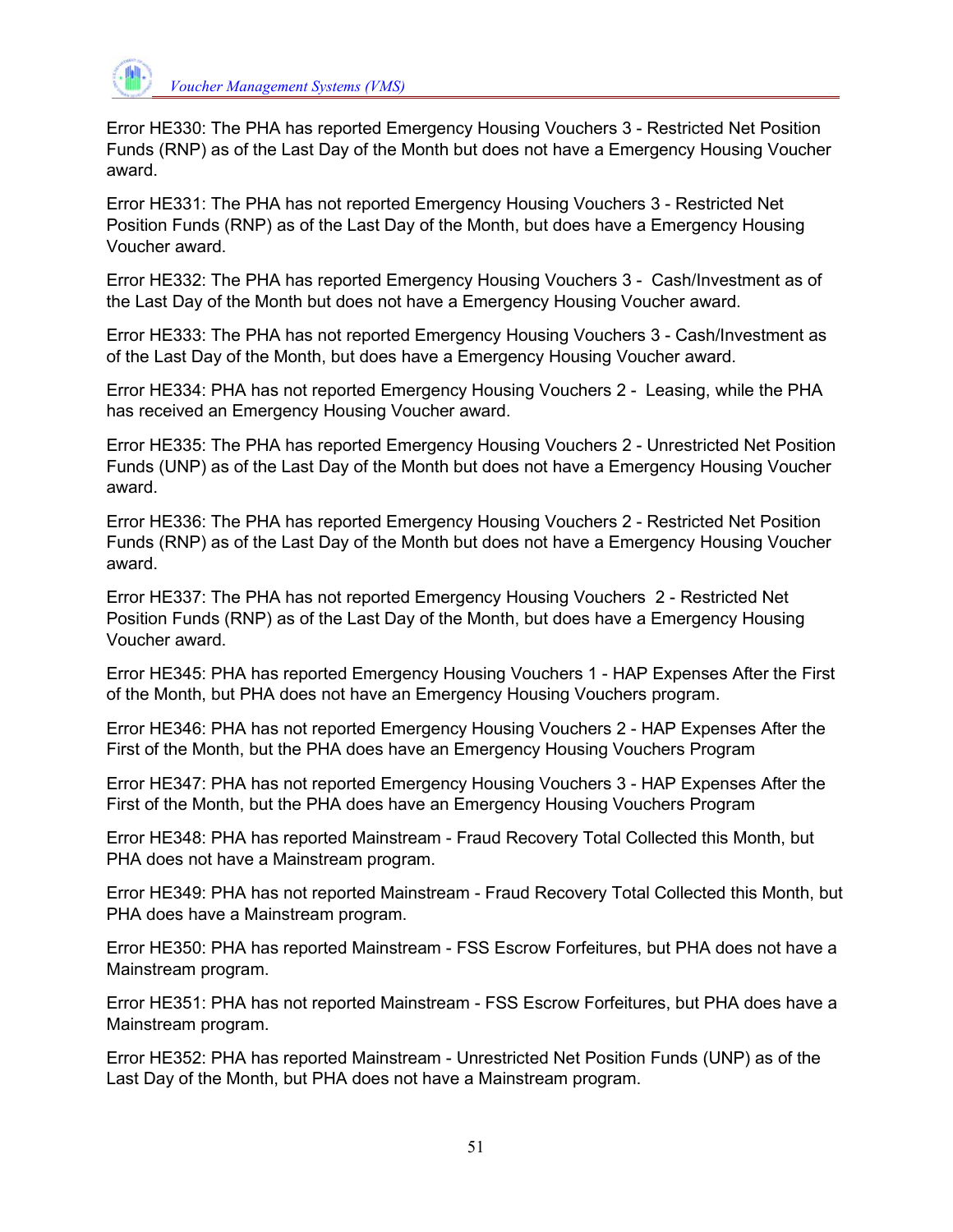

Error HE353: PHA has not reported Mainstream - Unrestricted Net Position Funds (UNP) as of the Last Day of the Month, but PHA does have a Mainstream program.

Error HE354: PHA has reported Mainstream - Restricted Net Position Funds (RNP) as of the Last Day of the Month, but PHA does not have a Mainstream program.

Error HE356: PHA has not reported Mainstream - Restricted Net Position Funds (RNP) as of the Last Day of the Month, but PHA does have a Mainstream program.

Error HE357: PHA has reported Mainstream - Cash/Investments as of the Last Day of the Month as of the Last Day of the Month, but PHA does not have a Mainstream program.

Error HE358: PHA has not reported Mainstream - Cash/Investments as of the Last Day of the Month as of the Last Day of the Month, but PHA does have a Mainstream program.

Error HE359: PHA has reported Emergency Housing Vouchers 1 - HAP Expenses After the First of the Month, but PHA does not have an Emergency Housing Vouchers program.

Error HE360: PHA has reported Emergency Housing Vouchers 2 - HAP Expenses After the First of the Month, but PHA does not have an Emergency Housing Vouchers program.

Error HE361: PHA has reported Emergency Housing Vouchers 3 - HAP Expenses After the First of the Month, but PHA does not have an Emergency Housing Vouchers program.

Error HE362: PHA has reported Emergency Housing Vouchers 1 -Admin Fees - Preliminary Fee Expenses, but PHA does not have an Emergency Housing Voucher program.

Error HE363: PHA has reported Emergency Housing Vouchers 1 -Admin Fees - Placemnt/Issuance Fee Expenses, but PHA does not have an Emergency Housing Voucher program.

Error HE364: PHA has reported Emergency Housing Vouchers 1 -Admin Fees - Ongoing Administrative Expenses, but PHA does not have an Emergency Housing Voucher program.

Error HE365: PHA has reported Emergency Housing Vouchers 1 - Service Fee - Housing Search Assistance Expenses, but PHA does not have an Emergency Housing Voucher program.

Error HE366: PHA has reported Emergency Housing Vouchers 1 - Service Fee - Security/Utility Deposit/Rental Application/Holding Fee Expenses, but PHA does not have an Emergency Housing Voucher program.

Error HE367: PHA has reported Emergency Housing Vouchers 1 - Service Fee - Owner Incentive Expenses, but PHA does not have an Emergency Housing Voucher program.

Error HE368: PHA has reported Emergency Housing Vouchers 1 - Service Fee - Other Eligible Expenses, but PHA does not have an Emergency Housing Voucher program.

Error HE369: PHA has reported Emergency Housing Vouchers 2 - Number of New Vouchers Issued by not Under HAP Contract as of the last Day of the Month , but PHA does not have an Emergency Housing Voucher program.

Error HE370: PHA has reported Emergency Housing Vouchers 3 -Admin Fees - Preliminary Fee Expenses, but PHA does not have an Emergency Housing Voucher program.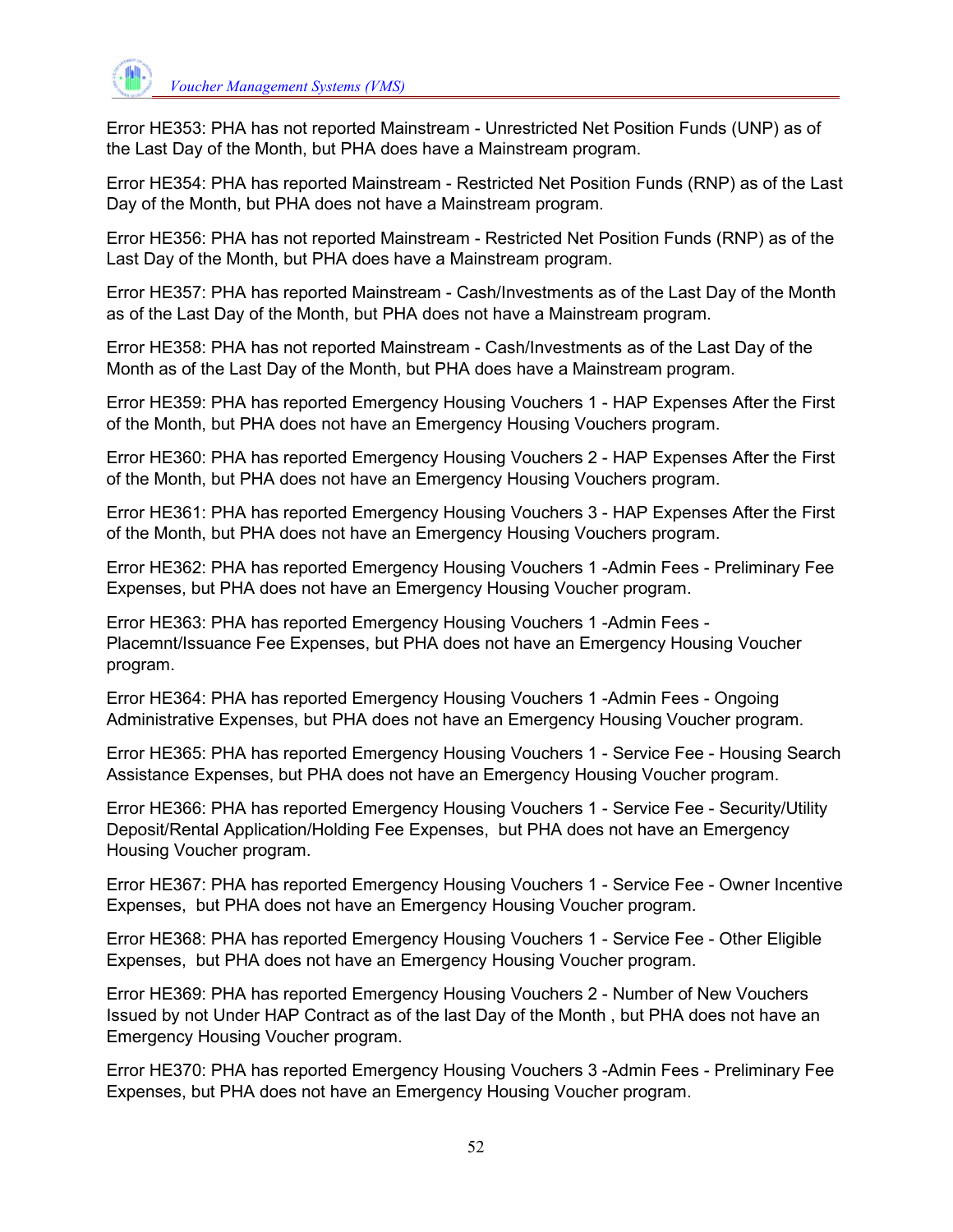

Error HE371: PHA has reported Emergency Housing Vouchers 2 -Admin Fees - Preliminary Fee Expenses, but PHA does not have an Emergency Housing Voucher program.

Error HE372: PHA has reported Emergency Housing Vouchers 2 -Admin Fees - Placemnt/Issuance Fee Expenses, but PHA does not have an Emergency Housing Voucher program.

Error HE373: PHA has reported Emergency Housing Vouchers 2 - Service Fee - Housing Search Assistance Expenses, but PHA does not have an Emergency Housing Voucher program.

Error HE374: PHA has reported Emergency Housing Vouchers 2 - Service Fee - Security/Utility Deposit/Rental Application/Holding Fee Expenses, but PHA does not have an Emergency Housing Voucher program.

Error HE375: PHA has reported Emergency Housing Vouchers 2 - Service Fee - Owner Incentive Expenses, but PHA does not have an Emergency Housing Voucher program.

Error HE376: PHA has reported Emergency Housing Vouchers 2 - Service Fee - Other Eligible Expenses, but PHA does not have an Emergency Housing Voucher program.

Error HE377: PHA has reported Emergency Housing Vouchers 3 -Admin Fees - Placemnt/Issuance Fee Expenses, but PHA does not have an Emergency Housing Voucher program.

Error HE378: PHA has reported Emergency Housing Vouchers 3 - Service Fee - Housing Search Assistance Expenses, but PHA does not have an Emergency Housing Voucher program.

Error HE379: PHA has reported Emergency Housing Vouchers 3 - Service Fee - Security/Utility Deposit/Rental Application/Holding Fee Expenses, but PHA does not have an Emergency Housing Voucher program.

Error HE380: PHA has reported Emergency Housing Vouchers 3 - Service Fee - Owner Incentive Expenses, but PHA does not have an Emergency Housing Voucher program.

Error HE381: PHA has reported Emergency Housing Vouchers 3 - Service Fee - Other Eligible Expenses, but PHA does not have an Emergency Housing Voucher program.

Error HE382: The PHA has reported Emergency Housing Vouchers 1 - Number of New Vouchers Issued but not Under HAP Contract as of the last Day of the Month , but does not have an Emergency Housing Voucher program.

Error HE383: The PHA has reported Emergency Housing Vouchers 3 - Number of New Vouchers Issued but not Under HAP Contract as of the last Day of the Month , but does not have an Emergency Housing Voucher program.